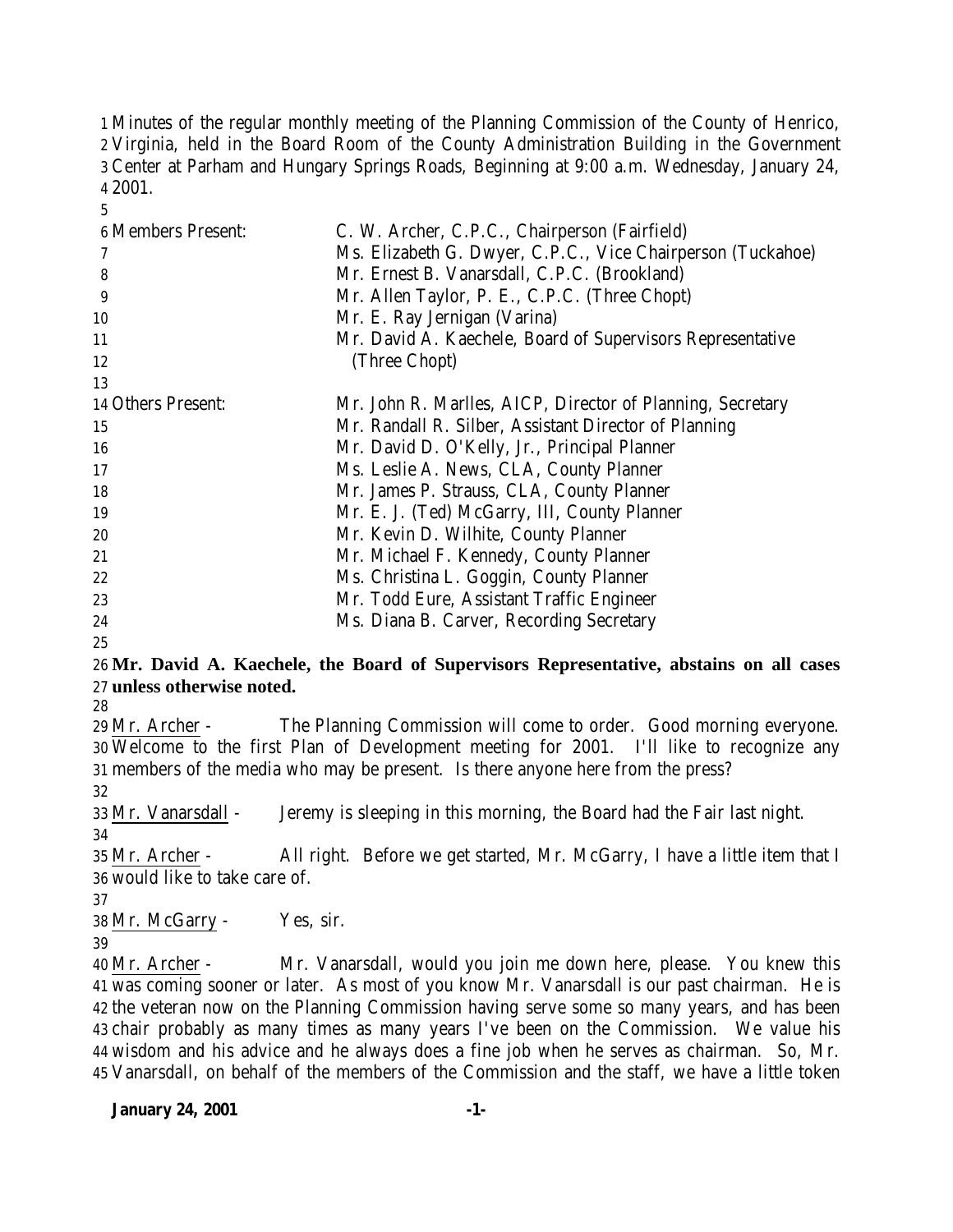of our appreciation that I would like to present to you. And you have 30 seconds for rebuttal. 

Mr. Vanarsdall - Can I open it now?

 Mr. Archer - Yes, sir.

 Mr. Vanarsdall - Can I save the paper? My wife always tells me to save the paper. It was wrapped very nice. Well, at least I know one thing, it is not a plaque. Oh, this is nice, thank you very much. It is always a pleasure to be the Chairman. I've enjoyed it, this was my third time and it's a pleasure and an honor and I thank everyone for this. Thank you, Chris.

Mr. Kaechele - What is it?

 Mr. Archer - Part of it, Mr. Kaechele, was some luggage tags, not that we are trying to send him anywhere. Okay, with that, I will turn the meeting over to Mr. Marlles, our secretary. Good morning, sir.

 Mr. Marlles - Good morning, Mr. Chairman, members of the Commission, ladies and gentlemen. We do have a full quorum today so we can conduct business. The first item on the agenda is the requests for deferrals and withdrawals and that will be handled by Mr. McGarry. 

Mr. Archer - All right, Mr. McGarry.

 Mr. McGarry - Good morning, Mr. Chairman, members of the Commission, ladies and gentlemen. Staff is now aware of four requests for deferral. The first one is on page 7, POD-95-00, Superstar Inc. Service Center.

### **PLAN OF DEVELOPMENT (Deferred from the November 15, 2000, Meeting)**

POD-95-00 Superstar, Inc. Service Center - 9999 Brook Road (POD-3-96 Revised) **Foster & Miller, P.C. for Superstar, Inc.:** Request for approval of a revised plan of development, as required by Chapter 24, Section 24-106 of the Henrico County Code to construct a one-story, 969 square foot service bay addition. The 1.316 acre site is located at 9999 Brook Road at the southeast corner of Brook Road (U.S. Route 1) and J.E.B. Stuart Parkway on parcel 33-A-3C. The zoning is B-3C, Business District (Conditional). County water and sewer. **(Fairfield)**

Mr. McGarry - The applicant is requesting a two-month deferral to March 28, 2001.

 Mr. Archer - Is there anyone here in opposition to the deferral of POD-95-00, Superstar Inc. Service Center, to March 28, 2001? No opposition. Well, in that case I move deferment of POD-95-00, Superstar Inc. to the March 28 meeting at the applicant's request. Mr. Vanarsdall - Second.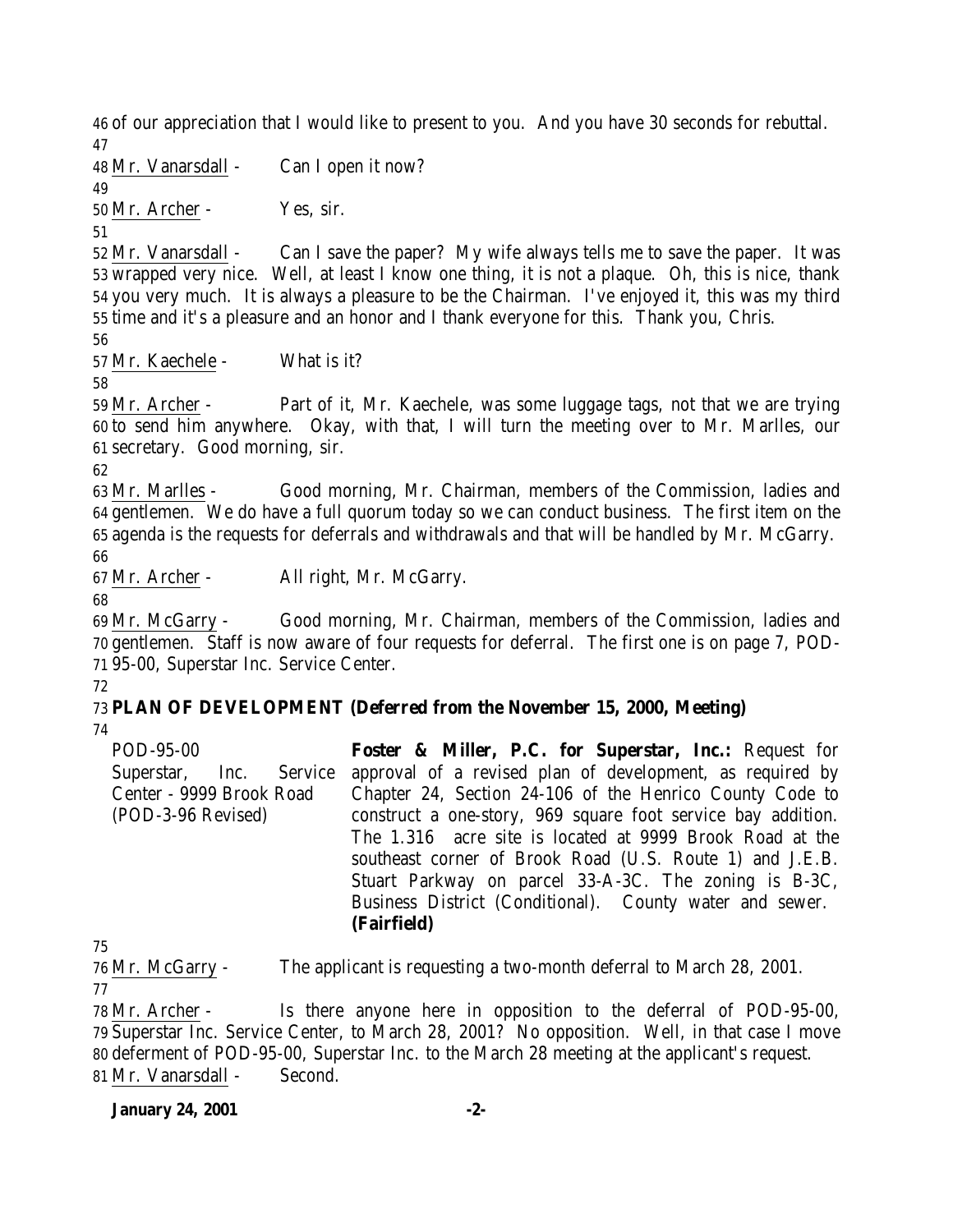Mr. Archer - The motion was made by Mr. Archer and seconded by Mr. Vanarsdall. All in favor say aye…all opposed say nay. The motion carries. 

 At the request of the applicant, the Planning Commission deferred POD-95-00, Superstar Inc. Service Center - 9999 Brook Road (POD-3-96 Revised), to its March 28, 2001, meeting. 

# **SUBDIVISION (Deferred from the December 13, 2000 Meeting)**

| Oak Hill Manor   | Schmidt & Associates for English Street Development,             |
|------------------|------------------------------------------------------------------|
| (June 2000 Plan) | <b>L.L.C.:</b> The 5.021 acre site is located on Tonoka Road and |
|                  | Tonoka Court, approximately 200 feet west of the intersection    |
|                  | on parcels 128-A-55 and part of 128-A-44A. The zoning is R-      |
|                  | 4, One-Family Residence District. County water and sewer.        |
|                  | (Fairfield) 19 Lots                                              |

 Mr. McGarry - The applicant is requesting a deferral to your next meeting, February 28, 2001.

 Mr. Archer - Is there anyone here in opposition to the deferral of subdivision Oak Hill Manor (June 2000 Plan) to the February 28, 2001, meeting? No opposition. I move deferment of Oak Hill Manor (June 2000 Plan) to the February 28, 2001, meeting at the request of the applicant.

Mr. Vanarsdall - Second.

 Mr. Archer - The motion was made by Mr. Archer and seconded by Mr. Vanarsdall. All in favor say aye…all opposed say nay. The motion carries.

 At the request of the applicant, the Planning Commission deferred subdivision Oak Hill Manor (June 2000 Plan), to its February 28, 2001, meeting.

# **SUBDIVISION**

Estates of Hampshire (January 2001 Plan)

**Bay Design Group, P.C. for Richard C. & Doris Brown and Wilton Real Estate & Development Corporation:** The 12.00 acre site is located on the south line of Nuckols Road opposite its intersection with Dominion Hills Boulevard on part of parcels 10-A-12, 14 and 17C. The zoning is R-2C, One-Family Residence District (Conditional) and C-1C, Conservation District (Conditional). County water and sewer. **(Three Chopt) 18 Lots**

 Mr. McGarry - The applicant is requesting a deferral for two weeks, to your night meeting, February 15, 2001.

# **January 24, 2001 -3-**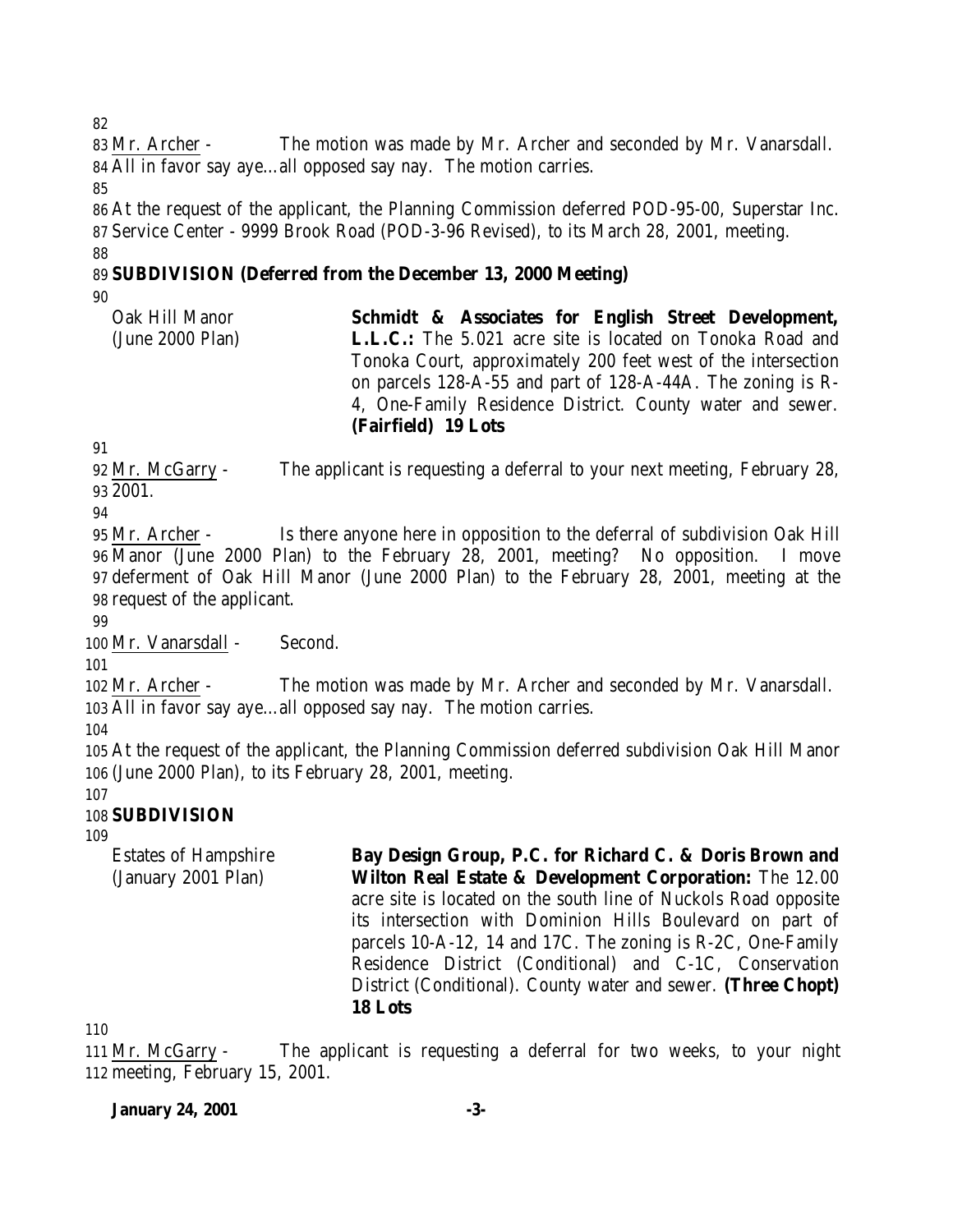Mr. Archer - Is there anyone present in opposition to the deferral of subdivision Estates of Hampshire (January 2001 Plan) to the February 15, 2001, meeting? No opposition. Mr. Taylor.

 Mr. Taylor - Mr. Chairman, I move deferment for two weeks for the Estates of Hampshire (January 2001 Plan), at the applicant's request.

Mr. Vanarsdall - Second.

 Mr. Archer - The motion was made by Mr. Taylor and seconded by Mr. Vanarsdall. All in favor say aye…all opposed say nay. The motion carries. That was to the Zoning meeting?

Mr. McGarry - Yes, that is to your night Zoning meeting.

Mr. Archer - All right.

 At the request of the applicant, the Planning Commission deferred subdivision Estates of Hampshire (January 2001 Plan) to its February 15, 2001, meeting.

# **SUBDIVISION**

Hampshire (January 2001 Plan) **Bay Design Group, P.C. for Dudley A. and May N. Brill, Kenneth V. & Nancy B. Amo, W. O. Jones, Jr., Barbara L. Smith, Gordan W. and B. L. Smith and Wilton Real Estate & Development Corporation:** The 35.10 acre site is located on the south line of Nuckols Road and the west line of Shady Grove Road on parcels 10-A-12, 13, 14, 14A, 14B, 15, 16, 17A and 17B. The zoning is R-2AC, One-Family Residence District (Conditional) and A-1, Agricultural District. County water and sewer. **(Three Chopt) 79 Lots**

 Mr. McGarry - For this case, the applicant is also requesting a deferral for two weeks, to your night meeting, February 15, 2001.

 Mr. Archer - Is there opposition to the deferment of Hampshire (January 2001 Plan) to the February 15, 2001, meeting? No opposition. Mr. Taylor.

 Mr. Taylor - Mr. Chairman, I move deferment for two weeks of Hampshire (January 2001 Plan), at the applicant's request.

146 Mr. Vanarsdall - Second.

 Mr. Archer - The motion was made by Mr. Taylor and seconded by Mr. Vanarsdall. All in favor say aye…all opposed say nay. The motion carries.

# **January 24, 2001 -4-**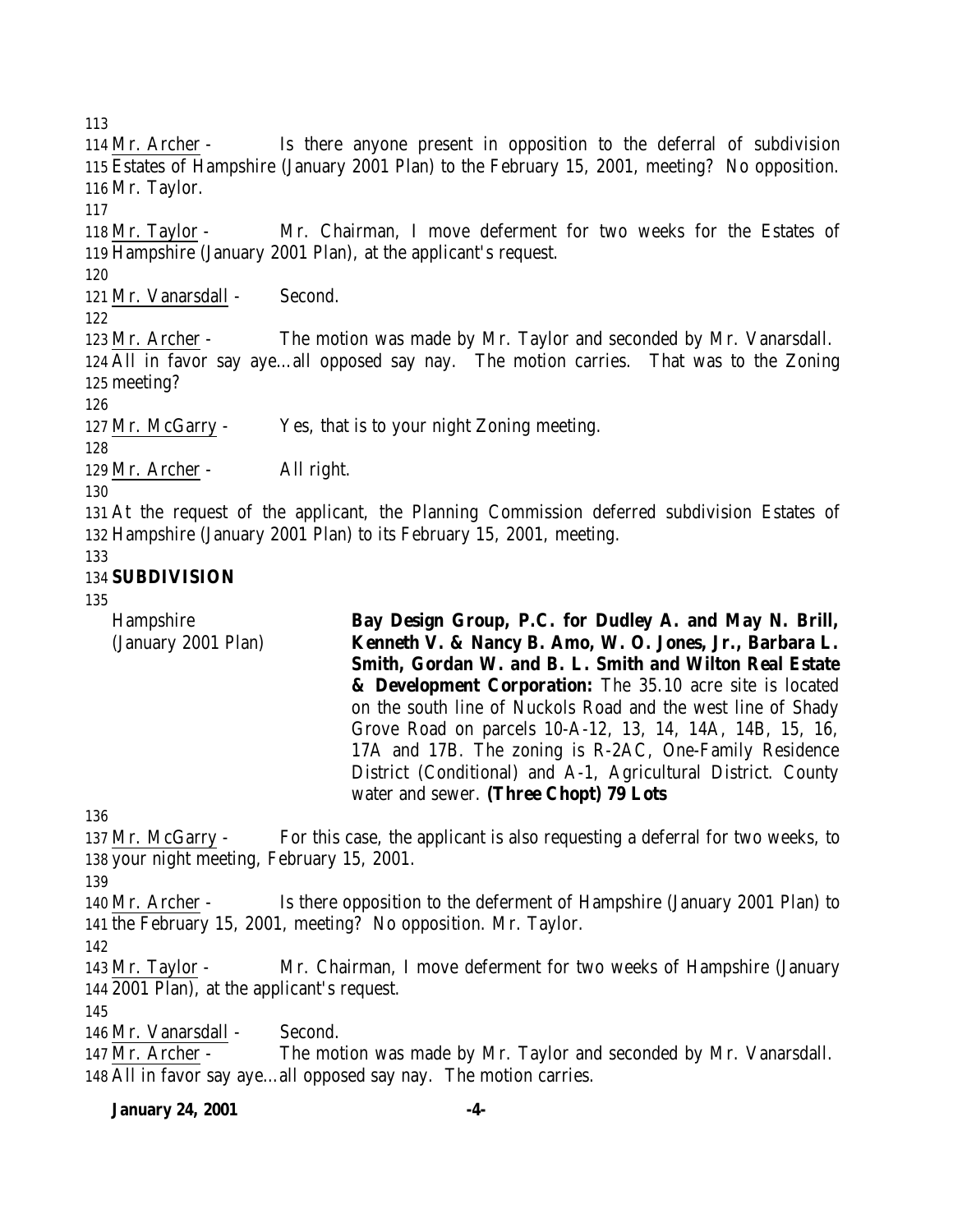At the request of the applicant, the Planning Commission deferred subdivision Hampshire (January 2001 Plan) to its February 15, 2001, meeting.

153 Mr. Archer - Are there any more? Mr. McGarry - That's all that staff is aware of. Mr. Archer - Okay. Thank you so much. Mr. Secretary. Mr. Marlles - Mr. Chairman, the next item on the agenda are items on the Expedited Agenda. Again, that will be handled by Mr. McGarry. Mr. McGarry - We have a total of 14 items on your Expedited Agenda. The first one is on page 2, transfer of approval, POD-48-88, POD-66-86 and POD-57-82. All of these are the Hawthorne Motor Company located in Three Chopt, and there is an addendum item. **TRANSFER OF APPROVAL**

| POD-48-88, POD-66-86           | Hirschler, Fleischer, Weinberg, Cox & Allen for Page                 |
|--------------------------------|----------------------------------------------------------------------|
| and $POD-57-82$                | <b>Imports L.C.:</b> Request for approval of a transfer of approval, |
| <b>Hawthorne Motor Company</b> | as required by Chapter 24, Section 24-106 of the Henrico             |
|                                | County Code, from G. William Carneal to Page Imports L.C.            |
|                                | The 12.7 acre site is located along the south line of W. Broad       |
|                                | Street (U.S. Route 250), opposite its intersection with West         |
|                                | End Drive on parcel 59-A-28. The zoning is B-3C, Business            |
|                                | District (Conditional). (Three Chopt)                                |
| 168                            |                                                                      |

Ms. Dwyer - What is the addendum item, Mr. McGarry?

 Mr. McGarry - The new owner agrees and accepts to be responsible for continued 172 compliance. The standard language.

Ms. Dwyer - Thank you.

176 Mr. Vanarsdall - There's no opposition is it?

178 Mr. Archer - I don't think so. We need a motion.

 Mr. Taylor - Mr. Chairman, I move approval of POD-48-88, POD-66-86 and POD-57-82, Hawthorne Motor Company, I move for transfer of approval.

183 Ms. Dwyer - Second.

 Mr. Archer - The motion was made by Mr. Taylor and seconded by Ms. Dwyer. All in favor say aye…all opposed say nay. The motion carries.

## **January 24, 2001 -5-**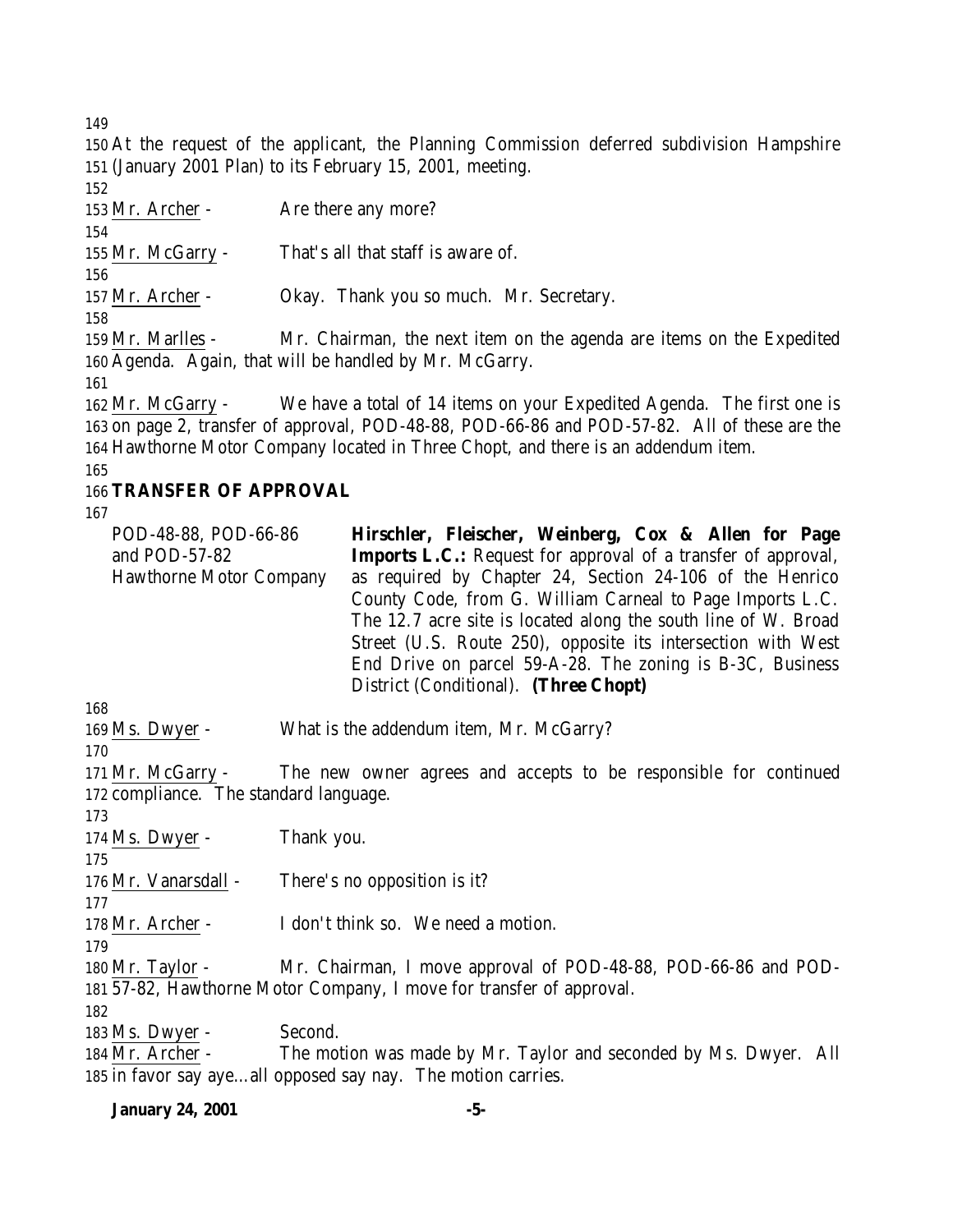The Planning Commission approved the transfer of approval request for POD-48-88, POD-66- 86 and POD-57-82, Hawthorne Motor Company, with the new owner accepting and agreeing to be responsible for continued compliance with the conditions of the original approval. 

# **TRANSFER OF APPROVAL**

POD-98-95 Cameron at Wyndham **Hirschler, Fleischer, Weinberg, Cox & Allen for Addison Associates, L.C.:** Request for approval of a transfer of approval, as required by Chapter 24, Section 24-106 of the Henrico County Code, from Security Capital Atlantic, Inc. to Addison Associates L.C. The 22.3 acre site is located at the northwest corner of Nuckols Road and Old Nuckols Road on parcel 10-A-19N. The zoning is R-6C, General Residence District (Conditional). **(Three Chopt)**

 Mr. McGarry - There is an addendum for this case also and the addendum includes a condition. The condition basically sets a date for compliance with any deficiencies found on site.

 Mr. Archer - Is there anyone here in opposition to this transfer of approval? No opposition. All right, Mr. Taylor.

 Mr. Taylor - Mr. Chairman, I move approval of transfer of approval POD-98-95, Cameron at Wyndham, with the condition on the addendum.

Mr. Vanarsdall - Second.

 Mr. Archer - The motion was made by Mr. Taylor and seconded by Mr. Vanarsdall. All in favor say aye…all opposed say nay. The motion carries.

 The Planning Commission approved the transfer of approval request for POD-98-95, Cameron at Wyndham, with the new owner accepting and agreeing to be responsible for continued compliance with the conditions of the original approval and the following additional condition: 

 1. The deficiencies, as identified in the inspector's report dated December 18, 2000, shall be corrected by **April 30, 2001**.

- 
-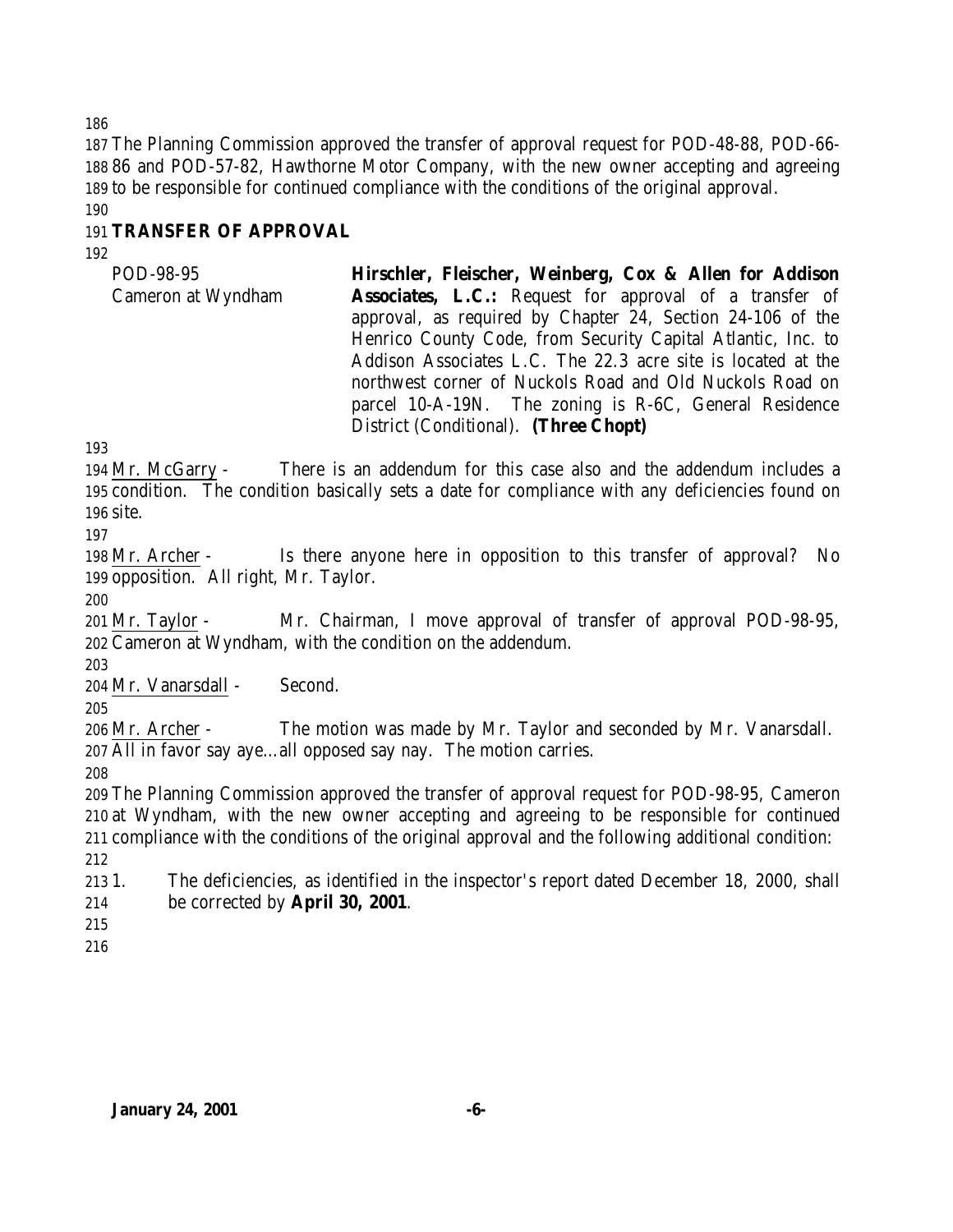## 217 **TRANSFER OF APPROVAL**

218

| POD-84-96              | Hunton & Williams for ERT Varina, Inc.: Request for            |  |  |  |  |  |
|------------------------|----------------------------------------------------------------|--|--|--|--|--|
| New Market Square      | approval of a transfer of approval, as required by Chapter 24, |  |  |  |  |  |
| <b>Shopping Center</b> | Section 24-106 of the Henrico County Code, from Wilton         |  |  |  |  |  |
|                        | Partners and Citizens and Farmers Bank to ERT Varina, Inc.     |  |  |  |  |  |
|                        | and Citizens and Farmers Bank. The 12.7 acre site is located   |  |  |  |  |  |
|                        | at the southwest corner of the intersection of Strath Road and |  |  |  |  |  |
|                        | New Market Road (State Route 5) on parcels 237-A-96, 95 and    |  |  |  |  |  |
|                        | 95B. The zoning is B-1C, Business District (Conditional), A-   |  |  |  |  |  |
|                        | 1, Agricultural District, and ASO (Airport Safety Overlay)     |  |  |  |  |  |
|                        | District. (Varina)                                             |  |  |  |  |  |

219

220 Mr. Archer - Is there anyone here in opposition to this transfer of approval? No 221 opposition. All right, Mr. Jernigan.

222

223 Mr. Jernigan- Mr. Chairman, I move for transfer of approval of POD-84-96, New 224 Market Square shopping Center.

225

226 Ms. Dwyer - Second.

227

228 Mr. Archer - The motion was made by Mr. Jernigan and seconded by Ms. Dwyer. 229 All in favor say aye…all opposed say nay. The motion carries.

230

231 The Planning Commission approved the transfer of approval request for POD-84-96, New 232 Market Square Shopping Center, with the new owner accepting and agreeing to be responsible 233 for continued compliance with the conditions of the original approval.

234

# 235 **PLAN OF DEVELOPMENT (Deferred from the December 13, 2000, Meeting)** 236

POD-109-00 Air, Water & Soil Laboratories @ Villa Park **Jordan Consulting Engineers, P.C. for Air, Water & Soil Properties, LLC:** Request for approval of a plan of development, as required by Chapter 24, Section 24-106 of the Henrico County Code to construct a one-story, 15,000 square foot (with a future 14,200 square foot addition) office/warehouse building. The 4.214 acre site is located on the south side of Villa Park Drive, approximately 1,800 feet west of Brook Road (U.S. Route 1) on part of parcel 62-11B-1D.The zoning is O/SC, Office/Service District (Conditional). County water and sewer. **(Brookland)**

237

238 Mr. McGarry - There is an addendum to this case also.

239

<sup>240</sup> Mr. Vanarsdall - Mr. Chairman, this morning Mr. McGarry told me that he had a 241 suggestion from one of the citizen on what to do about the dumpster. So, I would like to pull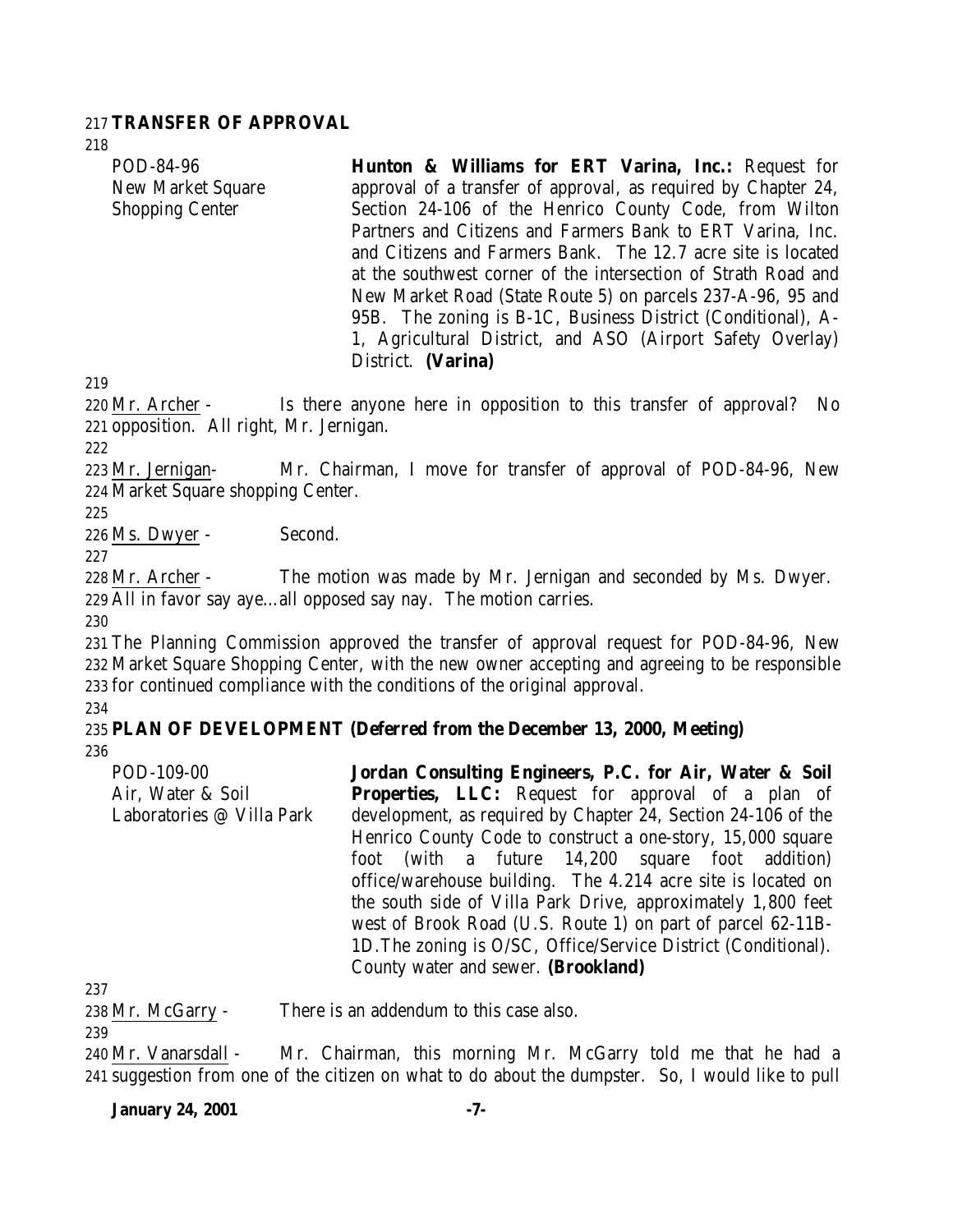this off of the Expedited Agenda. Mr. McGarry is going to work on a condition so that we do it for him.

Mr. Archer - All right, Mr. McGarry, go ahead and move on to the next case.

# **THIS CASE WAS PULLED FROM THE EXPEDITED AGENDA AND PLACE BACK IN ITS ORIGINAL ORDER OF THE REGULAR AGENDA TO BE HEARD LATER.**

## 

# **SUBDIVISION**

Portugee Industrial Center (A Dedication of Portugee Drive and Portugee Place) (January 2001 Plan) **Engineering Design Associates for Kenneth W. and Cynthia G. Evans:** The 1.905 acre site is located on the north side of Portugee Road and approximately 1,000 feet west of LaFrance Road on part of parcel 196-A-18. The zoning is M-2, General Industrial District and ASO (Airport Safety Overlay) District. **(Varina) 0 Lots**

 Mr. Archer - Is there anyone in the audience in opposition to this case, subdivision Portugee Industrial Center? No opposition.  $0.55$ 

| 255                  |                                                                        |
|----------------------|------------------------------------------------------------------------|
| 256 Mr. Jernigan -   | Ted, wasn't that pulled from the expedited agenda?                     |
| 257                  |                                                                        |
| 258 Mr. McGarry -    | That was the POD for the buildings.                                    |
| 259                  |                                                                        |
| 260 Mr. Jernigan -   | Okay. I stand corrected.                                               |
| 261                  |                                                                        |
| 262 Mr. Archer -     | All right. We are ready for a motion. Mr. Jernigan.                    |
| 263                  |                                                                        |
| 264 Mr. Jernigan -   | Mr. Chairman, I make a motion for approval for the Portugee Industrial |
| 265 Center plans.    |                                                                        |
| 266                  |                                                                        |
| 267 Mr. Vanarsdall - | Second.                                                                |
| 268                  |                                                                        |
| 269 Mr. Archer -     | The motion was made by Mr. Jernigan and seconded by Mr. Vanarsdall.    |

All in favor say aye…all opposed say nay. The motion carries.

 The Planning Commission granted conditional approval to Portugee Industrial Center (A Dedication of Portugee Drive and Portugee Place) (January 2001 Plan), subject to the standard conditions attached to these minutes for subdivisions not served by public utilities.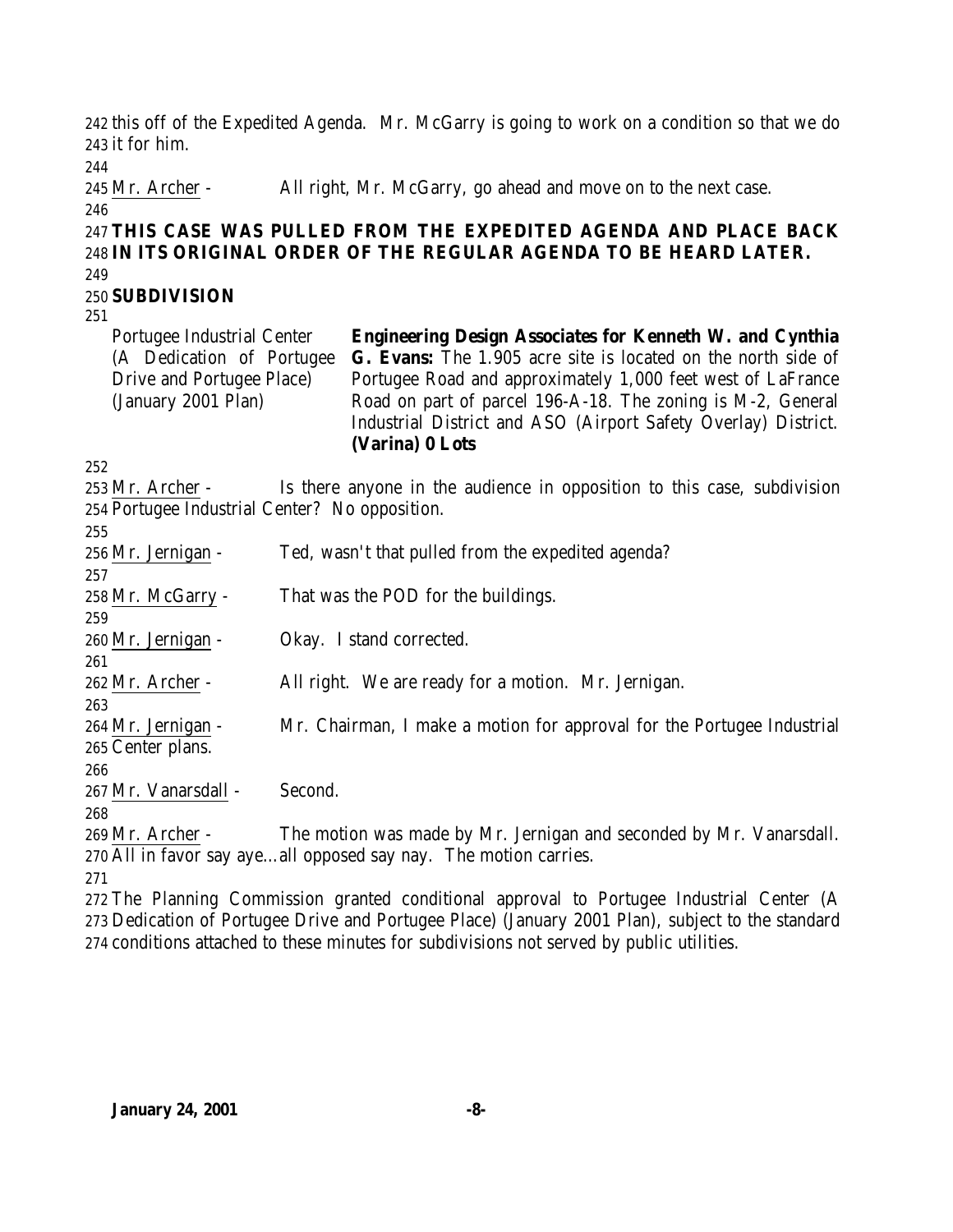Magnolia Pointe (January 2001 Plan) **Michael E. Doczi & Associates, PLLLC for Donnie, Mike, Ann, Ed Lowery and Club Crossings, LLC:** The 11.03 acre site is located at the intersection of Francis Road and Virginia Center Parkway on parcels 32-A-114-A, 32-A-117, 32-A-122, 32-A-102N. The zoning is RTHC, Residential Townhouse District (Conditional). County water and sewer. **(Fairfield) 66 Lots**

Mr. McGarry - There is an addendum to this case.

Mr. Archer - Is there anyone here in opposition to subdivision Magnolia Pointe?

 Ms. Dwyer - I just have a question about condition No. 13. It says "the proffers approved as a part of the zoning case shall be incorporated with this approval." That's an unfamiliar condition to me. I would just assume that all of those zoning proffers would be part of any development.

 Mr. Kennedy - We are just putting it as a condition because we now print the proffers as a part of their construction plans. And we just incorporate them into the construction plans as part of the review process now. So, whenever there are proffers on a case, we now intend to incorporate that as a condition, just to make sure.

 Ms. Dwyer - So, now we are just calling attention to everyone that there are proffers. That's a good idea. Okay.

 Mr. Archer - Are there any other questions? All right, I move approval of subdivision Magnolia Pointe (January 2001 Plan), subject to the annotations on the plans, the standard conditions for subdivisions served by public utilities and additional condition No. 13 and additional condition No. 14 listed on the addendum.

Mr. Vanarsdall - Second.

 Mr. Archer - The motion was made by Mr. Archer and seconded by Mr. Vanarsdall. All in favor say aye…all opposed say nay. The motion carries.

 The Planning Condition granted conditional approval to Magnolia Pointe (January 2001 Plan), subject to the annotations on the plans, the standard conditions attached to these minutes for subdivisions served by public utilities, and the following additional conditions.

 13. The proffers approved as part of zoning case C-66C-00 shall be incorporated in this approval.

 14. The portion of Francis Road shown on the tentative "to be vacated", shall be vacated prior to the recordation of the plat.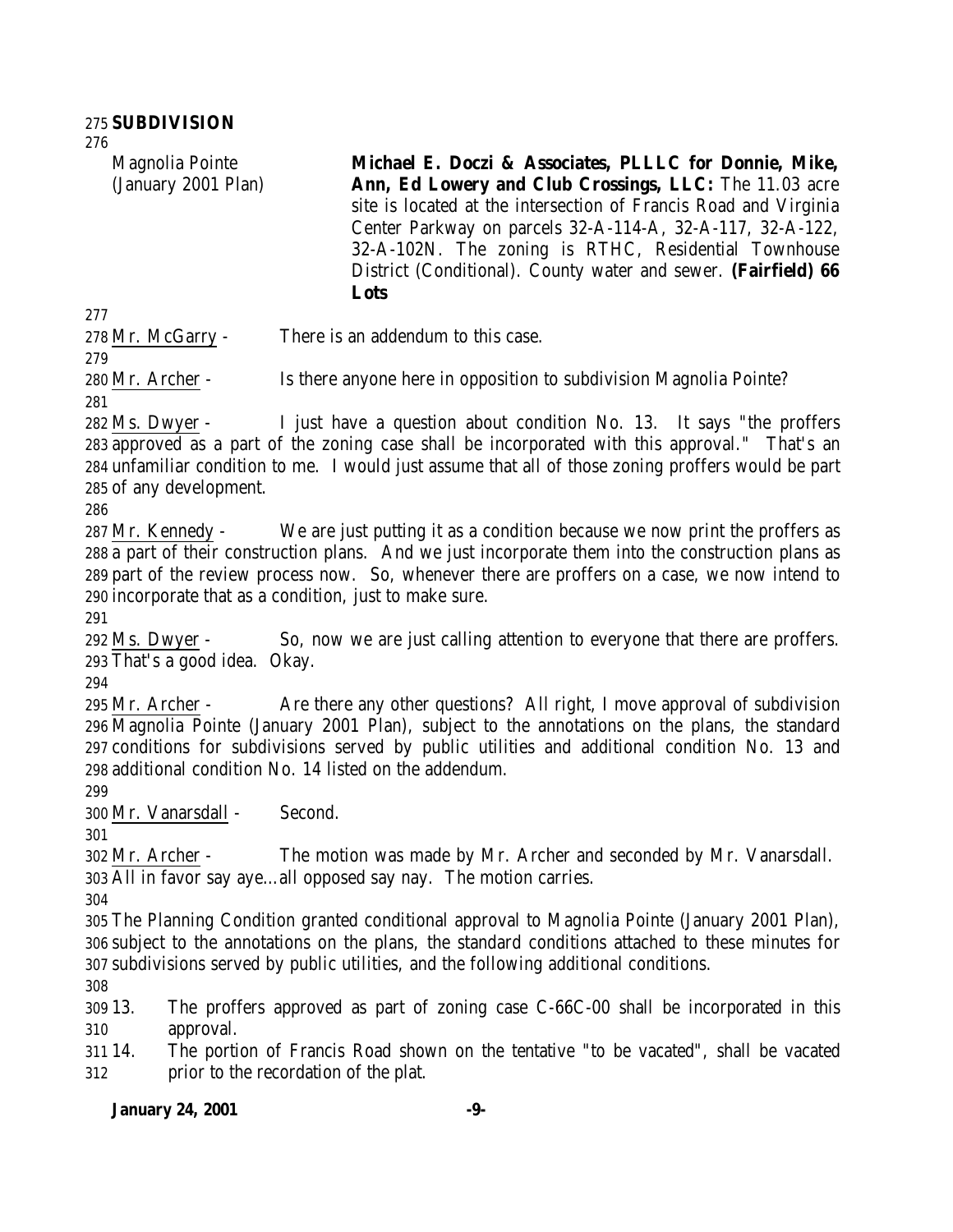## 313 **SUBDIVISION**

| 314                        |                                                                                                |
|----------------------------|------------------------------------------------------------------------------------------------|
| <b>Corrugated Road</b>     | <b>Engineering Design Associates for Richmond Cold Storage</b>                                 |
| (A Dedication of a Portion | <b>Company:</b> The 2.1 acre site is located on the south line of                              |
| of Corrugated Road)        | Eubank Road and extends southwardly approximately 1,500                                        |
| (January 2001 Plan)        | feet to a terminus on part of parcel 173-A-9A. The zoning is                                   |
|                            | M-1, Light Industrial District and ASO (Airport Safety                                         |
|                            | Overlay) District. (Varina) 0 Lots                                                             |
| 315                        |                                                                                                |
| 316 Mr. Archer -           | Is there opposition to Corrugated Road? No opposition. Mr. Jernigan.                           |
| 317                        |                                                                                                |
| 318 Mr. Jernigan -         | Mr. McGarry, the ESA plan has been filed, that was in the staff report?                        |
| 319                        |                                                                                                |
| 320 Mr. McGarry -          | To my knowledge it has been.                                                                   |
| 321                        |                                                                                                |
| 322 Mr. Jernigan -         | Okay.                                                                                          |
| 323                        |                                                                                                |
| 324 Mr. McGarry -          | So, staff can recommend approval.                                                              |
| 325                        |                                                                                                |
| 326 Mr. Jernigan -         | With that, I move for approval of dedication of Corrugated Road to                             |
|                            | 327 Henrico County, subject to the annotations on the plans and the standard conditions for    |
|                            | 328 subdivision served by public utilities, excluding conditions Nos. 10 and 11.               |
| 329                        |                                                                                                |
| 330 Mr. Taylor -           | Second.                                                                                        |
| 331                        |                                                                                                |
| 332 Mr. Archer -           | The motion was made by Mr. Jernigan and seconded by Mr. Taylor. All                            |
|                            | 333 if favor say ayeall opposed say nay. The motion carries.                                   |
| 334                        |                                                                                                |
|                            | 335 The Planning Commission granted conditional approval to Corrugated Road (A Dedication of a |

336 Portion of Corrugated Road) (January 2001 Plan), subject to the annotations on the plans and 337 the standard conditions attached to these minutes for subdivisions served by public utilities, 338 excluding conditions Nos. 10 and 11.

#### 339 340 **SUBDIVISION**

#### 341

Malvern Hill Manor and a Resubdivision of Buhrman **Manor:** The 237 acre site is located on the east side of Carter's Estates Section A, Lot 2 (January 2000 Plan) **E. Delmonte Lewis for Robert Bluford & Malvern Hill** Mill Road approximately 3,100 feet south of Willis Church Road on parcel 281-A-2 and part of 272-A-5. The zoning is A-1, Agricultural District. Individual well and septic tank/drainfield. **(Varina) 121 Lots**

342

343

344 Mr. Archer - Is there opposition to Malvern Hill Manor? No opposition. Mr. 345 Jernigan.

| <b>January 24, 2001</b> |  |  |
|-------------------------|--|--|
|                         |  |  |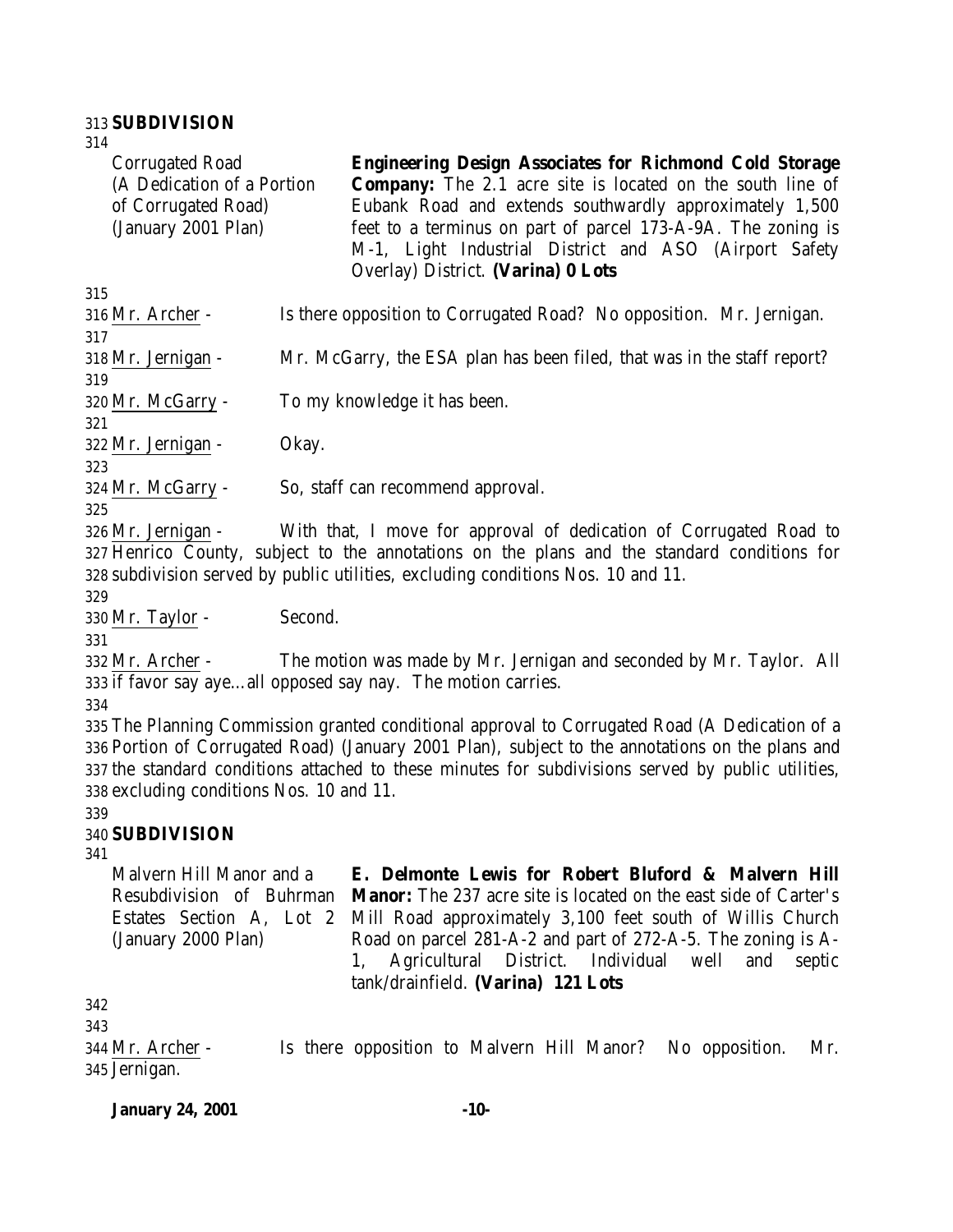Mr. Jernigan - Mr. Chairman, I move for approval of Malvern Hill Manor subdivision subject to the annotations on the plans and standard conditions Nos. 11 and 12.

Mr. Taylor - Second.

 Mr. Archer - The motion was made by Mr. Jernigan and seconded by Mr. Taylor. All in favor say aye…all opposed say nay. The motion carries.

 The Planning Commission granted conditional approval to Malvern Hill Manor and a Resubdivision of Buhrman Estates Section A, Lot 1 (January 2001 Plan), subject to the annotations on the plans, the standard conditions attached to these minutes for subdivisions not served by public utilities and the following additional conditions:

11. Each lot shall contain at least one acre, exclusive of floodplain areas.

12. The detailed plant list and specifications for the landscaping to be provided within the 25-

foot-wide planting strip easement along Carters Mill Road and the rear of lots 1-13, Block

B, shall be submitted to the Planning Office for review and approval prior to recordation

of the plat.

#### **SUBDIVISION**

Vial, Section 1 (January 2001 Plan) **Jordan Consulting Engineers, P.C. for Gerald W., Otha B., Jr. and Ellis L., Sr. Vial:** The 1.98 acre site is located on the east line of Staples Mill Road approximately 134 feet south of Lanceor Drive on part of parcel 40-A-24. The zoning is R-2, One-Family Residence District. Private well and County sewer. **(Brookland) 2 Lots**

 Mr. Archer - Is there anyone in opposition to Vial, Section 1? No opposition. Mr. Vanarsdall.

 Mr. Vanarsdall - I move that Vial, Section 1 (January 2001 Plan), be approved with the annotations on the plan and the standard conditions for subdivisions.

Ms. Dwyer - Second.

 Mr. Archer - The motion was made by Mr. Vanarsdall and seconded by Ms. Dwyer. All in favor say aye…all opposed say nay. The motion carries.

 The Planning Commission granted conditional approval for Vial, Section 1 (January 2001 Plan), subject to the annotations on the plans and the standard conditions attached to these minutes for subdivision served public sewer and not server by public water.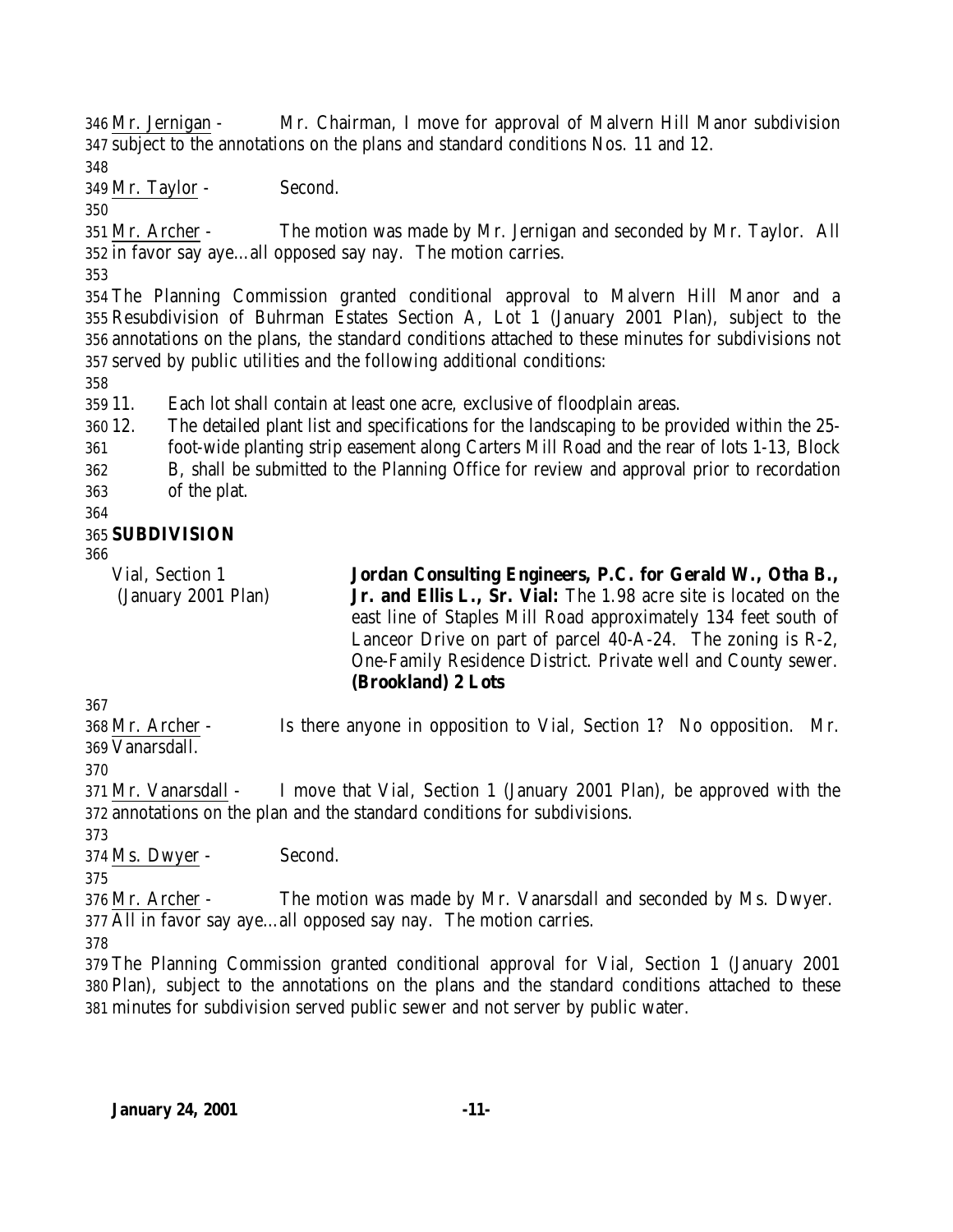## **PLAN OF DEVELOPMENT**

POD-3-01 The Carriage Homes @ Crossridge **Jordan Consulting Engineers, P.C. for Staples Mill, L.C. and Courtney, L.C.:** Request for approval of a plan of development, as required by Chapter 24, Section 24-106 of the Henrico County Code to construct 76, one and two-story condominium units for a retirement community. The 23.97 acre site is located at 3500 Lanceor Drive on part of 40-A-1A. The zoning is R-6C, General Residence District (Conditional). County water and sewer. **(Brookland)**

385 Mr. Archer - Is there anyone in opposition to POD-3-01, Carriage Homes @ Crossridge? No opposition. Mr. Vanarsdall.

 Mr. Vanarsdall - I move that POD-3-01, Carriage Homes @ Crossridge, be approved with the annotations on the plan, the standard conditions for developments of this type and added conditions Nos. 23 through 33.

Mr. Taylor - Second.

 Mr. Archer - The motion was made by Mr. Vanarsdall and seconded by Mr. Taylor. All in favor say aye…all opposed say nay. The motion carries.

 The Planning Commission approved POD-3-01, The Carriage Homes @ Crossridge, subject to the annotations on the plans, the standard conditions attached to these minutes for developments of this type, and the following additional conditions:

 23. The easements for drainage and utilities as shown on approved plans shall be granted to the County in a form acceptable to the County Attorney prior to any occupancy permits being issued. The easement plats and any other required information shall be submitted to the County Real Property Agent at least sixty (60) days prior to requesting occupancy permits.

 24. The developer shall provide fire hydrants as required by the Department of Public Utilities and Division of Fire.

- 25. The proffers approved as a part of zoning case C-17C-00 shall be incorporated in this approval.
- 26. All exterior lighting fixtures shall be designed and arranged so the source of light is not visible from the roadways or adjacent residential properties. The lighting shall be low intensity, residential in character, and the height or standards shall not exceed 15 feet.

27. Any necessary off-site drainage and/or water and sewer easements must be obtained in

 a form acceptable to the County Attorney prior to final approval of the construction plans.

 28. Deviations from County standards for pavement, curb or curb and gutter design shall be approved by the County Engineer prior to final approval of the construction plans by the Department of Public Works.

## **January 24, 2001 -12-**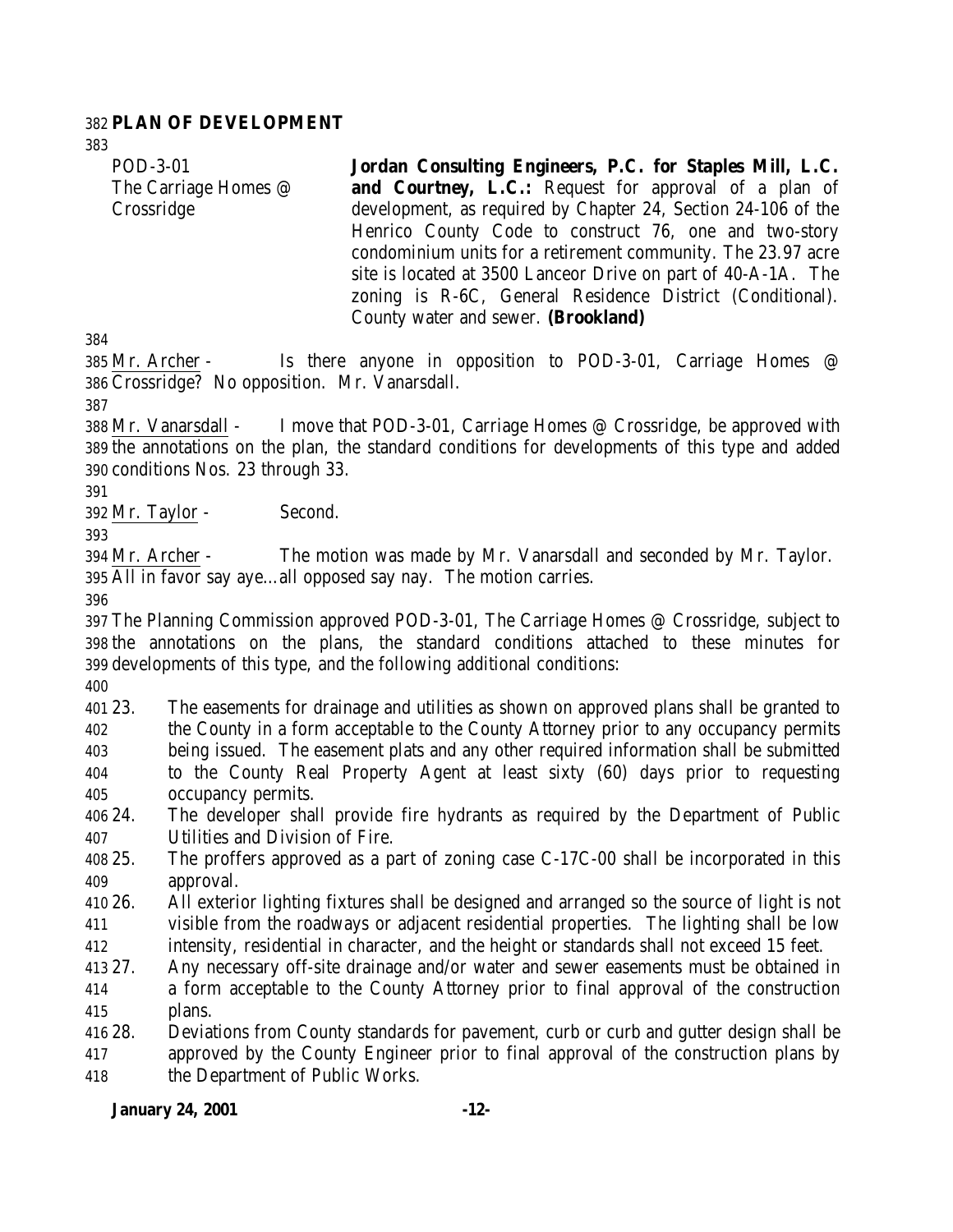29. The pavement shall be of an SM-2A type and shall be constructed in accordance with County standard and specifications. The developer shall post a defect bond for all pavement with the Planning Office - the exact type, amount and implementation shall be determined by the Director of Planning, to protect the interest of the members of the Homeowners Association. The bond shall become effective as of the date that the Homeowners Association assumes responsibility for the common areas.

- 30. Storm water retention, based on the 50-10 concept, shall be incorporated into the drainage plans.
- 31. The owners shall not begin clearing of the site until the following conditions have been met:
- 
- (a) The site engineer shall conspicuously illustrate on the plan of development or subdivision construction plan and the Erosion and Sediment Control Plan, the limits of the areas to be cleared and the methods of protecting the required buffer areas. The location of utility lines, drainage structures and easements shall be shown.
- (b) After the Erosion and Sediment Control Plan has been approved but prior to any clearing or grading operations of the site, the owner shall have the limits of clearing delineated with approved methods such as flagging, silt fencing or temporary fencing.
- (c) The site engineer shall certify in writing to the owner that the limits of clearing have been staked in accordance with the approved plans. A copy of this letter shall be sent to the Planning Office and the Department of Public Works.
- (d) The owner shall be responsible for the protection of the buffer areas and for replanting and/or supplemental planting and other necessary improvements to the buffer as may be appropriate or required to correct problems. The details shall be included on the landscape plans for approval.
- 32. Evidence of a joint ingress/egress and maintenance agreement must be submitted to the Planning Office and approved prior to issuance of a certificate of occupancy for this development.
- 33. The conceptual master plan, as submitted with this application, is for planning and information purposes only. All subsequent detailed plans of development and construction plans needed to implement this conceptual plan may be administratively reviewed and approved and shall be subject to all regulations in effect at the time such subsequent plans are submitted for review/approval.
- 

# **LANDSCAPE PLAN**

LP/POD-22-00 The Goddard School - Town Center @ Twin **Hickory** 

**Katherman & Company for Balzer & Associates:** Request for approval of a landscape plan as required by Chapter 24, Sections 24-106 and 24-106.2 of the Henrico County Code. The 1.43 acre site is located along the south line of Old Nuckols Road approximately 600 feet west of Nuckols Road on part of parcel 18-A-22E. The zoning is B-2C, Business District (Conditional). **(Three Chopt)** 

**January 24, 2001 -13-**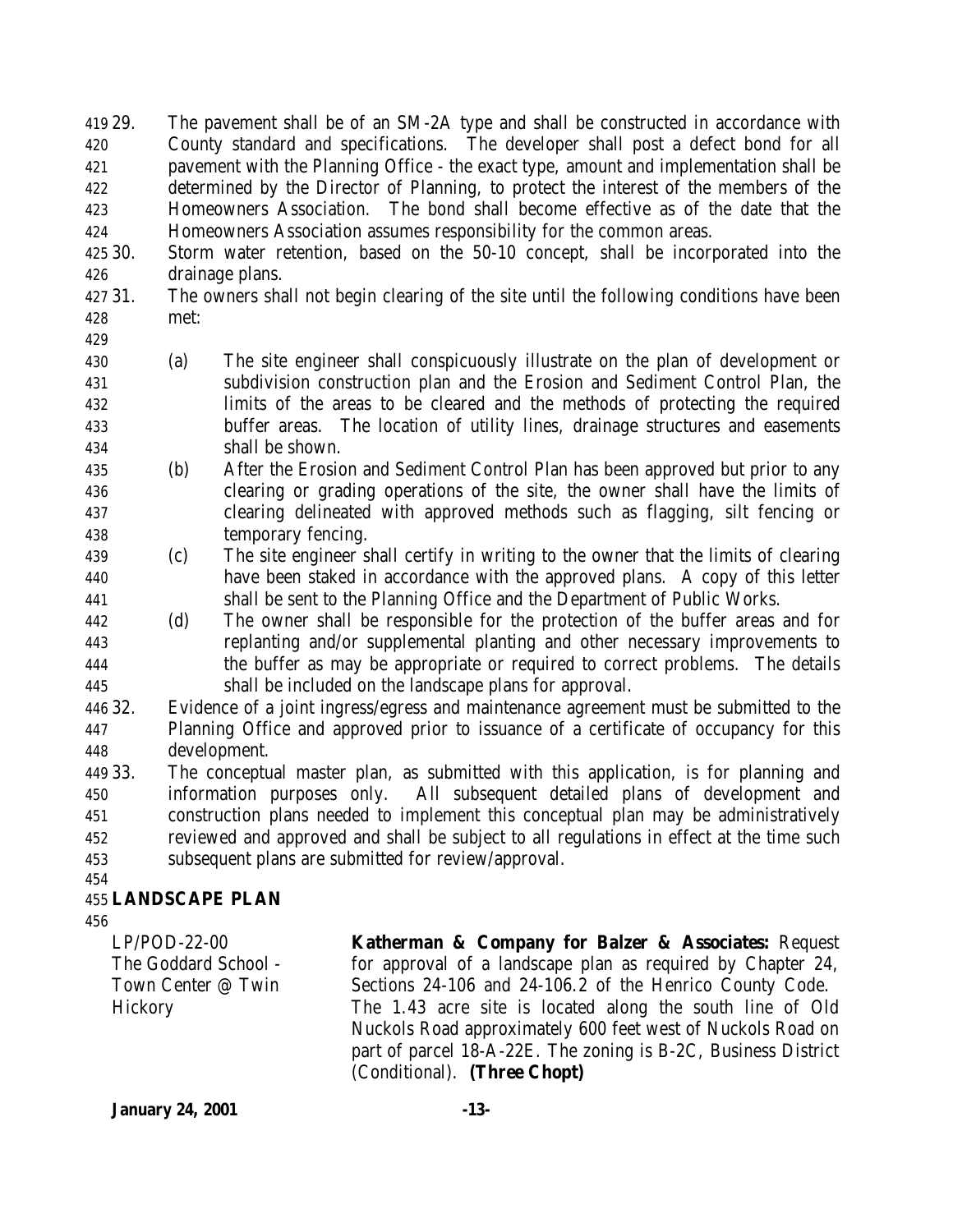Mr. McGarry - There is an addendum on this case. And the addendum reads that the staff can recommend approval at this time.

 Mr. Archer - Is there anyone present in opposition to LP/POD-22-00, The Goddard School, landscape plan? No opposition. Mr. Taylor.

 Mr. Taylor - Mr. Chairman, I move approval of landscape plan LP/POD-22-00, The Goddard School - Town Center @ Twin Hickory, subject to the annotations on the plan and the standard condition for projects of this type.

Mr. Vanarsdall - Second.

 Mr. Archer - The motion was made by Mr. Taylor and seconded by Mr. Vanarsdall. All in favor say aye…all opposed say nay. The motion carries.

 The Planning Commission approved the landscape plan for LP/POD-22-00, The Goddard 473 School - Town Center @ Twin Hickory, subject to the standard conditions attached to these minutes for landscape plans.

# **PLAN OF DEVELOPMENT**

| POD-105-00<br>Telegraph Car Wash -<br>Brook Road (U.S. Route 1) | Balzer & Associates for East Coast Oil Corporation and<br><b>Superwash:</b> Request for approval of a plan of development, as<br>required by Chapter 24, Section 24-106 of the Henrico County<br>Code to construct a one-story, 4,426 square foot, car wash with<br>8 self service bays and 1 automatic bay. The 1.25 acre site is<br>located on the east line of Brook Road (U.S. Route 1),<br>approximately 210 feet north of Mountain Road on parcel 53- |
|-----------------------------------------------------------------|-------------------------------------------------------------------------------------------------------------------------------------------------------------------------------------------------------------------------------------------------------------------------------------------------------------------------------------------------------------------------------------------------------------------------------------------------------------|
|                                                                 | A-24A. The zoning is B-3, Business District and A-1,<br>Agricultural District. County water and sewer. (Fairfield)                                                                                                                                                                                                                                                                                                                                          |
| 478                                                             |                                                                                                                                                                                                                                                                                                                                                                                                                                                             |
| 479 Mr. McGarry -<br>480                                        | There is an addendum on this case.                                                                                                                                                                                                                                                                                                                                                                                                                          |
| 481 Mr. Archer -<br>482 have opposition. Thank you.             | Is there anyone here opposed to POD-105-00, Telegraph Car Wash? We                                                                                                                                                                                                                                                                                                                                                                                          |
| 483                                                             |                                                                                                                                                                                                                                                                                                                                                                                                                                                             |
| 484 Mr. Chewning -                                              | May I address the Commission?                                                                                                                                                                                                                                                                                                                                                                                                                               |
| 485<br>486 Mr. Archer -                                         | Yes, sir. This may not take long.                                                                                                                                                                                                                                                                                                                                                                                                                           |
| 487<br>488 Mr. Chewning -<br>489 plans for this car wash.       | Mr. Chairman, members of the Commission. We have looked over the                                                                                                                                                                                                                                                                                                                                                                                            |

| 491 Mr. Archer - | Could you identify yourself for the record, sir? |
|------------------|--------------------------------------------------|
| 492              |                                                  |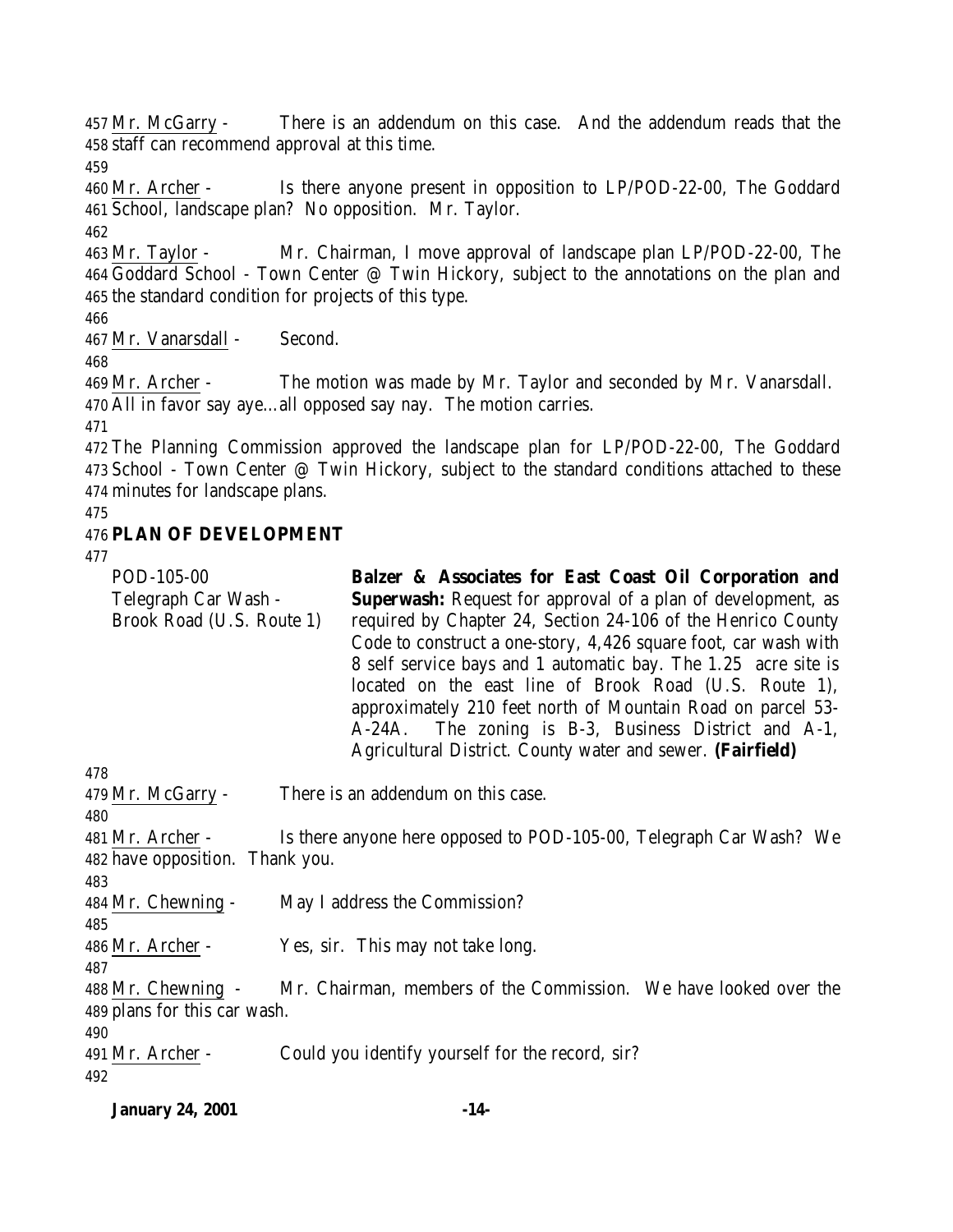Mr. Chewning - Oh, yes. I'm R. K. Chewning, 8701 Telegraph Road. There are several houses on the east side of Telegraph Road facing this development. Now the woods, there is no screen between these houses and this development, the east side of this development. Now I find no problem with this scheme, except, that there is a plan for a metal fence for…. chain-link fence. A chain-link fence on the east side of this development. Now, whatever the rules, people are going to litter. And the prevailing wind that comes from the west is going to blow that litter up against that chain-link fence. These houses on the east side of Telegraph Road will be facing that fence. 

 Mr. Archer - Sir, to save a little time, we will have to pull this item off of the expedited agenda. We will hear the case later.

 Mr. Chewning - I'm not asking for anything fancy, all I'm asking for is an opaque fence. A plain wooden fence so that we won't have to look at the liter blowing up against that chain-link fence.

 Mr. Archer - We will try to get that worked out with the applicant, sir. In fact, between now and that time you may want to have an opportunity to get together with the developer and the planner and see if you can come up with a solution and then we will be able to move through this rather quickly when we get to it on the regular agenda.

 Mr. Chewning - Thank you, sir. Mr. Archer - Thank you. Mr. Vanarsdall - Have you talked to anyone about this before today? Mr. Chewning - No I have not. I have not seen the plans until today, I just happen to see them at the back. **THIS CASE WAS PULLED FROM THE EXPEDITED AGENDA AND PLACE BACK IN ITS ORIGINAL ORDER OF THE REGULAR AGENDA TO BE HEARD LATER.** Mr. Archer - Thank you, sir. All right, Mr. McGarry, do we have any more on the Expedited Agenda? 

Mr. McGarry - Yes, we have two more.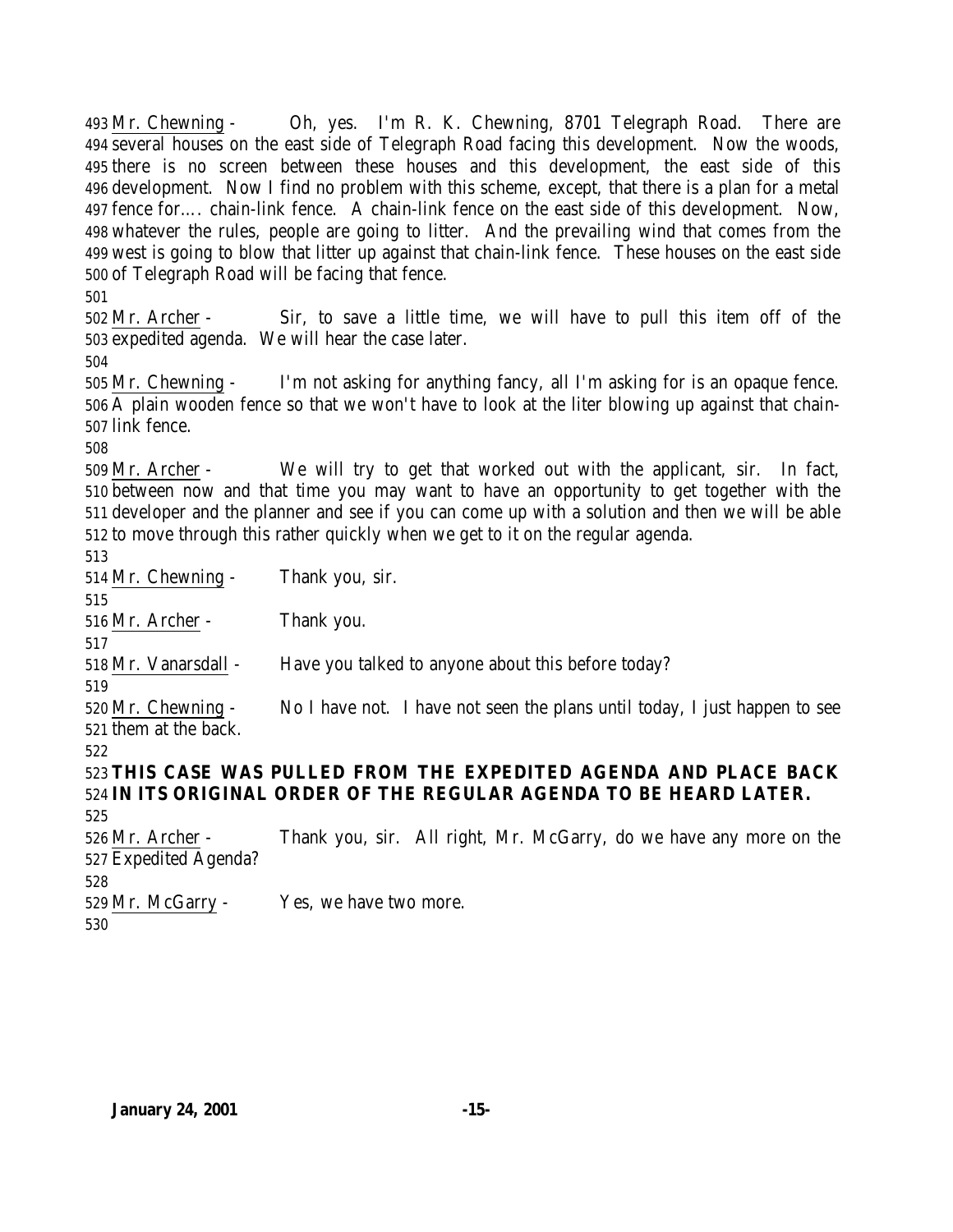## 531 **LANDSCAPE PLAN**

532

| $LP/POD-9-00$              | Peace Nurseries for Laurel Lakes Associates: Request for      |
|----------------------------|---------------------------------------------------------------|
| Lakeland Townes, Section C | approval of a landscape plan as required by Chapter 24,       |
|                            | Sections 24-106 and 24-106.2 of the Henrico County Code.      |
|                            | The 8.025 acre site is located on the southeast corner of the |
|                            | intersection of Hungary Road and Hungary Spring Road on       |
|                            | parcels 50-21-R-1 through 50-21-AA-6 (including 60 parcels)   |
|                            | and 50-21-C. The zoning is RTHC, Residential Townhouse        |
|                            | District (Conditional) and C-1C, Conservation District        |
|                            | (Conditional). (Brookland)                                    |

533

534 Mr. Archer - Is there anyone in the audience in opposition to this case, LP/POD-9-00, 535 Lakeland Townes, Section C, landscape plan? We have opposition. Okay, this case will also 536 be pulled from the Expedited Agenda.

#### 537

# 538 **THIS CASE WAS PULLED FROM THE EXPEDITED AGENDA AND PLACE BACK** 539 **IN ITS ORIGINAL ORDER OF THE REGULAR AGENDA TO BE HEARD LATER.**

540

541 Mr. Archer - Mr. McGarry, what is our next item?

542

543 Mr. McGarry - The last item on the Expedited Agenda is on page 27, POD-2-01, 544 Emerywood Office Park, and there is an addendum item that adds condition No. 30.

545

# 546 **PLAN OF DEVELOPMENT**

547

POD-2-01 Emerywood Office Park - Emerywood Parkway **TIMMONS for Pruitt Properties, Inc. and Pruitt & Associates:** Request for approval of a plan of development, as required by Chapter 24, Section 24-106 of the Henrico County Code to construct two, three-story office buildings totaling 133,560 136,870 square feet total. The 9.82 acre site is located on the south line of Emerywood Parkway, approximately 800 feet west of W. Broad Street (U. S. Route 250) on parcel 81-8- B-2. The zoning is M-1, Light Industrial District. County water and sewer. **(Three Chopt)**

548

549 Mr. Archer - Is there opposition to POD-2-01, Emerywood Office Park? No 550 opposition.

551

552 Ms. Dwyer - I do have one question, just as a point of information? This is zoned M-553 1 and offices are being put in the M-1. Would the development standards, as outlined on this 554 POD, be any different if this had been zoned office for O-3 or O-2?

555

556 Mr. Wilhite - The setbacks would have been different. There would be slightly 557 different setback requirements and the limitations on height as well.

#### **January 24, 2001 -16-**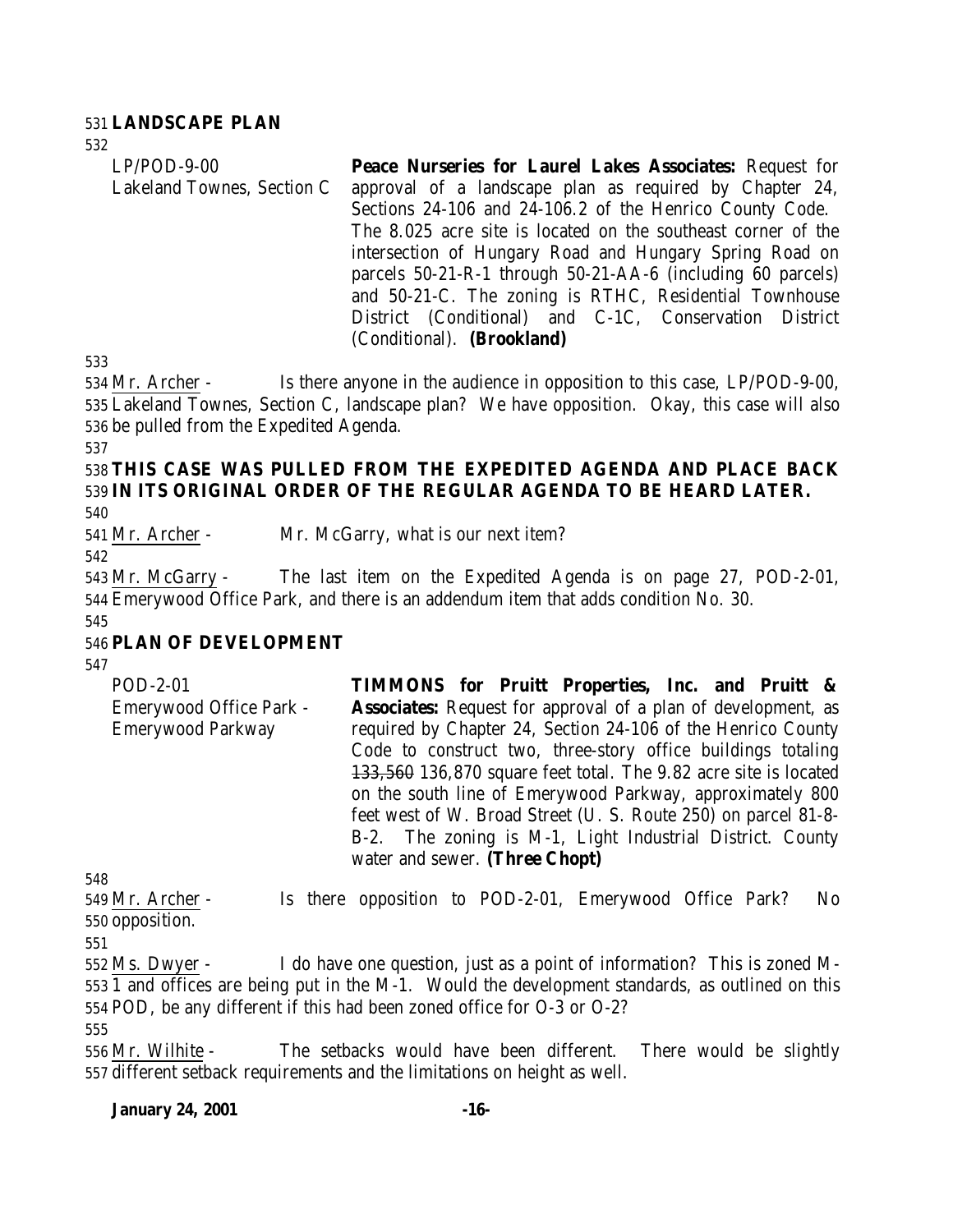Ms. Dwyer - I was just curious. Thank you. Mr. Archer - Are there any other questions? Mr. Taylor - I have one question, Mr. McGarry. What is item No. 30? You said that they added No. 30. I have 20 but I do not have 30. Mr. Wilhite - Actually, Mr. Taylor, that's just a correction on your original agenda. There were two number 29's and we changed it on the addendum to straighten out the numbering system. Mr. Taylor - Okay. Thank you. Mr. Archer - All right, Mr. Taylor, are you ready for a motion? Mr. Taylor - I believe so. There was no opposition? Mr. Archer - No. Mr. Taylor - Mr. Chairman, then, I would move approval of POD-2-01, Emerywood Office Park, subject to the standard conditions for developments of this type and additional conditions Nos. 23 through 30. Mr. Vanarsdall - Second. Mr. Archer - The motion was made by Mr. Taylor and seconded by Mr. Vanarsdall. All in favor say aye…all opposed say nay. The motion carries. The Planning Commission approved POD-2-01, Emerywood Office Park - Emerywood Parkway, subject to the standard conditions for developments of this type, the annotations on the plans, and the following additional conditions: 23. The easements for drainage and utilities as shown on approved plans shall be granted to the County in a form acceptable to the County Attorney prior to any occupancy permits being issued. The easement plats and any other required information shall be submitted to the County Real Property Agent at least sixty (60) days prior to requesting occupancy permits. 24. The limits and elevations of the 100-year frequency flood shall be conspicuously noted on the plan "Limits of 100 Year Floodplain." In addition, the delineated 100-year floodplain must be labeled "Variable Width Drainage and Utility Easement." The easement shall be granted to the County prior to the issuance of any occupancy permits. 25. The developer shall provide fire hydrants as required by the Department of Public Utilities and Division of Fire. 26. Outside storage shall not be permitted. 27. The certification of building permits, occupancy permits and change of occupancy

#### **January 24, 2001 -17-**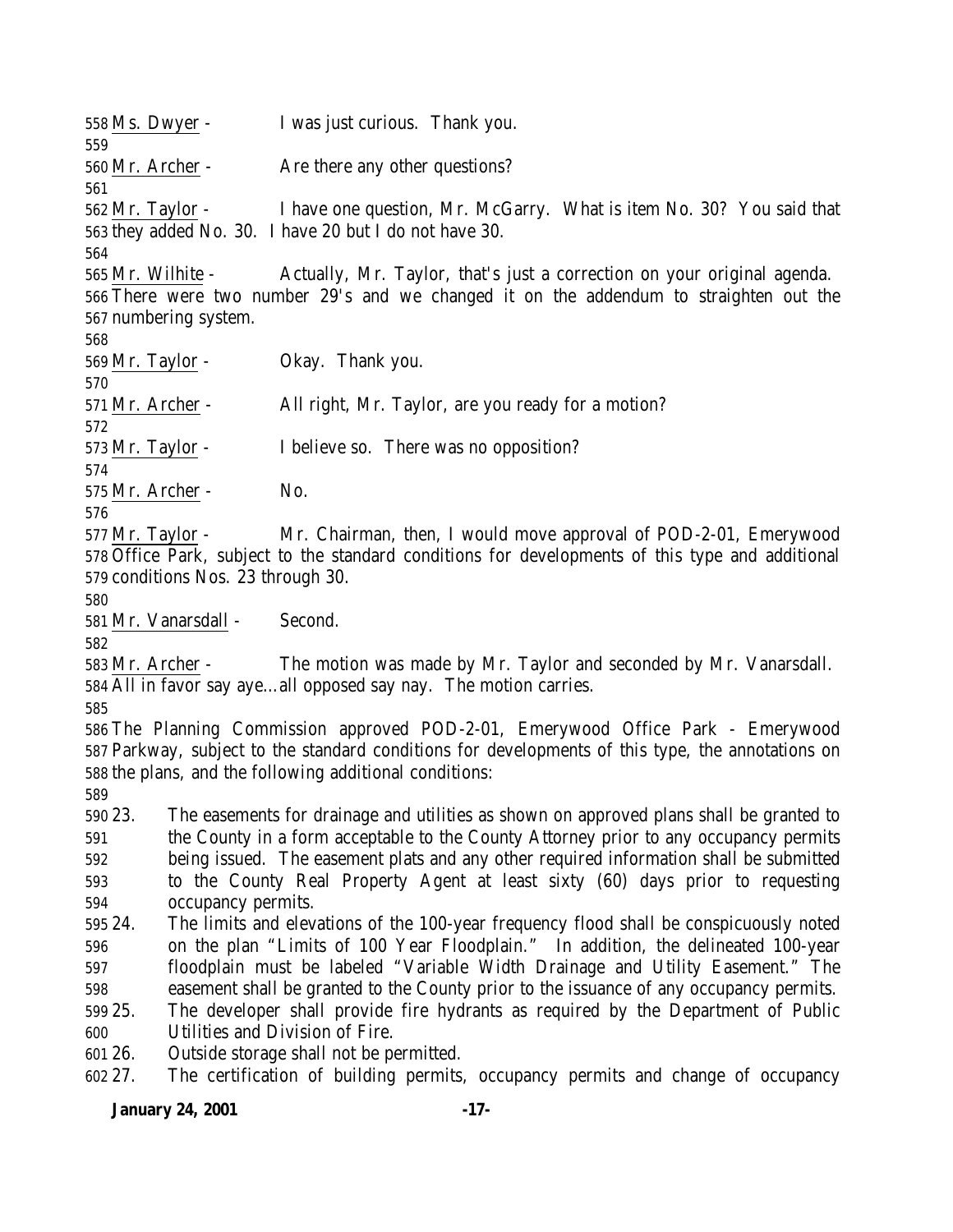603 permits for individual units shall be based on the number of parking spaces required for 604 the proposed uses and the amount of parking available according to approved plans

605 28. Any necessary off-site drainage and/or water and sewer easements must be obtained in 606 a form acceptable to the County Attorney prior to final approval of the construction 607 plans.

608 29. Deviations from County standards for pavement, curb or curb and gutter design shall be 609 approved by the County Engineer prior to final approval of the construction plans by 610 the Department of Public Works.

611 30. Insurance Services Office (ISO) calculations must be included with the plans and 612 approved by the Department of Public Utilities prior to the issuance of a building 613 permit.

614

 Mr. Archer - Well, we almost got all of it on the Expedited Agenda. All right. Mr. Secretary, before we move on, I neglected to do something that I should not have done, and y'all can kick me for it after the meeting. For those of you who have not met him, this is Mr. Jernigan who is the new representative from the Varina District. And back for a repeat engagement is Mr. Dave Kaechele from the Board of Supervisors from the Three Chopt District. It's nice to have you both.

621

622 Mr. Jernigan - Thank you, sir.

623

624 Mr. Kaechele - Thank you.

625

 Mr. Marlles - Mr. Chairman, the next item on the agenda are subdivision extensions of conditional approval. This information is presented to the Commission for informational purposes only. Mr. Wilhite, do you have any additional information to present to the Commission?

630

631 Mr. Wilhite - No, sir, not unless there are some questions by Commission members.

632

# 633 **(FOR INFORMATIONAL PURPOSE ONLY)**

634

635 **SUBDIVISION EXTENSIONS OF CONDITIONAL APPROVAL**

636

| <b>Subdivision</b>                             | <b>Magisterial</b><br><b>District</b> | Original No.<br>of Lots | <b>Remaining</b><br>Lots | <b>Previous</b><br><b>Extensions</b> | Year(s)<br><b>Extended</b> |
|------------------------------------------------|---------------------------------------|-------------------------|--------------------------|--------------------------------------|----------------------------|
| <b>Carrington</b><br>(January 2000 Plan)       | <b>Three Chopt</b>                    | 35                      | 35                       | $\bf{0}$                             | 1 Year<br>01/23/02         |
| <b>Carrington North</b><br>(January 2000 Plan) | <b>Three Chopt</b>                    | 108                     | 108                      | $\bf{0}$                             | 1 Year<br>01/23/02         |
| <b>Chartwood</b><br>(January 1998 Plan)        | Varina                                | 88                      | 38                       | $\boldsymbol{2}$                     | 2 Years<br>01/22/03        |
| <b>Mill Place West</b><br>(January 1997 Plan)  | <b>Brookland</b>                      | 44                      | 23                       | 3                                    | 1 Year<br>01/23/02         |
| <b>January 24, 2001</b>                        |                                       | $-18-$                  |                          |                                      |                            |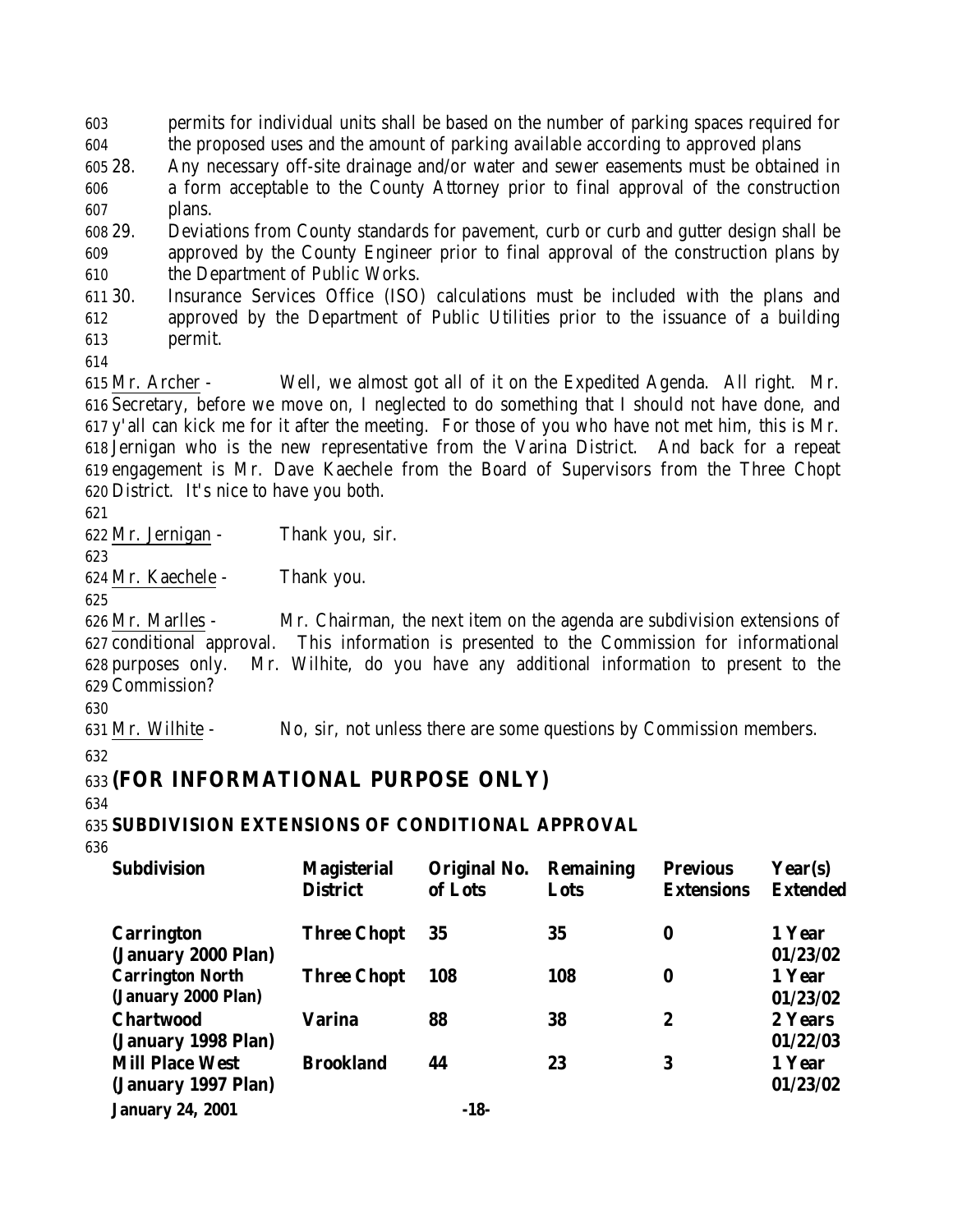| <b>Sterling Forest</b> | <b>Fairfield</b> | 175 | 1 Year   |
|------------------------|------------------|-----|----------|
| (January 2000 Plan)    |                  | L20 | 01/23/02 |

 Mr. Archer - Are there any questions by anyone? All right, do we need to take any action on this, Mr. Secretary?

 Mr. Marlles - Not on this you don't need to, Mr. Chairman, however, the next item listed under subdivision extensions of conditional approval have exceeded the 60 months that staff can approve administratively. I'll let Mr. Wilhite summarize those for you. Those will require an action on the part of the Commission.

Mr. Archer - Mr. Wilhite.

 Mr. Wilhite - We only have one subdivision up for Planning Commission extension, Almond Creek Estates. We have had at least 80 plots get final approval. A section of this has been recorded as recently as May 2000. We recommend a one-year extension of the remaining 21 lots.

# **FOR PLANNING COMMISSION APPROVAL**

# **SUBDIVISION EXTENSIONS OF CONDITIONAL APPROVAL**

| vvv                                                                                        |                                                                      |                                                   |      |                   |                            |
|--------------------------------------------------------------------------------------------|----------------------------------------------------------------------|---------------------------------------------------|------|-------------------|----------------------------|
| Subdivision                                                                                | Magisterial<br><b>District</b>                                       | <b>Original No. Remaining Previous</b><br>of Lots | Lots | <b>Extensions</b> | Year(s)<br><b>Extended</b> |
| <b>Almond Creek</b><br><b>Estates</b>                                                      | <b>Varina</b>                                                        | 101                                               | 21   | 7                 | 1 Year<br>01/23/02         |
| (January 1993 Plan)                                                                        |                                                                      |                                                   |      |                   |                            |
| 657                                                                                        |                                                                      |                                                   |      |                   |                            |
| 658 Mr. Archer -                                                                           | Are there any questions by the Commission? We need a motion on this, |                                                   |      |                   |                            |
| 659 do we not, Mr. Secretary?                                                              |                                                                      |                                                   |      |                   |                            |
| 660                                                                                        |                                                                      |                                                   |      |                   |                            |
| 661 Mr. Marlles -                                                                          | Yes, sir.                                                            |                                                   |      |                   |                            |
| 662                                                                                        |                                                                      |                                                   |      |                   |                            |
| 663 Mr. Archer -                                                                           | Mr. Jernigan.                                                        |                                                   |      |                   |                            |
| 664                                                                                        |                                                                      |                                                   |      |                   |                            |
| 665 Mr. Jernigan -                                                                         | Mr. Chairman, I move for approval for subdivision extension for      |                                                   |      |                   |                            |
| 666 Almond Creek Estates for one year.                                                     |                                                                      |                                                   |      |                   |                            |
| 667                                                                                        |                                                                      |                                                   |      |                   |                            |
| 668 Ms. Dwyer -                                                                            | Second.                                                              |                                                   |      |                   |                            |
| 669                                                                                        |                                                                      |                                                   |      |                   |                            |
| $670$ Mr. Archer -                                                                         | The motion was made by Mr. Jernigan and seconded by Ms. Dwyer.       |                                                   |      |                   |                            |
| 671 All in favor say ayeall opposed say nay. The motion carries.                           |                                                                      |                                                   |      |                   |                            |
| 672                                                                                        |                                                                      |                                                   |      |                   |                            |
| 673 The Planning Commission approved the subdivision extension of conditional approval for |                                                                      |                                                   |      |                   |                            |
| <b>January 24, 2001</b>                                                                    |                                                                      | $-19-$                                            |      |                   |                            |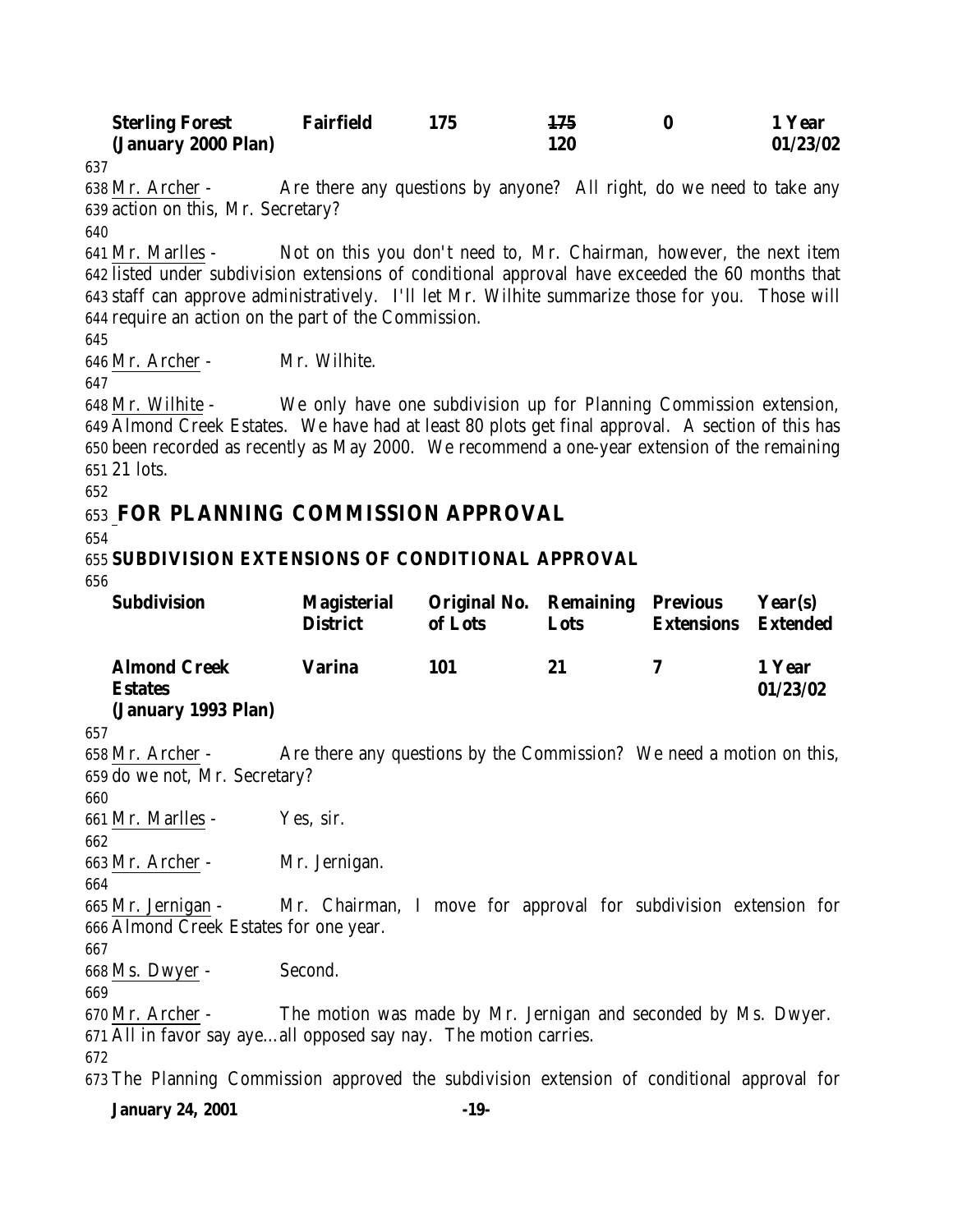Almond Creek Estates (January 1993 Plan) for one year, January 23, 2001.

 Mr. Marlles - Mr. Chairman, the first case on the agenda to be heard is on page 5, a transfer of approval request for POD-86-96, Blockbuster Square.

# **TRANSFER OF APPROVAL**

POD-86-96 Blockbuster Square (POD-37-87 Revised) **Theodore and Faye Kefalas for Marpisa LLC:** Request for approval of a transfer of approval, as required by Chapter 24, Section 24-106 of the Henrico County Code, from Brookside Property Associates L.P. to Marpisa LLC. The 1.8 acre site is located at the southwest corner of W. Broad Street (U.S. Route 250) and Tanelorn Drive on parcel 59-3-A-2A. The zoning is B-2C, Business District (Conditional). **(Three Chopt)**

 Mr. Archer - Is there anyone in the audience in opposition to this transfer? No opposition. Mr. Wilhite.

 Mr. Wilhite - Mr. Chairman, staff has completed an inspection of the site and we have discovered a number of deficiencies there. Over the past week we have attempted to contact the new property owners without success. We have not heard back from them. I think staff is not going to be in the position to recommend at this time and there should be a need for a deferral.

Mr. Archer - Is there anyone here to speak to that?

 Mr. Vanarsdall - Are you recommending deferral or the applicant?

 Mr. Wilhite - We can not recommend approval because we have not heard back from the applicant, so I would suggest that the case be deferred for one month.

Mr. Archer - There's no one here to represent the applicant today?

Mr. Wilhite - We have not been able to get in contact with them.

 Mr. Archer - All right, Mr. Taylor.

 Mr. Taylor - Mr. Chairman, I recommend a one-month deferral for transfer of approval for POD-86-96, Blockbuster Square.

Mr. Vanarsdall - Second.

 Mr. Archer - The motion was made by Mr. Taylor and seconded by Mr. Vanarsdall for a month deferral to the February 28, 2001, meeting. All in favor say aye…all opposed say nay. The motion carries.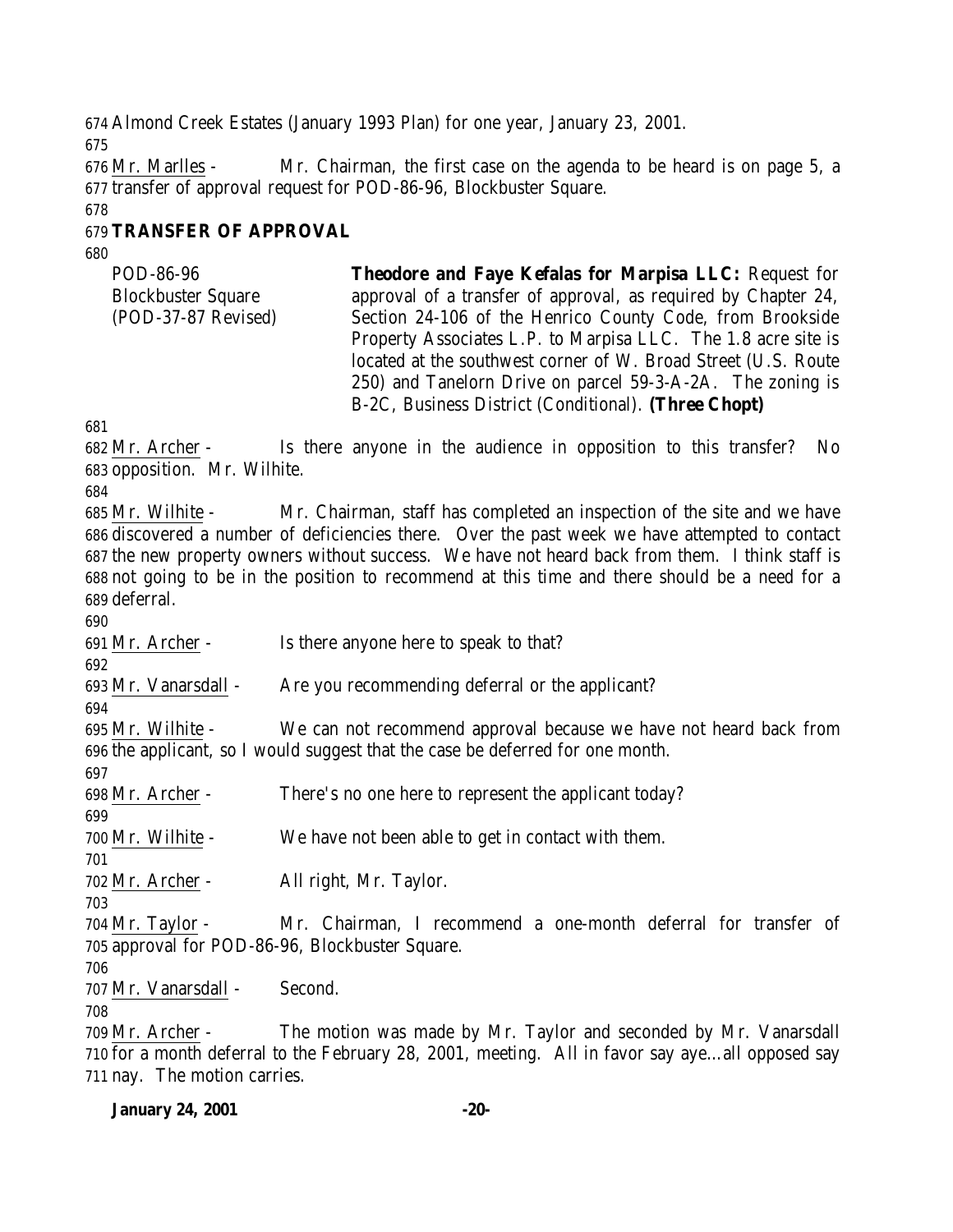The Planning Commission deferred the transfer of approval request for POD-86-96, Blockbuster Square (POD-37-87 Revised) to its February 28, 2001, meeting.

## **SPECIAL EXCEPTION FOR A HELISTOP**

## **(Deferred from the December 13, 2000, Meeting)**

| POD-110-00                       | <b>TIMMONS for First Union National Bank: Request for</b>       |
|----------------------------------|-----------------------------------------------------------------|
| <b>First Union National Bank</b> | approval of a special exception for a helistop, as required by  |
| Expansion at Innsbrook           | Chapter 24, Section 24-50.12(c) of the Henrico County Code.     |
|                                  | The 51.93 acre site is located at 4340 Innslake Drive, Innslake |
|                                  | Drive and Dominion Boulevard on part of parcel 37-2-E-1, 37-    |
|                                  | 2-E-1A, 37-A-47, 48, 52, 52A and 53. The zoning is O-3C,        |
|                                  | Office District (Conditional). County water and sewer.          |
|                                  | $\sim$                                                          |

## **(Three Chopt)**

 Mr. Archer - Is there anyone here in opposition for the special exception for a helistop, POD-110-00? No opposition. Mr. Strauss.

 Mr. Strauss - Thank you, Mr. Chairman, members of the Commission. You may recall at our last meeting that the plan of development associated with this special exception for a helistop was deferred. I'm sorry. The plan of development was approved, and the special exception was deferred, at the recommendation of the County Attorney in order to allow the applicant and staff additional time to investigate FAA requirements for helistop. Since that time, the applicant has recently reported to the Planning staff that they have initiated discussions with the local FAA officials in Richmond. And their architect for the helistop has confirmed that the proposed helistop will be designed in accordance with the FAA guidelines. This was one of the conditions proposed by the staff at our last meeting: "that the applicant comply with all rules and regulations of the Federal Aviation Administration regarding helicopter landing sites." The applicant is in agreement with that condition and this design effort is under way with their design of this helistop. Another staff recommendation was that the flight operations be limited to one flight per day, Monday through Friday, between the hours of 4:30 p.m. and 6:00 p.m. The applicant's operational plans have not changed since our last meeting and they are still in agreement with this condition. The applicant proposes to land their helicopter, a "Robinson 44" and I will try to bring up a picture of that. This is a small four-seat helicopter. They propose to land it once a day at the proposed location at the western end of the site. The other two conditions which staff proposed relate to flights occurring under VFR, Visual Flight Rules, only and confining the flight path to air space above roads and highways. These conditions were proposed in response to citizens concerns and calls on the subject of reducing helicopter noise in the response to questions of safety. The applicant is in agreement to both of these conditions and we can't find any conflict between these conditions and the FAA requirements. In fact, the condition regarding confinement of the flight path to air space above road and highways, is actually one of the recommendations of the Helicopter Association International's "Fly Neighborly Program," an internationally recognized program in conjunction with the FAA's requirements for noise abatement for helicopter operations over densely populated residential areas.

**January 24, 2001 -21-**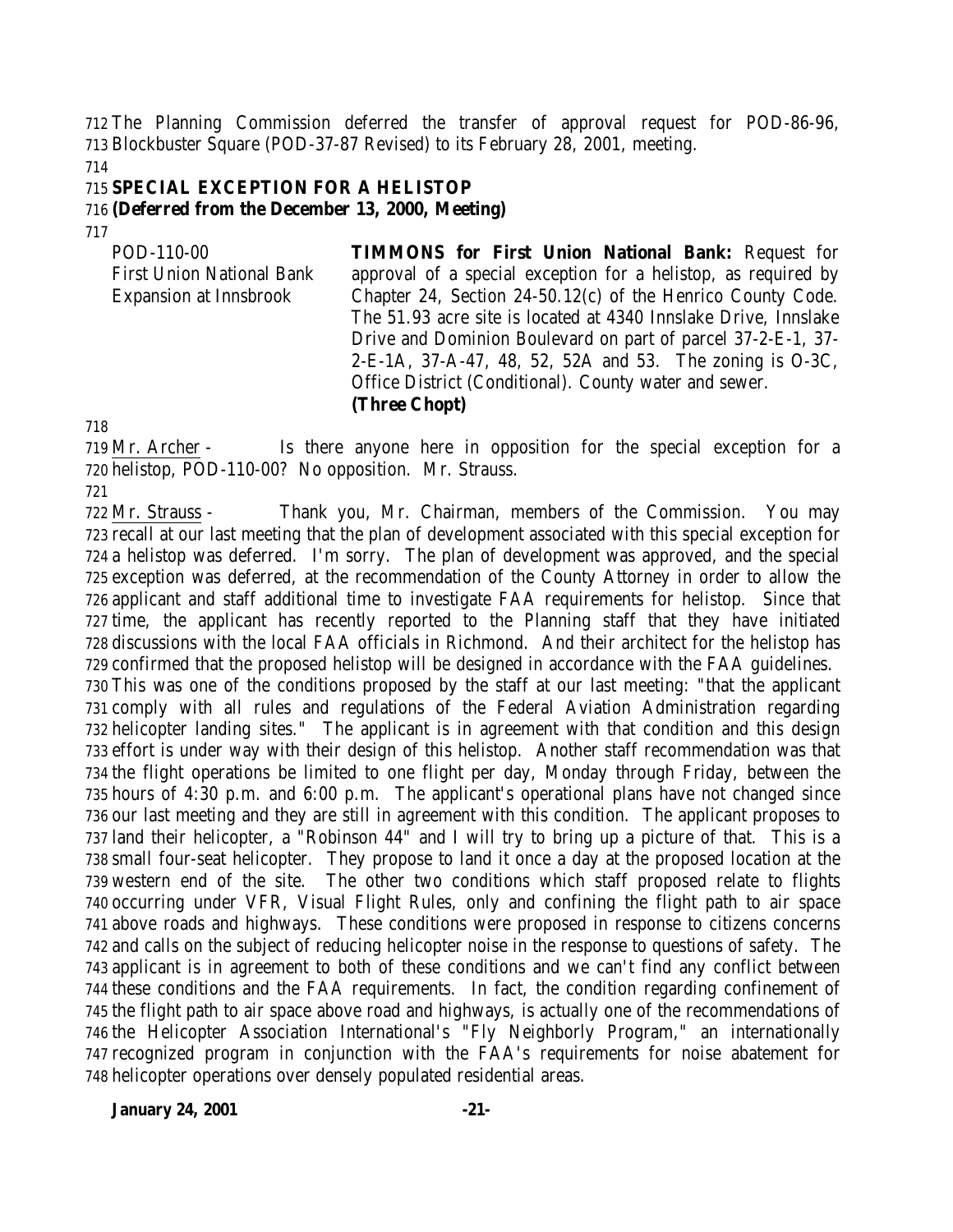I would, in conclusion, direct the your attention to the staff's recommended conditions, which we are about to hand out. The ones on the addendum are actually outdated at this point. I'm going to hand out these latest recommendations or conditions now. We just crafted these conditions this morning with the County Attorney, and the applicant and they are in agreement with these conditions. So, we would be recommending approval of this special exception with these conditions. I'll be happy to answer any additional questions you may have. And, Mr. Brad Kersey, the project manager for this project, is also here this morning. 

Mr. Kaechele - Did you say that the flights excluded the weekends?

 Mr. Strauss - Yes, sir. Their operational plan from the beginning is only to use the helistop Monday through Friday and the hours are from 4:30 p.m. to 6:00 p.m. which is listed in the condition that we have here. They only plan, I believe, to land at 5:00 p.m. The purposes of these landings is to transfer bank information from the northern branches to their headquarters in Richmond.

 Ms. Dwyer - I asked a question last time about whether there had been any conversation with Henrico officials, public safety officials, about using this heliopad or helistop in case of some sort of an emergency. Has that been explored?

 Mr. Strauss - Yes, the applicant informed us yesterday, and that is part of the condition No. 1 modified this morning, they are willing to allow this helistop to be used for emergency uses such as Police and rescue, life threatening situations etc.

Ms. Dwyer - This just says medical emergencies.

 Mr. Strauss - Well, we would actually like to strike that. I think it is agreeable to the applicant, "emergencies" in general.

| .                 |                                                                          |
|-------------------|--------------------------------------------------------------------------|
| 778 Ms. Dwyer -   | I think that would be a good idea. Thank you.                            |
| 779               |                                                                          |
| 780 Mr. Archer -  | Are there any more questions of Mr. Strauss?                             |
| 781               |                                                                          |
| 782 Ms. Dwyer -   | And it may be used by anyone?                                            |
| 783               |                                                                          |
| 784 Mr. Strauss - | I imagine so. If some one is in need of a spot to land this would be it. |
|                   |                                                                          |

 Mr. Taylor - But our discussions of the normal use, excepting a dire in-flight emergency would be state, federal and local officials for medical or other types of emergency. It would not be normally used for in-flight type of emergencies. For instance if they were having a "mac attack" or something similar to that. So, it would only be in those dire cases that they require a facility to land on, would it be generally used. Is Mr. Kersey still with us? Mr. Kersey would you care to just discuss this just a bit and answer questions that the Commission may have?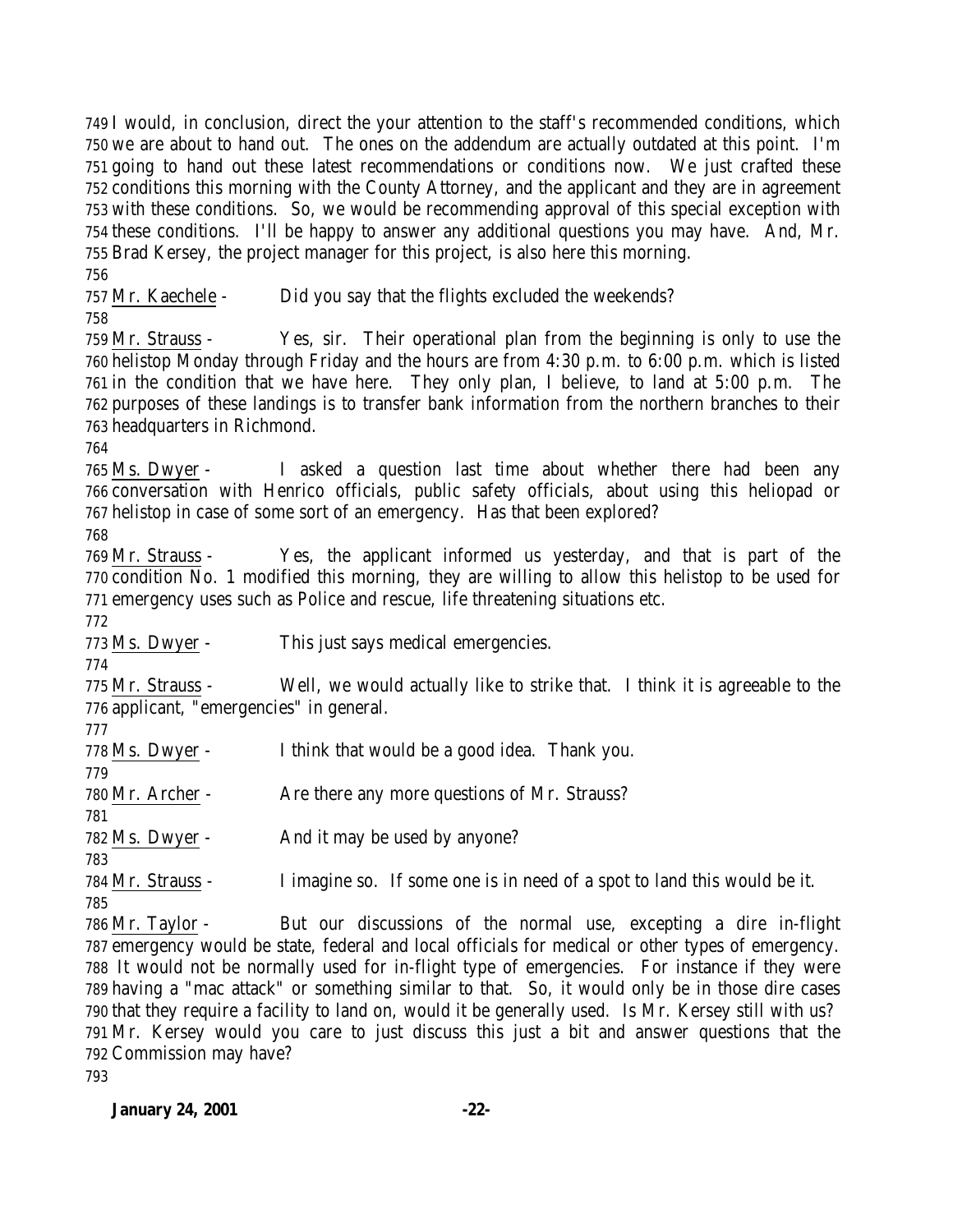Mr. Kersey - Good morning, Mr. Commissioner, and members of the Commission. I'm Brad Kersey on behalf of First Union. Thank you for consideration for the helistop for First Union. We have reviewed the five conditions that have been proposed and we are in agreement with those. As well as we would like to reinforce that we believe that the helistop would provide a benefit that the community…. aimed toward emergency and police emergency use. I'll be happy to answer any other questions. 801 Mr. Archer - Are there any questions. Mr. Kaechele - The arrival and the departure is back away from the residential areas, is that right? Mr. Kersey - That is the flight plan that they currently use. Our site is adjacent to Innslake Drive. The flight path that they use for incoming and outgoing takes them east, northeast, over Dominion Boulevard and over the Virginia Power building. Ms. Dwyer - If your plans should change at any time then you would need to come back for another condition, special exception. Mr. Kersey - As far as operational plans? 815 Ms. Dwyer - Right. Mr. Kersey - Yes, ma'am. Mr. Archer - Are there any further questions? Mr. Taylor - What I want to do is highlight the location of this. We are going to just

 project where the helistop is relative to the site (picture of helistop was projected on the screen). The location of the helistop is highlighted off to the southwest side of the area and that's away from any of the structures and it will be lighted and marked in accordance with FAA standards. So, with that, Mr. Chairman, and if no one has any questions, I will move approval of POD-110-00, First Union Bank Expansion at Innsbrook, subject to the standard 827 conditions for developments of this type, the annotations on the plan and conditions Nos. 1 through 5 on the sheet provided by the applicant dated January 24, 2001.

Mr. Vanarsdall - Special exception.

Mr. Jernigan - I'll second it.

 Mr. Archer - The motion was made by Mr. Taylor and seconded by Mr. Jernigan. All in favor say aye…all opposed say nay. The motion carries.

 Mr. Vanarsdall - I do have a question. Mr. Taylor, you said the conditions on this sheet 838 as dated today,  $24<sup>th</sup>$  of January, but that doesn't take in replace the No. 1 on the addendum

# **January 24, 2001 -23-**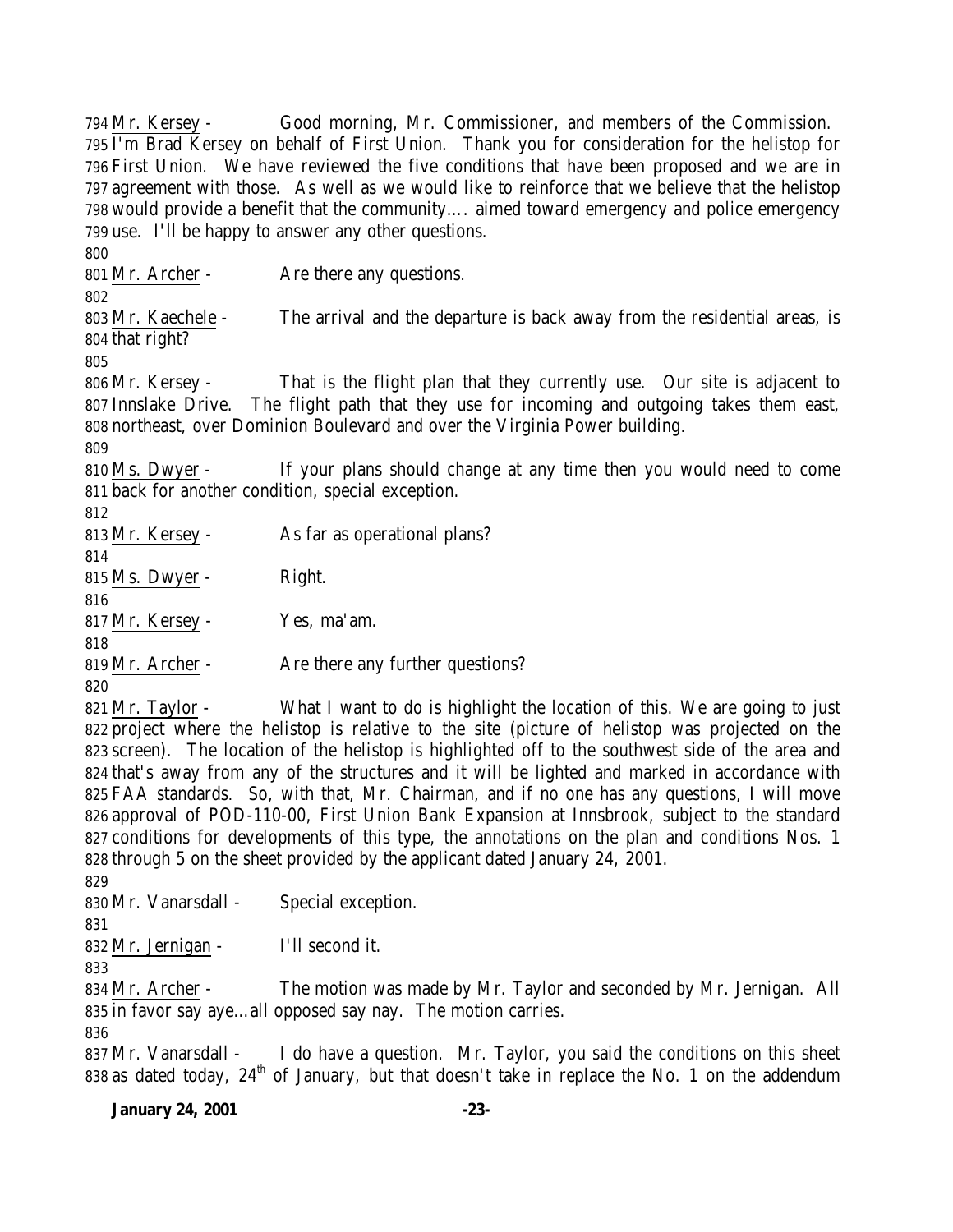does it? On the addendum it has a, b, and c.

 Mr. Taylor - Yes, I think it would replace everything on the addendum because we have reworked it with new conditions.

 Mr. Strauss - Yes, we are replacing the conditions listed on your addendum, 1a through c with modified Nos. 1 through 4, with the word "medical" being dropped and it's just emergencies in general.

848 Mr. Vanarsdall - I just wanted to be careful, Mr. Chairman, thank you.

Ms. Dwyer - Our cover did not actually have a date on it.

Mr. Vanarsdall - Mine didn't either I just wrote it on it.

 Ms. Taylor - I do want to thank Mr. Cursey and First Union National Bank for all of the assistance and sprit of goodwill that we worked out these conditions. Thank you.

 Mr. Archer - Okay. We had a motion and a second. All of those in favor say aye…all opposed say nay. The motion carries.

 The Planning Commission approved the special exception request for a helistop for POD-110- 00, First Union National Bank Expansion at Innsbrook, subject to the standard conditions for developments of this type and the following additional conditions:

 1. Flight operations shall be limited to one incoming and outgoing helicopter flight per day, Monday through Friday, between the hours of 4:30 p.m. and 6:00 p.m. However, the helistop may also be used in cases of emergency.

 2. The applicant's operations on the property shall comply with all applicable rules and regulations of the Federal Aviation Administration and the Virginia Department of Aviation.

 3. The helistop shall be located and designed in accordance with all rules and regulations of the Federal Aviation Administration and the Virginia Department of Aviation. The

helistop may not be located closer than 350 feet to any permanent structure.

 4. To the maximum extent possible, the flight path will be confined to the air space above roads and highways in order to minimize noise and protect public safety.

 5. No flight operations may occur at the helistop except in VFR (Visual Flight Rule) conditions.

 Mr. Vanarsdall - For Mr. Jernigan's benefit, be sure that everything you approve has a date on it because it won't come back to haunt you next week, it will come back year after next.

 Mr. Jernigan - I've dated mine. 

**January 24, 2001 -24-**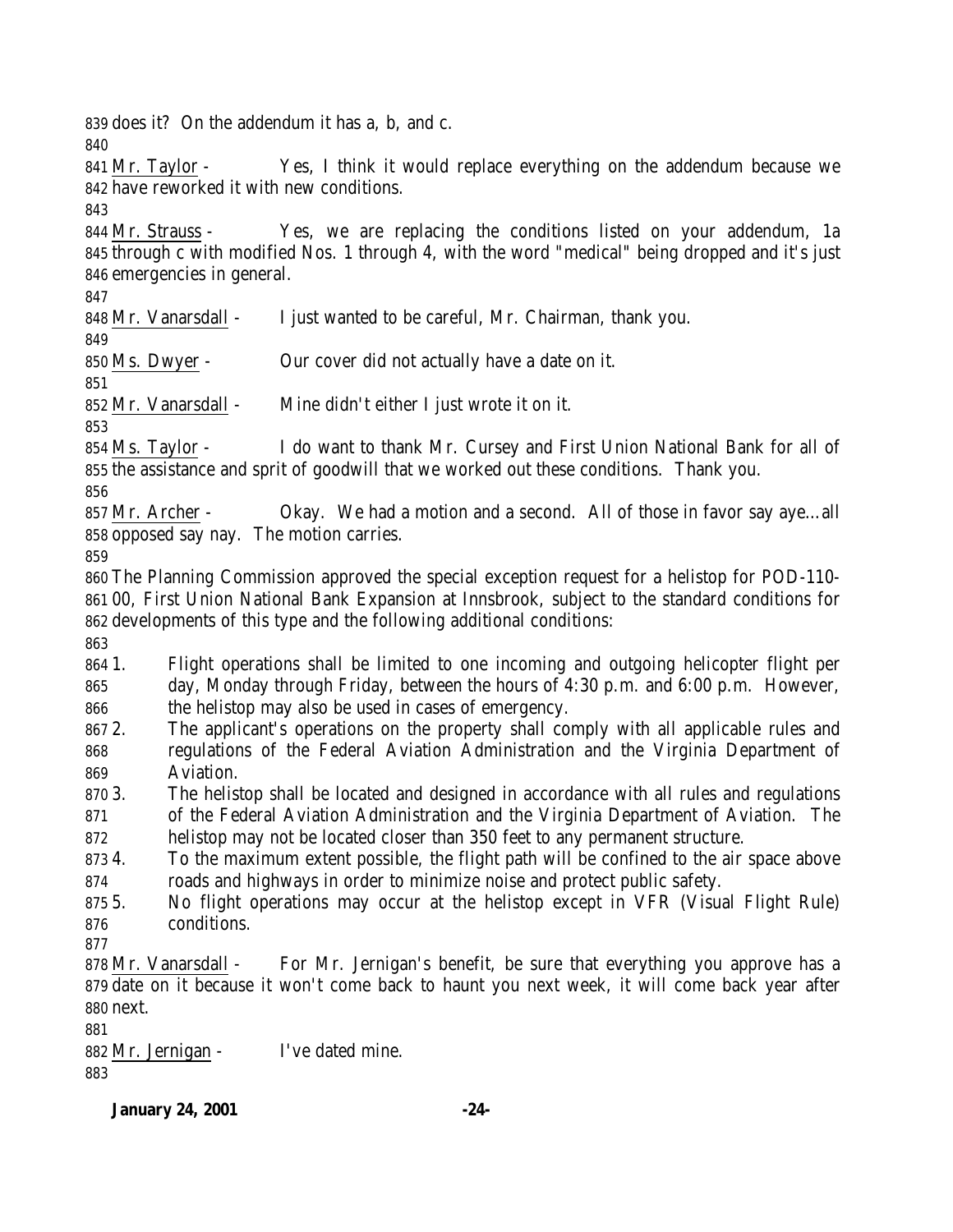| 884 Mr. Archer -   | Thank you, Mr. Vanarsdall. |
|--------------------|----------------------------|
| 885                |                            |
| 886 Mr. Jernigan - | Thank you, Ernie.          |
| 887                |                            |

# **PLAN OF DEVELOPMENT (Deferred from the December 13, 2000, Meeting)**

POD-109-00 Air, Water & Soil Laboratories @ Villa Park **Jordan Consulting Engineers, P.C. for Air, Water & Soil** Properties, LLC: Request for approval of a plan of development, as required by Chapter 24, Section 24-106 of the Henrico County Code to construct a one-story, 15,000 square foot (with a future 14,200 square foot addition) office/warehouse building. The 4.214 acre site is located on the south side of Villa Park Drive, approximately 1,800 feet west of Brook Road (U.S. Route 1) on part of parcel 62-11B-1D.The zoning is O/SC, Office/Service District (Conditional). County water and sewer. **(Brookland)**

| 890                                              |                                                                           |
|--------------------------------------------------|---------------------------------------------------------------------------|
| 891 Mr. Marlles -                                | Where is Mr. McGarry?                                                     |
| 892                                              |                                                                           |
| 893 Mr. Archer -                                 | Well, while we are looking for him, is there anyone here in opposition to |
| 894 POD-109-00?                                  |                                                                           |
| 895                                              |                                                                           |
| 896 Mr. Marlles -                                | Mr. Wilhite, do you see Mr. McGarry out in the lobby?                     |
| 897                                              |                                                                           |
| 898 Mr. Wilhite -                                | I understand that there are still discussions going on right now so it    |
| 899 might be a good idea for us to pass this by. |                                                                           |
| 900                                              |                                                                           |
| 901 Mr. Marlles -                                | Mr. Chairman, I would just recommend that we go on to the next case.      |
| 902                                              |                                                                           |
| 903 Mr. Archer -                                 | All right. Let's do that and come back to it.                             |
| 904                                              |                                                                           |
| 905 Mr. Vanarsdall -                             | Let's just pass it over. They are trying to work out the thing about the  |
| 906 trash.                                       |                                                                           |
| 907                                              |                                                                           |
|                                                  | 908 THIS CASE WAS PASSED BY AGAIN TO BE HEARD LATER DURING THE            |
| 909 MEETING                                      |                                                                           |
| 01 Q                                             |                                                                           |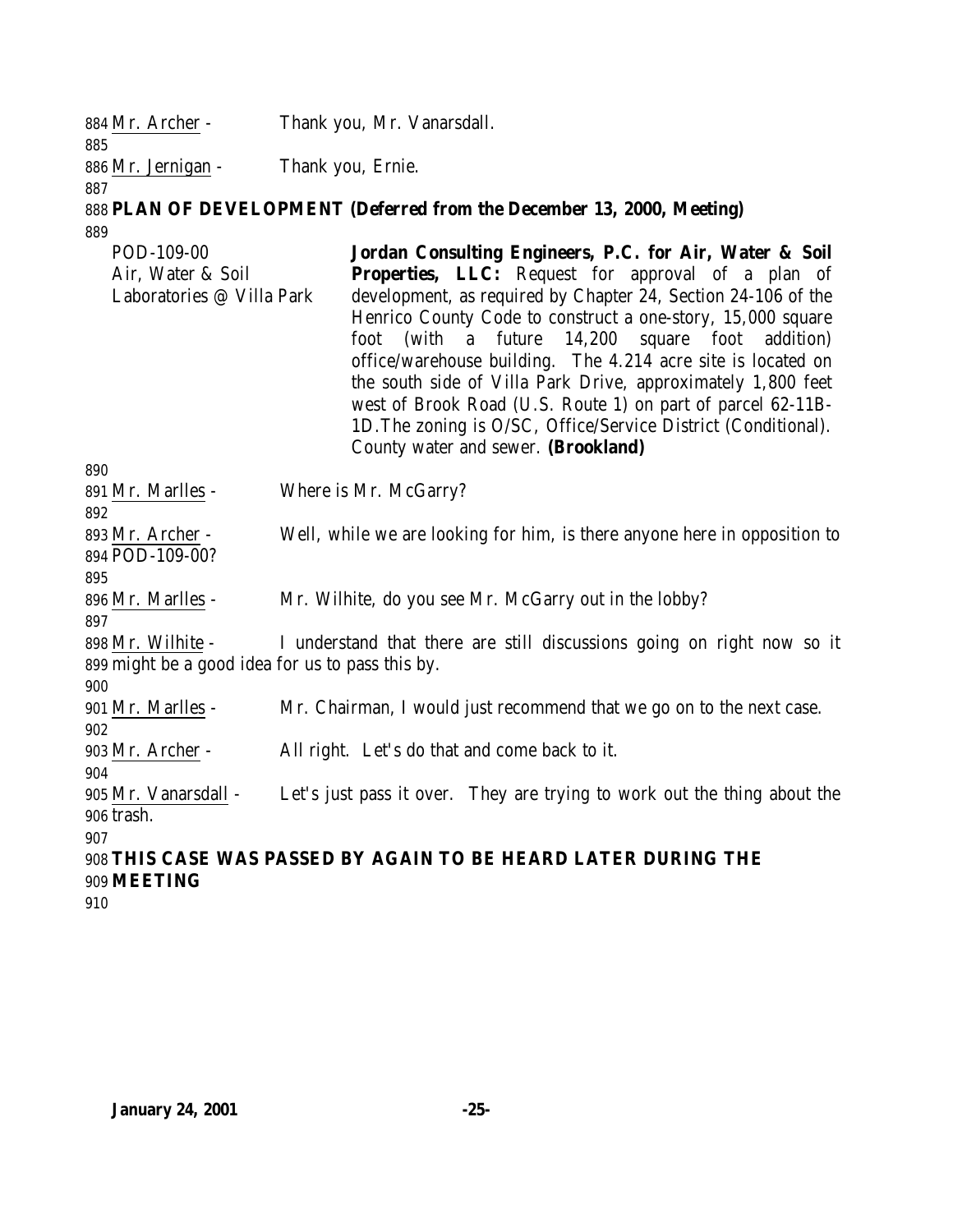## **SUBDIVISION**

Old Washington Place (January 2001 Plan)

**Foster & Miller, P.C. for Fred T. Mayers, Sr. and others and Viking Builders, L.L.C.:** The 4.26 acre site is located on the west line of Old Washington Highway, approximately 1,056 feet to the north line of Mountain Road on parcels 31-A-14 and 55. The zoning is R-2A, One-Family Residence District. County water and sewer. **(Brookland) 10 Lots**

 Ms. Goggin - Good morning, Mr. Chairman, Planning Commission members and members of the audience. The applicant, Viking Builders, has addressed the concerns the staff has had with this proposed subdivision. Viking Builders have demonstrated that a stub road is not needed because road access is provided through adjacent property, thus, the parcel located between the proposed subdivision and the railroad tracks is not landlocked as we were originally concerned about. Staff still recommends, as a condition of approval, that the legal status for the abandon road bed must be provided and that the existing private road be held in reserved unless all parties having legal interest consent for the road to be removed or provided a quit claim deed. At this time Old Washington Highway, the ultimate right-of-way, is 50 feet and that is what is provided presently. In the pursuit of quality of development, the applicant has agreed to provide a landscape strip planted with an evergreen buffer at the rear of all lots adjacent to M-2 zoning. This buffer would be comprised of four large and two small trees per 80 linear feet. So, that would be six trees per lot. 

 Also, prior to final plat approval, a draft of the declaration of covenants and conditions, or some other acceptable documentation, must be submitted to the Planning Office for review. The covenants or other documentation would address an acceptable method for allowing vehicle turnarounds behind the front of each dwelling to prevent vehicles from backing on to Old Washington Highway when exiting the property. They would also preclude attached front-loading garages and that would also prevent back exiting onto Old Washington Highway. And an increase of the front yard setback of at least 15 feet for the dwellings built on the lot. There are two changes to the annotated plan that unfortunately I didn't get to you in time and I apologize for that. But, they are at the top of the plan that a stub road will no longer be required and that curb and gutter will be required unless it's waived by Public Works. The applicant and that department are still working on that issue right now. 

 At this time, staff recommend approval subject to the standard conditions for subdivisions served by public utilities, the following additional conditions and the conditions on your addendum are recommended.

 Mr. Vanarsdall - Mr. Chairman, there has been a lot of conversation on this and I'm not up-to-date on it and I see no reason for the stub road. The people behind it own Lots 17 and 15 and they are not going to landlock it themselves, so I would like to defer this case. Well, is the applicant here?

Ms. Goggin - Yes, sir. The applicant and the engineer are here.

# **January 24, 2001 -26-**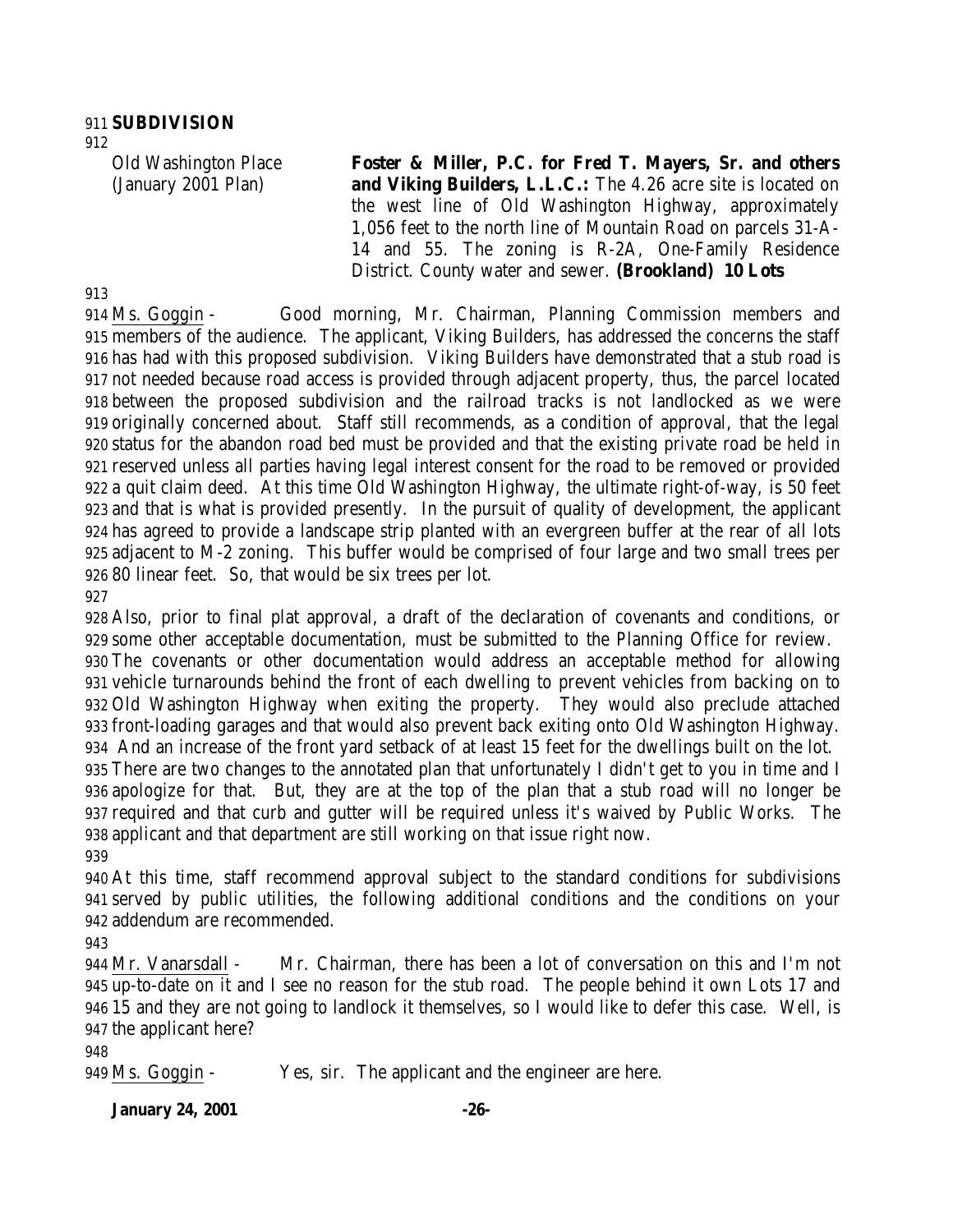Mr. Webster - Good morning, Mr. Chairman, members of the Commission. I'm Gary Webster with Foster & Miller representing the applicant Viking Builders, and Mr. Bill Curl, who is here today on this agenda item for your consideration this morning. Before I go into any kind of presentation…. Mr. Vanarsdall - Let me ask you a question on this. It is my understanding that we wouldn't need the stub road because Lots 17 and 15 are not going to landlock themselves. Mr. Webster - That's correct. Mr. Vanarsdall - And it was my understanding that the houses would be setback 60 feet from Old Washington Highway. Mr. Webster - That's correct. Mr. Vanarsdall - It is my understanding is that the garage would be in the back. Mr. Webster - Right. If there is a garage it would be in the back. If it is detached it will be in the back. 970 Mr. Vanarsdall - My concern when I first looked at this was the safety of anyone backing out onto Old Washington Highway or any highway. So, I understand that it will be in the back and then you can go into your garage, back out, and then head out on to Old Washington Highway. Mr. Webster - That's correct. Mr. Vanarsdall - Okay. So, all of that will be done at layout time, right? Mr. Webster - Yes, sir. Mr. Vanarsdall - For the curb and gutter, I never did get an answer on that. Christina, said we didn't get one from, Bob Thompson was in on it and didn't get it, so do you see any reason to defer it this morning or has everything been worked out? Mr. Webster - No, sir. I see no reason to defer it because normally curb and gutter is an issue, which is resolved at construction plan stage with Public Works anyway. And I believe I heard Planning say that they were not going to require it unless Public Works did and those are issues that we can address as we go through the process in developing our construction plans and applying for final subdivision approval. Mr. Vanarsdall - Okay. Mr. Webster - But there is one thing that I would like to make sure that we don't get into a problem on. Condition No. 14, which states: The legal status for the abandon road bed

**January 24, 2001 -27-**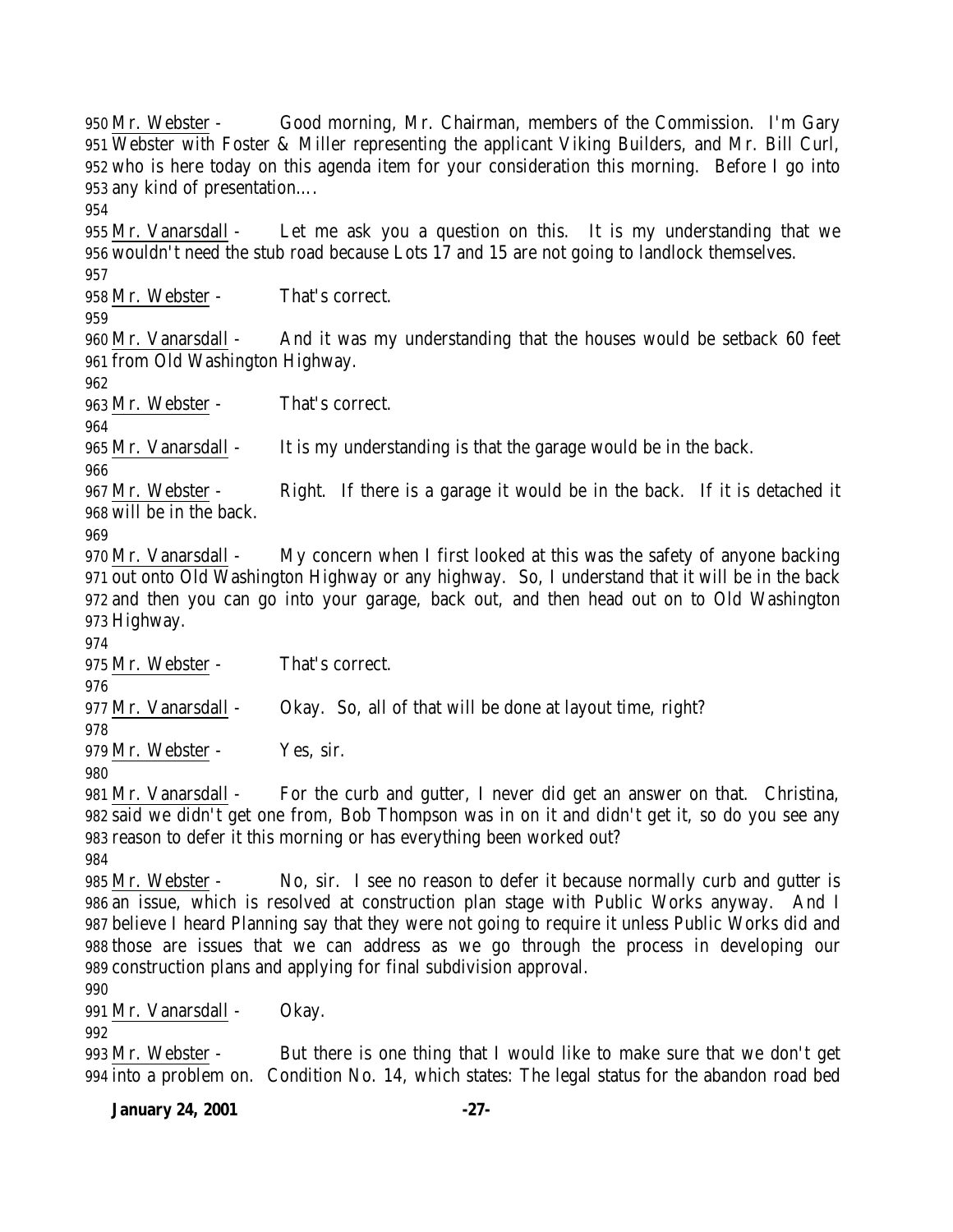must be provided. We will certainly exercise every opportunity we have to determine what the status of that is. And then it says, "The existing private road should be held in reserved." Does that mean that our lot, as shown on the plat, can stay as is and we will provide an easement through our lot for that road? Or, do they mean that the property line, that that lot has to be in abeyance until that road is worked out? Do you know? 

 Mr. Vanarsdall - I don't know what that means. Maybe Ms. Goggin can tell you or Mr. Silber, he was in on it.

 Ms. Goggin - It is my understanding that the abandon road bed will be taken out of the property line width. So, the property line would be at the edge of the abandon roadway.

 Ms. Dwyer - Then what would happen ultimately to that strip if…. It seems to me that it would make more sense to have it as part of the property but grant an easement… I assume it's being used by someone, behind, no?

 Mr. Webster - To the best of my knowledge, and had conversations yesterday on it, all it is an old railroad bed that goes back to the tracks in the rear. We have gotten a title policy on it and it didn't mention any kind of access. And you are hitting right on what I was getting to, we wind up with a strip of "no mans land" in there and in my opinion I think it would be better to keep the property line as is. And we have certainly got no problem with dedicating an easement at this point and showing it on the subdivision plat so that the opportunity to use that road should it ever arise.

Ms. Dwyer - Use it as a railroad?

 Mr. Webster - No, not as a railroad, as access to the railroad. It's supposedly is what it was. Not only is it a concern from the property being "no mans land" so to speak, if it is cut off. Also our lots are just over the 80-foot frontage requirements and I believe that would cost a lot from the development to cut that off.

 Ms. Dwyer - What is the purpose of reserving this road bed? Is it just because we don't know who owns it or we don't know what it's stands for?

 Mr. Webster - It shows up on the ground, and when we did our survey there were just old tire tracks that goes through there and as part of our survey requirements is that we show the roads going through and that's what it is. But as far as any legal status, when the title search was done, they found no mention of an access easement or anything of that nature. And for that matter, if we gave them an easement it would give it more standing than it has now. 

 Ms. Goggin - Just to let you know, I did some deed research. I believe that it is a 15- foot right-of-way to Old Washington Highway from parcel 15 and I have the deed book and page number. It was somebody's driveway.

Ms. Dwyer - So, it doesn't have anything to do necessarily with its abandon railroad

**January 24, 2001 -28-**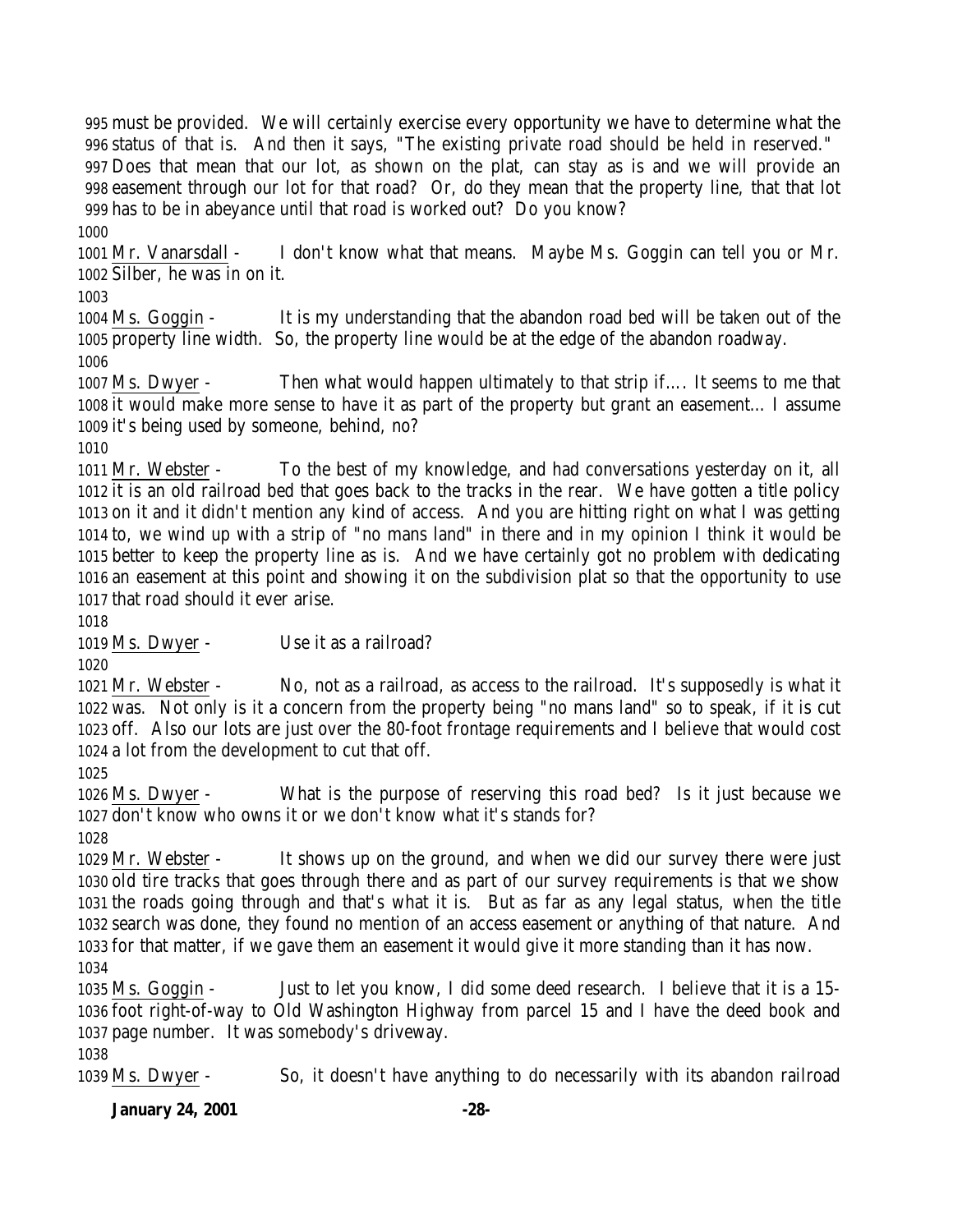bed status.

 Ms. Goggin - It was somebody's right-of-way to get that otherwise landlocked, legally landlocked….

 Ms. Dwyer - Do you have a problem with it being an easement, which would do the same thing if it were granted in favor of the lot that it leads to, Lot 15, did you say?

Ms. Goggin - Yes, ma'am. Which is behind….

 Ms. Dwyer - And then the parties, I assume, if it is granted in favor of Lot 15, and you might want to check with the County Attorney on that, but I think if it is granted in favor of Lot 15, and Lot 15 says they don't need it, then Lot 15 and this lot owner could eliminate the easement.

 Ms. Goggin - As we previously discussed, the same owner owns Lots 13, 15 and 17. So, he does have road frontage through Lot 17. I wouldn't think that getting that parcel owner to agree to abandon that easement would be that difficult. But, as it is, that is the legal right-of-way for that piece of land if it were to be sold separately.

1060 Mr. Vanarsdall - So, you are saying that we don't need condition No. 14, is that right? 

 Mr. Webster - Well, I don't know if we don't it, I just wanted to know what was meant by the term "held in reserve." If we could say something to the nature of an easement be granted through or be set aside through that lot unless the legal status of that access going through could be done prior to final subdivision approval. I just want to make sure that the property didn't get cut off at that held reserved. That is my reason for raising the question. 

Mr. Vanarsdall - Okay. Thank you.

 Mr. Silber - Mr. Vanarsdall, maybe if I can suggest my opinion on this. I would prefer at this point that we not determine whether this be an easement on the lot or it be held outside the lot at this time. They have not done their research, yet and they have not provided any legal documentation as to the status of this road bed. I would suggest that it not be tied down at this point. Typically, Christina is right, typically we prefer this not be on the lot, that it be outside the lot. But until we find out the legal status of this access point, I think we should determine that at some later time.

| 1077                  |                                                                 |
|-----------------------|-----------------------------------------------------------------|
| 1078 Mr. Vanarsdall - | So, you are saying leave No. 14 in there?                       |
| 1079                  |                                                                 |
| 1080 Mr. Silber -     | Yes, sir.                                                       |
| 1081                  |                                                                 |
| 1082 Ms. Dwyer -      | Do we defer it until that information or situation is resolved? |
| 1083                  |                                                                 |
| 1084 Mr. Silber -     | Do you mean to defer the subdivision?                           |
|                       |                                                                 |

**January 24, 2001 -29-**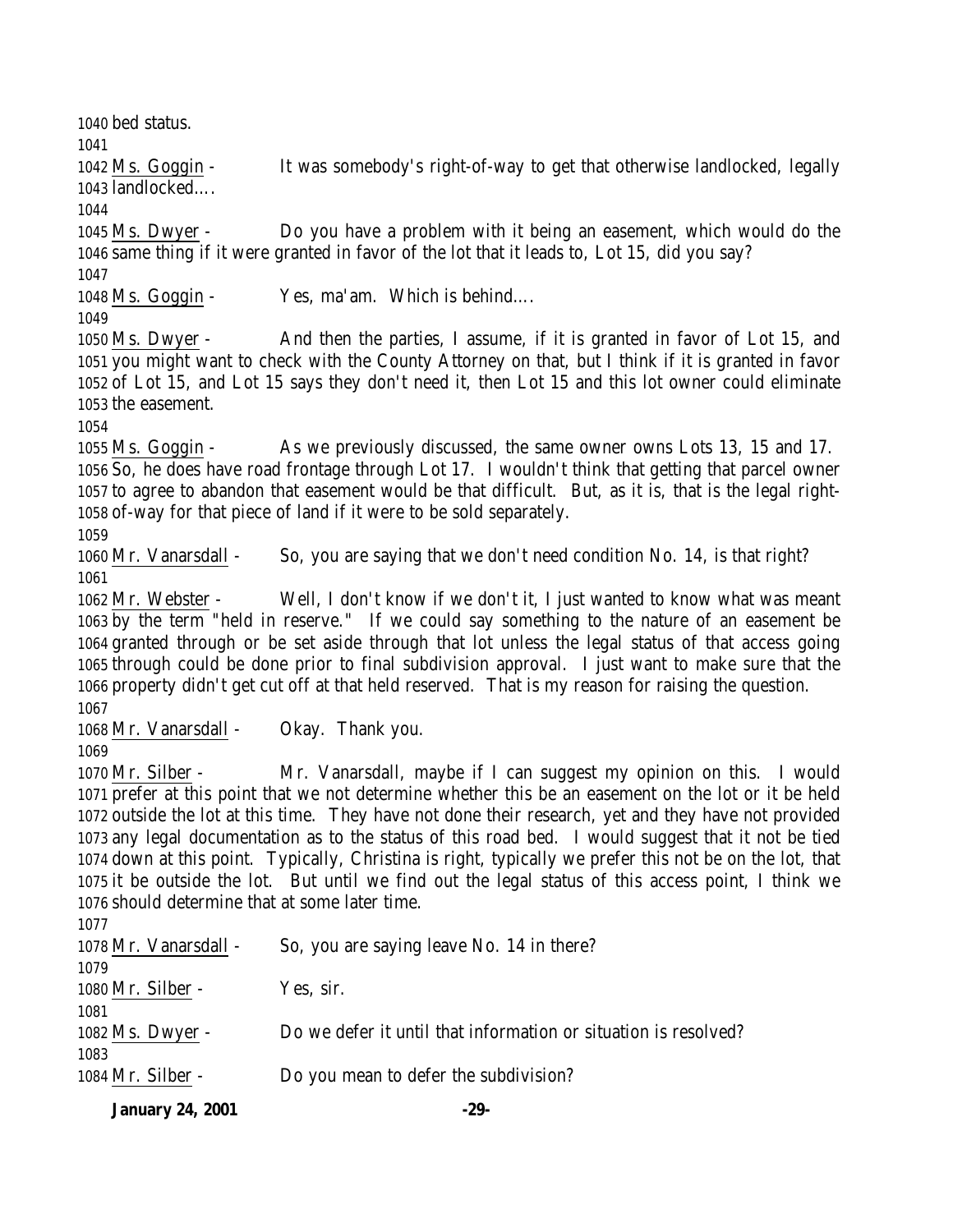1086 Ms. Dwyer - Yes. 

 Mr. Silber - No. I just think we can work this out later when they provide documentation. Number 14 says "They need to provide us legal documentation as to the status of this road bed." I think Mr. Webster is just saying can this be a part of lot, and I'm saying at this point I don't want to be locked into it being a part of the lot or not, I'd like to see what documentation they provide us and we will determine that later on.

Ms. Dwyer - So "held in reserve" could mean a lot of different things.

1096 Mr. Webster - Exactly.

 Mr. Silber - What we have had in the past is we have had…. You may recall up in the Wyndham area when there was a private road that was maundering around and through some of the proposed subdivision. That access point was kept outside of the lots so that it was encumbrance on those property owners at they brought those lots. But I think we can work this out at a later date.

Mr. Archer - Thank you, Mr. Silber.

 Mr. Webster - I have one more thing, Mr. Vanarsdall. I was glad to see you recognized for your past chairmanship. It has been a pleasure for me dealing with you. At least up until this point. But, seriously, I think you did a good job. And also I would like to take this opportunity on behalf of our client and myself to express gratitude to the staff for…. As you can tell this is a small project but yet it's had a number of issues which have had to pursued on through the County levels to reach resolution. We had our staff/developer meeting and we had an issue, which was unresolved shortly after the staff/developer. And it was on the weekend that the County was off Friday and Monday and of course that took some time out of us being able to move forward. On that Friday I got a call from Christina Goggin on her day off letting me know what the department's response on further research. So, I would like to thank her and the staff for that. And I'll be glad to answer any questions, and with that, we would respectfully request approval of the conditional subdivision. 

 Ms. Dwyer - I have a question, if I may. Mr. Archer - Go ahead, Ms. Dwyer. 

 Ms. Dwyer - I realize that this is zoned A-2, but I know that we have also, in hearing some other cases, I'm sure Mr. Vanarsdall has this concern as well. Obviously, if it is zoned R-2A, then you can develop it for R-2A. I'm just wondering what your thought process is behind that since you have this heavy industrial use immediately adjacent to all these residential lots that you are planning to put in. Why not develop it as something else that would be maybe a buffer between the M-1 and the R-2A on the other side of Washington Highway?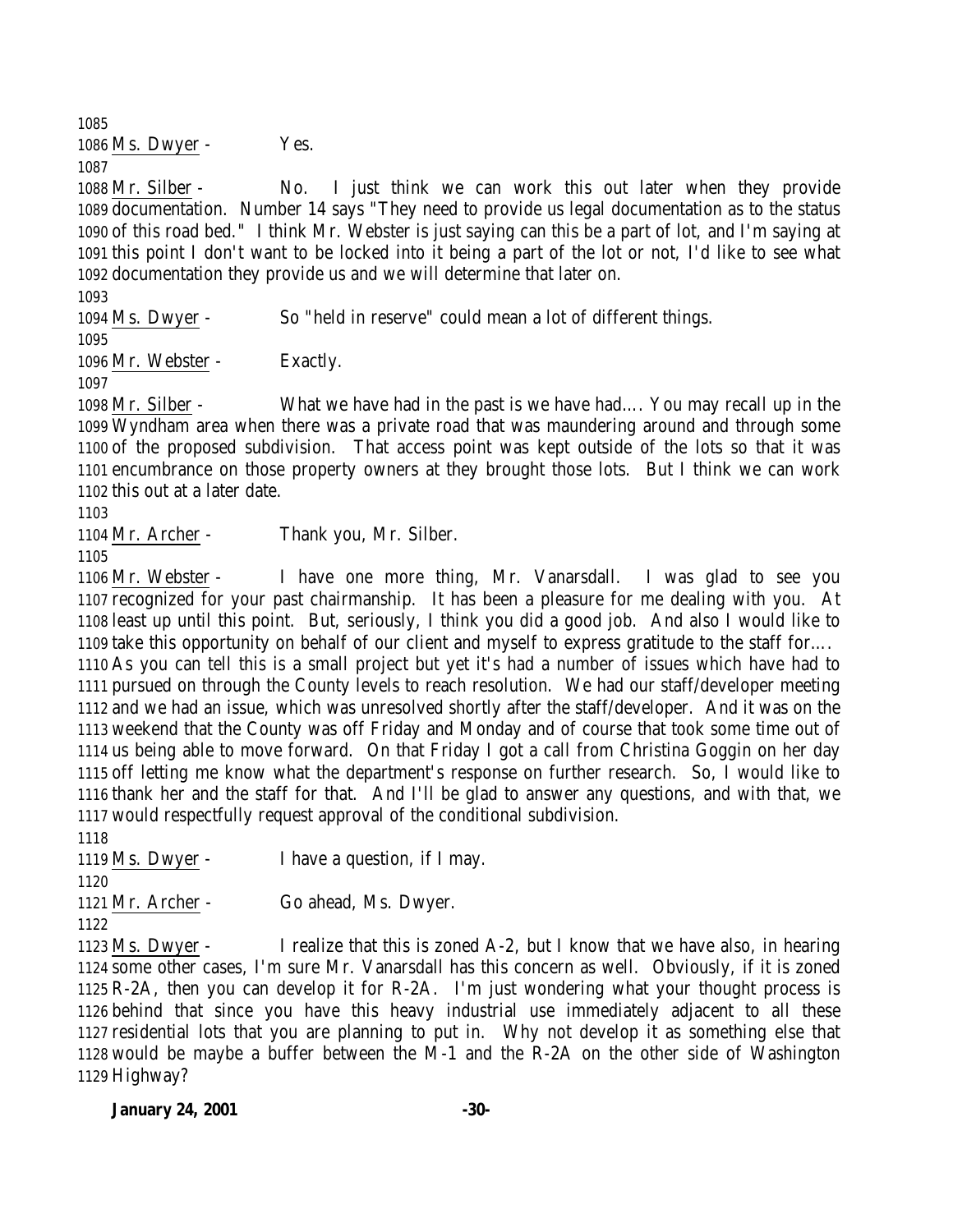Mr. Webster - Well, our lots are 200 and some feet deep. Mr. Vanarsdall - It's 220. Mr. Webster - It's 220 feet deep and there is a landscape buffer requirement, which is being set forth by staff in condition No. 13 on the rear of the lots that abuts to that M-2. So, there will be some buffering provided between the two. But, quite, candidly, I don't know that I can see that M-2 ever being used as M-2 but then again who knows. Mr. Vanarsdall - And another reasons is that the garages being in the back would be kind of a buffer for the noise. Ms. Dwyer - Well, the M-2 is being used now, isn't it? Mr. Webster - No. Not behind this, beside it is. Ms. Dwyer - Okay. Well, I just remember some neighbors in the Haley's Hollow area complaining about the industrial use. Mr. Webster - To the side of us there is some M-2 use to the side. And going all the way back to the tracks, there's M-2 use which is active. But this piece right behind us, I think is parcel 15, I believe it is, that's currently undeveloped. Ms. Dwyer - Well, but, my map shows that most of what is behind your site is zoned M-2. Mr. Webster - Correct. Ms. Dwyer - It's very little that's not. 1161 Mr. Webster - That's correct. Ms. Dwyer - So, most of the lots will have M-2 zoning directly behind them. 1165 Mr. Webster - Right. Ms. Dwyer - And our map shows an overhead crane in that area. So, really it is the comment, because certainly you are entitled to develop it for residential, I just, you know, questioning why, why not something else that might not be as sensitive to the industrial noise. Mr. Webster - Why not develop the R-2A piece or something else, as in go for rezoning? 1174 Ms. Dwyer - Yes.

**January 24, 2001 -31-**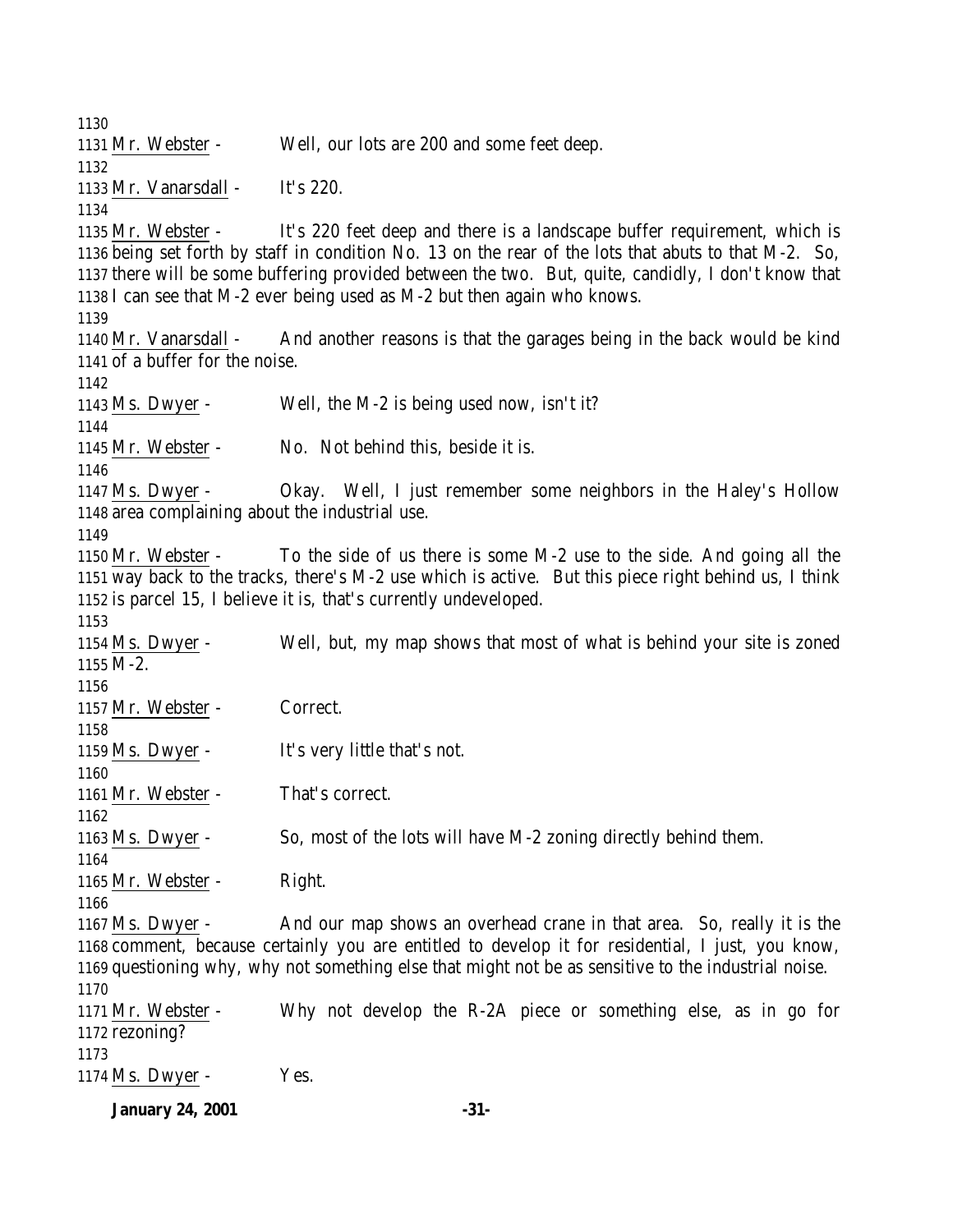Mr. Webster - I'm not sure that the rezoning would have been successful from with some of the conversations I've had. You've got R-2A right across the road from us, so this would, in our mind, this would certainly be in keeping with the general area. You've got R- 2A across the road. We've got some real deep R-2A lots, and then you've got, again, I'm not sure how viable that little strip of M-2 that's about 200 feet deep and railroad tracks all one side of it. I could almost see that being zoned to something other than M-2, actually, but you know that's just my opinion.

 Ms. Dwyer - One other thing that I notice, in the old conditions you committed to a 25-foot landscape strip and then the new condition there's no commitment to any distance, any length of the strip, unless I missed something.

 Ms. Goggin - Ma'am, that was a staff change. We didn't feel that it was necessary to compress it in the 25 feet necessarily to fit those trees in there that they would obviously use it as screening versus spreading them all over the rear yard. But, we can change that back. That's no problem.

 Ms. Dwyer - If it's a staff change that's fine. Usually we try to nail about at least some amount that will be reserved for landscaping. But, if you feel numerating the types of trees and the number of trees would be sufficient, then…

 Ms. Goggin - The idea is the fact that it says that the landscape strip against the M-2 zoning that it would allow a little bit of freedom but still provide for the buffering. That way it could be a little bit more narrower and compact or it could be a little bit more spread out or could lend onto topography or the soils there.

Ms. Dwyer - We only have two large trees for the whole lot?

 Ms. Goggin - There are two large trees and two small trees, which that is the typical 25-foot transitional buffer, per 100 feet. We narrowed it from 100 to 80 so that it would be per lot.

Mr. Archer - All right, are there any further questions?

 Mr. Vanarsdall - All right. I move that Old Washington Place subdivision be approved with the annotations on the plans and the standard conditions for subdivisions and added conditions Nos. 12, 13, 14, and 15. And on today's list, the revised part of the subdivision dated today with conditions Nos. 13, 14 and 15. And then we will address the layout later and I do not see a reason for a stub road because of Lots Nos. 15 and 17 owned by the people behind it. It can't be landlocked. That's the end of my motion.

1217 Mr. Taylor - I'll second that one.

Mr. Archer - The motion was made by Mr. Vanarsdall and seconded by Mr. Taylor.

**January 24, 2001 -32-**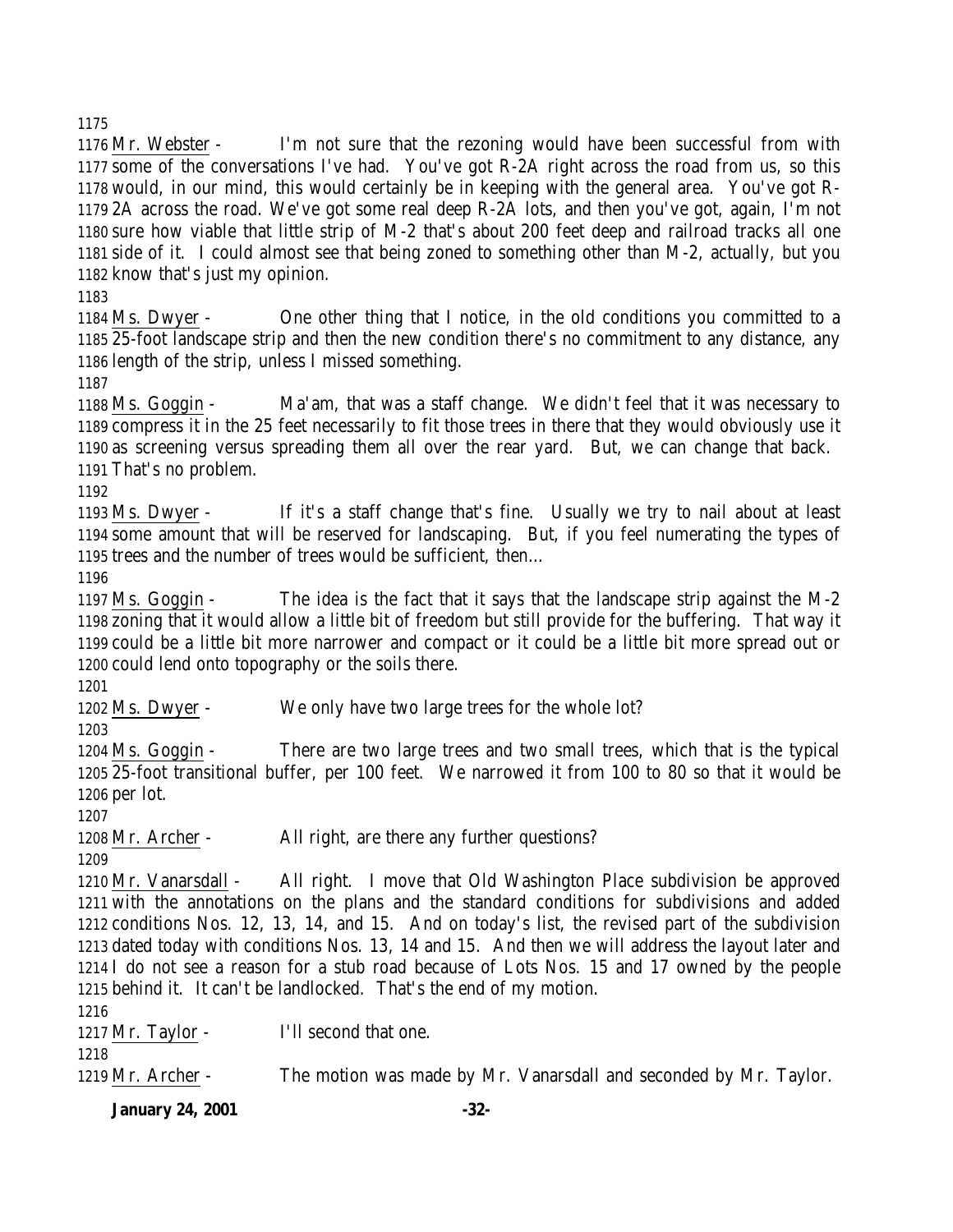All in favor say aye…all opposed say nay. The motion carries.

 The Planning Commission granted conditional approval to subdivision Old Washington Place (January 2001 Plan), subject to the annotations on the plans, the standard conditions for subdivisions served by public utilities, and the following additional conditions:

 12. Any necessary off-site drainage easements must be obtained prior to final approval of the construction plans by the Department of Public Works.

 13. A landscape strip planted with an evergreen buffer (4 large and 2 small trees per 80 linear feet) will be provided at the rear of all lots adjacent to M-2 zoning.

 14. Legal status for the abandoned roadbed must be provided. Staff recommends that the existing private road be held in reserve unless all parties having legal interest give consent for road to be removed or provide a quick claim deed.

 15. Prior to final plat approval, a draft of the declaration of covenants and conditions, or some other acceptable documentation, must be submitted to the Planning Office for review. Such covenants, or other documentation, must address: a) an acceptable method for allowing vehicle turnarounds behind the front of each dwelling to prevent vehicles from backing onto Old Washington Highway when exiting the property, b) precluding attached front load garages, and c) an increased front yard setback of at least 15 additional feet for dwellings built on the lots. Should restrictive covenants be used, they shall be in form satisfactory to the County Attorney and shall be recorded prior to recordation of the subdivision plat.

 Mr. McGarry - Mr. Chairman, the case that was passed over is ready, if you are interested in going to that one.

 Mr. Archer - Mr. Secretary, do you want to call the one that was passed over?

 Mr. Marlles - Yes, sir. That's on page 8 of your agenda, POD-109-00, Air, Water & Soil Laboratories @ Villa Park.

 **PLAN OF DEVELOPMENT (Deferred from the December 13, 2000, Meeting)** 

POD-109-00 Air, Water & Soil Laboratories @ Villa Park **Jordan Consulting Engineers, P.C. for Air, Water & Soil Properties, LLC:** Request for approval of a plan of development, as required by Chapter 24, Section 24-106 of the Henrico County Code to construct a one-story, 15,000 square foot (with a future 14,200 square foot addition) office/warehouse building. The 4.214 acre site is located on the south side of Villa Park Drive, approximately 1,800 feet west of Brook Road (U.S. Route 1) on part of parcel 62-11B-1D.The zoning is O/SC, Office/Service District (Conditional). County water and sewer. **(Brookland)** 

Mr. Archer - Is there anyone in the audience in opposition to POD-109-00, Air, Water

**January 24, 2001 -33-**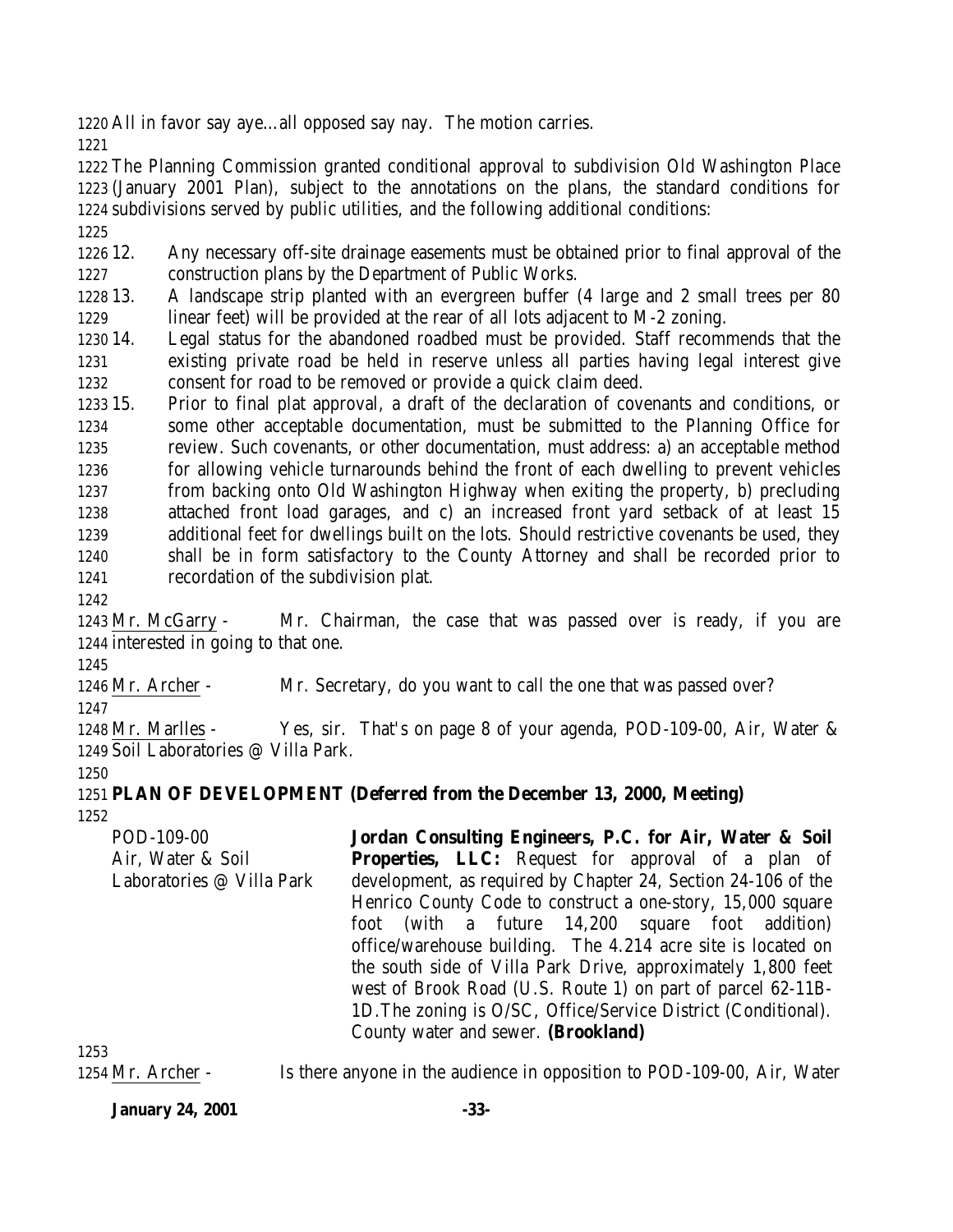& Soil Laboratories? No opposition. Mr. McGarry. 

 Mr. McGarry - The revised plan is on your screen. It is almost identical to the one that's in your packet. The most significant difference is the access drive through the parking lot and around the southern end of the building to the loading area. The drive has been reduced from 30 feet to 24. Staff can recommend approval of this revised plan subject to the standard conditions plus Nos. 9 and 11 amended, Nos. 23 through 31, No. 32 is on your addendum and we have crafted the following condition No. 33 regarding the neighbor's concern. So, staff recommends condition No. 33, which would read: All deliveries, loading or unloading activities in the loading area, including dumpsters, shall occur between the hours of 7:00 a.m. and 9:00 p.m. I'll be happy to answer any questions you may have.

1267 Mr. Archer - Are there any questions of Mr. McGarry by Commission members?

 Ms. Dwyer - Could you go over the access that goes from B-3 through an A-1? There's obviously no statutory prohibition against an access road from a B-3 going to an A-1. I guess I'm concerned about the people from the car wash coming out and….

 Mr. McGarry - Ms. Dwyer, I don't think that sounds like my case. Ms. Dwyer - Oh, I'm sorry. I'm with you now. 1277 Mr. Archer - Are there any further questions? Ms. Dwyer - I don't have any questions on that. 1281 Mr. Archer - Mr. Vanarsdall, do you need to hear from anybody? Mr. Vanarsdall - No, I don't need to hear from the applicant.

 Ms. Dwyer - Actually, I do have one question. The semi-volatile and the volatile organic instrument labs, what kinds of volatile things are going on in the lab? Do you know? I was just curious.

 Mr. McGarry - I'll defer that to the engineer to see if he knows. Unfortunately, the people who are running the lab have left since we worked things out. But, maybe he can address it. And I have some notes on it so I'll pull them out.

 Mr. Taylor - Let me try it. Normally the volatiles are gases, (naptas?), fluids that are easily volatile at their room conditions and temperature. So, I would guess that that would be that type of thing that they have to worry about and then the semi-volatiles will be heavier stuff like lubricating oils and the stuff you really don't detect an odor from. The volatiles are usually those that are pungent or aromatic and they volatize easily like gasoline. 

Ms. Dwyer - Is there someone here who can speak exactly what this particular lab is

**January 24, 2001 -34-**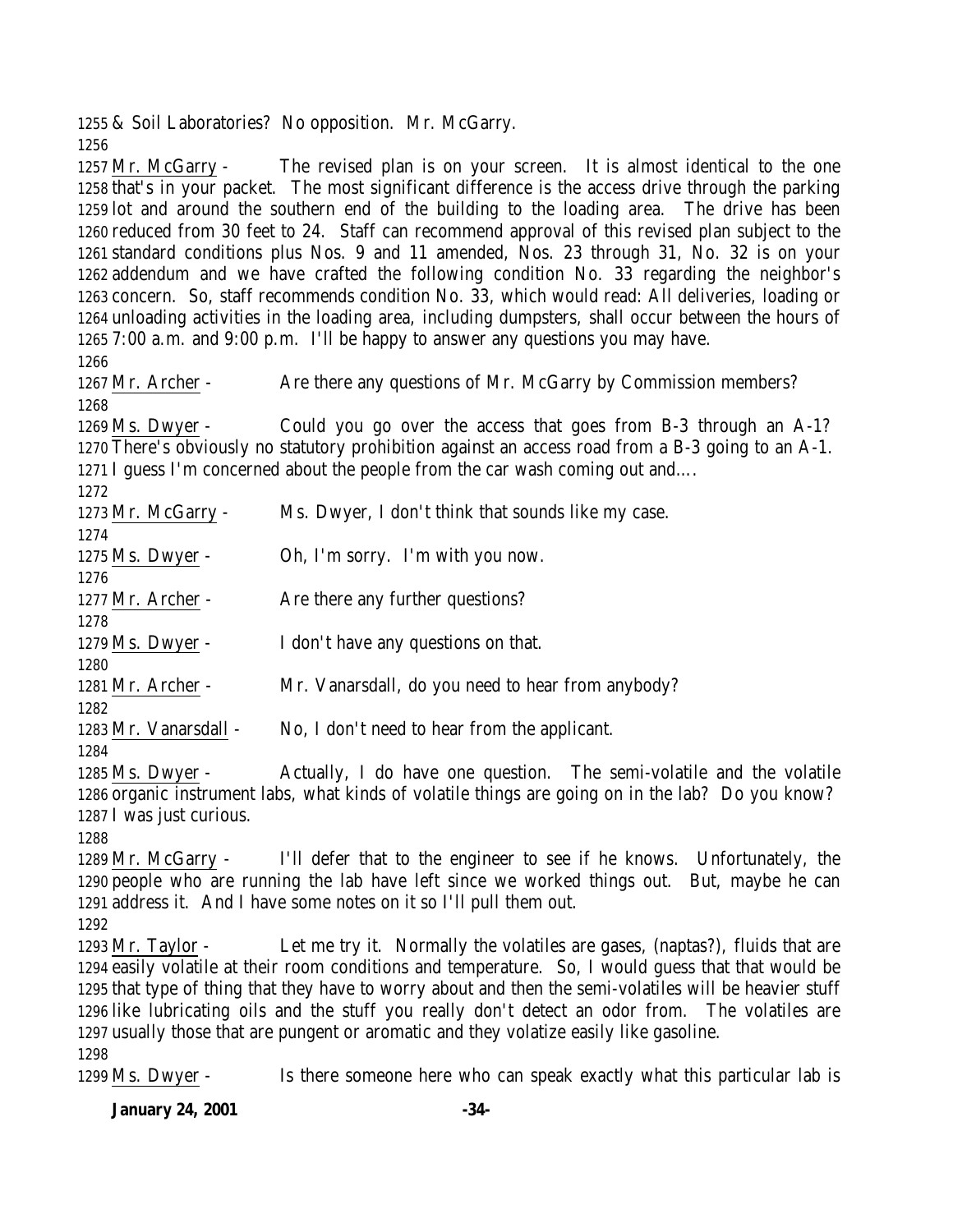going to be dealing with? 

 Mr. McGarry - I found some notes that I think will give you that information. This lab will not have any bacteria samples nor explosives and all chemicals will come in bottles no larger than 4 liters. That roughly a gallon. So, they aren't going to have any trucks coming in and unloading these huge tanks.

 Ms. Dwyer - So, this is a testing lab, not an experimental kind of lab? 

Mr. McGarry - Correct.

1311 Mr. Archer - All right. Are there any further questions?

 Mr. Vanarsdall - No. I move POD-109, Air, Water and Soil Laboratories @ Villa Park be approved with the standard conditions for developments of this type, the annotations on the plans, and then we have several conditions. Nos. 9 and 11 amended, and Nos. 23 through 31. 

 Mr. McGarry - Plus the addendum item No. 32 and then the verbal condition No. 33 that I gave at the beginning of my presentation.

Mr. Vanarsdall - Right. Thank you.

Mr. Jernigan - Second.

 Mr. Archer - The motion was made by Mr. Vanarsdall and seconded by Mr. Jernigan. All in favor say aye…all opposed say nay. The motion carries.

 The Planning Commission approved POD-109-00, Air, Water & Soil Laboratories @ Villa Park, subject to the standard conditions for developments of this type, the annotations on the plan and the following additional conditions:

 9. **AMENDED** - A detailed landscaping plan shall be submitted to the Planning Office for review and Planning Commission approval prior to the issuance of any occupancy permits.

 11. **AMENDED** - Prior to the approval of an electrical permit application and installation of the site lighting equipment, a plan including depictions of light spread and intensity diagrams, and fixture specifications and mounting height details shall be submitted for Planning Office review and Planning Commission approval.

 23. The developer shall provide fire hydrants as required by the Department of Public Utilities and Division of Fire.

 24. The proffers approved as a part of zoning case C-87C-86 shall be incorporated in this approval.

 25. Any necessary off-site drainage and/or water and sewer easements must be obtained in a form acceptable to the County Attorney prior to final approval of the construction plans.

# **January 24, 2001 -35-**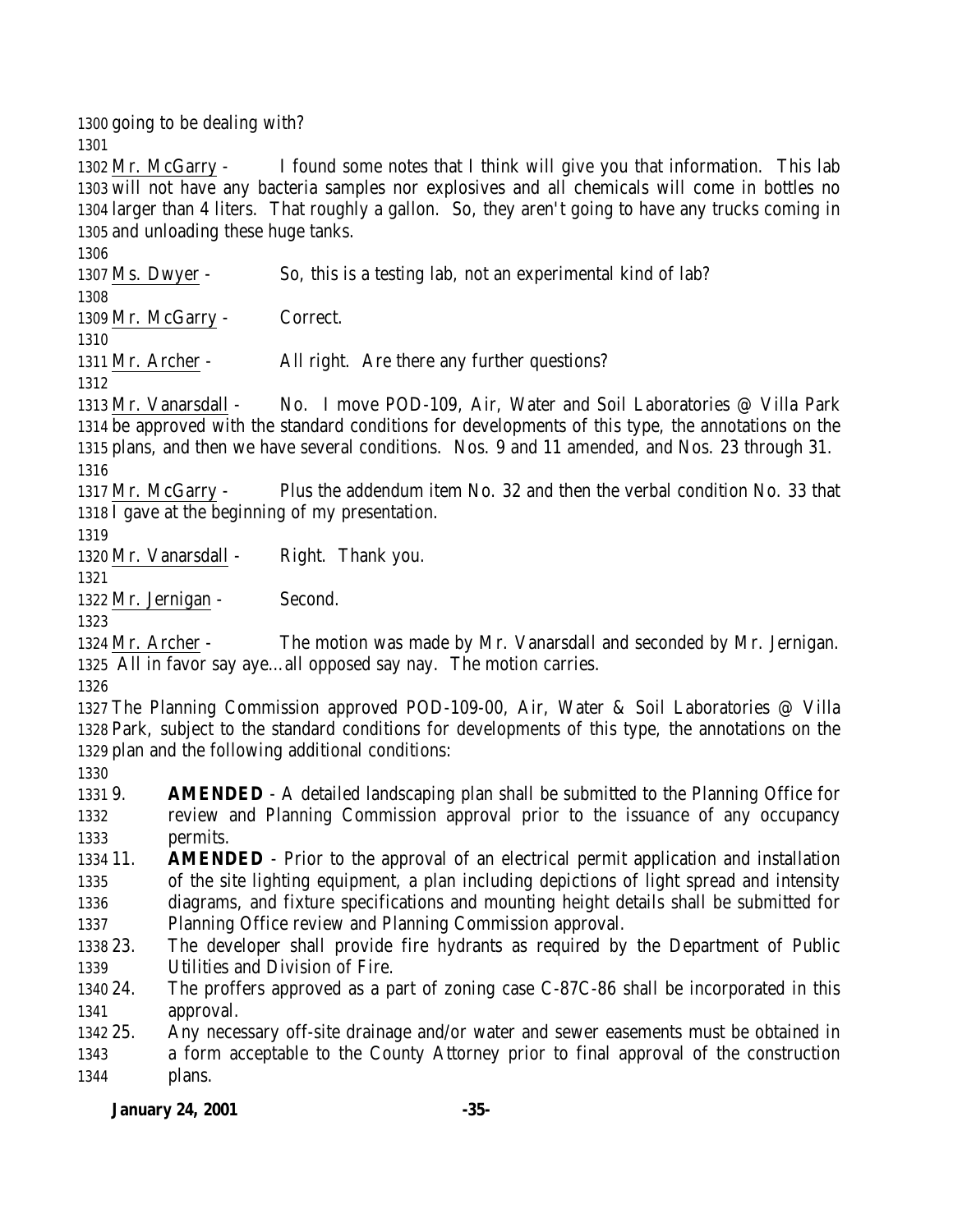- 26. Deviations from County standards for pavement, curb or curb and gutter design shall be approved by the County Engineer prior to final approval of the construction plans by the Department of Public Works.
- 27. Insurance Services Office (ISO) calculations must be included with the plans and approved by the Department of Public Utilities prior to the issuance of a building permit.
- 28. Approval of the construction plans by the Department of Public Works does not establish the curb and gutter elevations along the Henrico County maintained right-of-way. The elevations will be set by Henrico County.
- 29. Prior to issuance of a building permit, the developer must furnish a letter from Dominion Virginia Power stating that this proposed development does not conflict with their facilities.
- 30. The loading areas shall be subject to the requirements of Chapter 24, Section 24-97 (b) and Section 24-50.22(g) of the Henrico County Code.
- 31. Evidence of a joint ingress/egress and maintenance agreement must be submitted to the Planning Office and approved prior to issuance of a certificate of occupancy for this development.
- 32. Prior to construction plan approval for Phase 2, the developer shall provide a sight line plan which would show the screening of all loading area facilities. Further, any remedial screening necessary to meet the screening requirements of condition No. 30 shall be completed by the property owner.
- 33. All deliveries, loading or unloading activities in the loading area, including dumpsters, shall occur between the hours of 7:00 a.m. and 9:00 p.m.
- 

# **PLAN OF DEVELOPMENT**

| POD-105-00                | Balzer & Associates for East Coast Oil Corporation and              |
|---------------------------|---------------------------------------------------------------------|
| Telegraph Car Wash -      | <b>Superwash:</b> Request for approval of a plan of development, as |
| Brook Road (U.S. Route 1) | required by Chapter 24, Section 24-106 of the Henrico County        |
|                           | Code to construct a one-story, 4,426 square foot, car wash with     |
|                           | 8 self service bays and 1 automatic bay. The 1.25 acre site is      |
|                           | located on the east line of Brook Road (U.S. Route 1),              |
|                           | approximately 210 feet north of Mountain Road on parcel 53-         |
|                           | A-24A. The zoning is B-3, Business District and A-1,                |
|                           | Agricultural District. County water and sewer. (Fairfield)          |
| 1371                      |                                                                     |

Mr. Archer - All right.

 Ms. Goggin - The applicant, Mr. Bialkowski, who told me I could call him Rod for my inability to pronounce his last name correctly. He has addressed staff's concerns with the plan as submitted, with the exception of water quality, which he did work out with Public Works. The applicant has worked with Kim Vann, the Police planning, to eliminate possible crime instigators on site. For example: There are not going to be any pay phone. There is not going to be any vending not directly associated with the proposed use to help deter loitering. They have also agreed to place a decorative fence around the property to help define boundaries and

**January 24, 2001 -36-**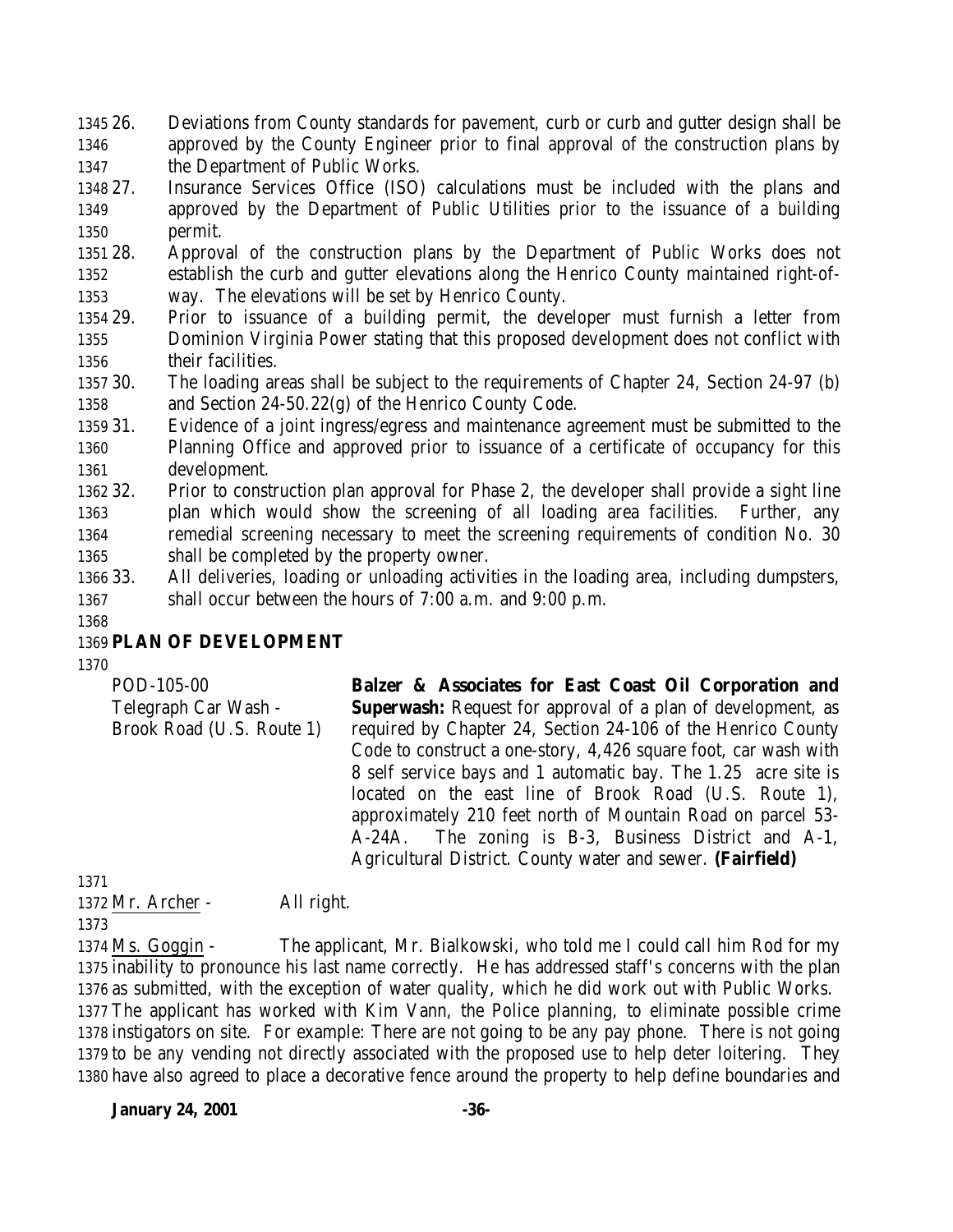to help set a standard of development along Brook Road corridor. And I have a cut sheet of some propose fence design. Would you like for me to put them up?

 Mr. Archer - I think that would be good, Ms. Goggin. Incidentally, is there anyone else here who is opposed to this plan? Did we satisfy the gentleman who was here earlier? 

 Ms. Goggin Yes, sir. The final design of the decorative fence will be decided at construction plan approval.

Mr. Archer - Ms. Goggin, may I interrupt you for a second?

Ms. Goggin - Yes, sir.

 Mr. Archer - Wasn't there a reason why there was an open fence at first? Did that have to do with the Police Department request?

 Ms. Goggin - Yes, sir. They suggested that it be an open fence because opaque solid board fences have a tendency to become graffitied.

Mr. Archer - So, that they can see what's going on, on the other side.

 Ms. Goggin - I was going to say as a matter of fact, we talked about that with Mr. Chewning about why chain-link was suggested versus a board on board. He understood that, he just doesn't want to see the litter that may blow up against it. So, he said that screening, vegetative screening would be appropriate for him. I was going to say, the applicant did work out the issues with Public Works on the water quality, so that's okay. And staff recommends approval of the plan of development subject to the annotations on the plan, the standard conditions for developments of this type, the additional conditions and No. 9 amended so that the landscaping plan comes back before the Planning Commission to insure that Mr. Chewning's concerns are addressed.

Ms. Dwyer - Which fence style is being used?

 Ms. Goggin - They are looking at one of these two, right here (referring to screen). To be on Brook Road and then the chain-link in the rear, that will be blocked by the building. A vinyl coated chain-link, not just metal.

1418 Mr. Archer - And the vegetation would exist along that border?

 Ms. Goggin - It would be along the east side of the property so the chain-link would be screened from the residence on Telegraph Road.

 Mr. Archer - Ms. Goggin, I have one more question. Condition No. 27 says "The standard concrete sidewalk shall be provided along the west side of Brook Road." Is it the west side or the east side?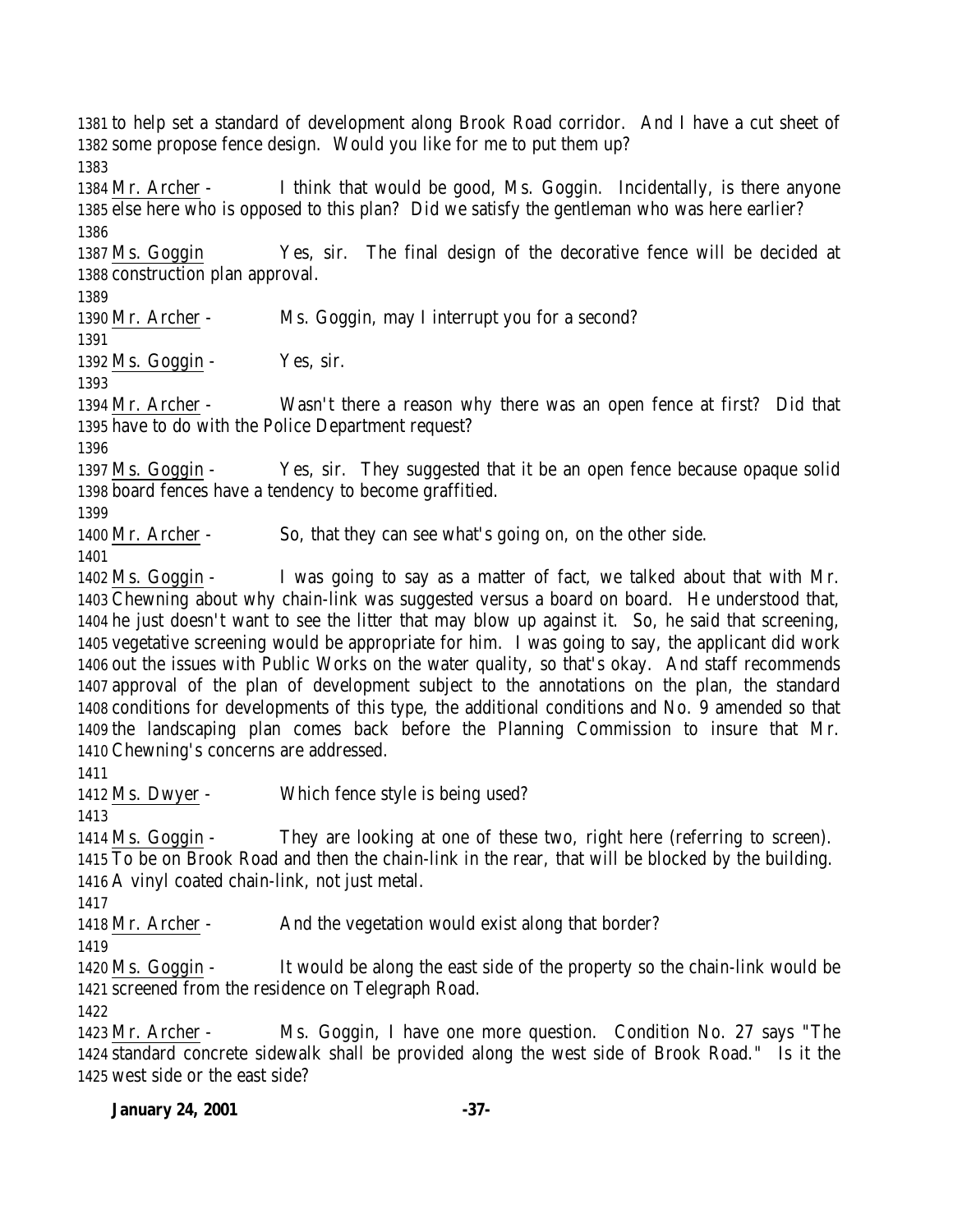Ms. Goggin - It's on the east side. I'm sorry, I've been saying east and I meant to say west about the chain-link fence, I'm sorry west side. Mr. Archer - The west side would be the opposite side of the road from the…. Ms. Goggin - Yes. I'm so sorry. The west side is the correct side for the sidewalk. Mr. Archer - So, it should be the east side, then, right? Mr. Taylor - On the plan the five-foot sidewalk is on the west side. Mr. Archer - Yes, I know. I was just curious, that's the opposite side of the road from the car wash, right? Mr. Taylor - That's on the Brook Road side. Ms. Goggin - The side adjacent to Brook Road is where the sidewalk is going. Mr. Vanarsdall - If you are standing in front of the property would it be on the left or the right? Ms. Goggin - It would be on the western property line and the east side of Brook Road. So, No. 27 should be changed the east side of Brook Road. Mr. Archer - That's all right, Ms. Goggin, no problem. I should have asked about it earlier but I didn't notice until just now. Ms. Dwyer, you had a question, did you not? Ms. Dwyer - Well, it's kind of like the case involving a residential against M-1. I just look at the car wash in the intensity of that use and taking all that traffic and putting it out onto Telegraph Road where we have our existing residential uses. Although, I see that the A-1, which is used for residential, is surrounded by M-1 and B-3 so there is not a whole lot that we can do about that. I just had a concern about that. Ms. Goggin - I was going to say that there is no access onto Telegraph Road. Those lines that are shown there were proposed utilities and easement but you can see on the east property line the curb and gutter. Ms. Dwyer - I'm sorry, I misinterpreted the plan then. Okay. Then, no problem then. Ms. Goggin - The engineer and the applicant are both here if you have any questions for them. Ms. Dwyer - So, it's solely for utilities?

**January 24, 2001 -38-**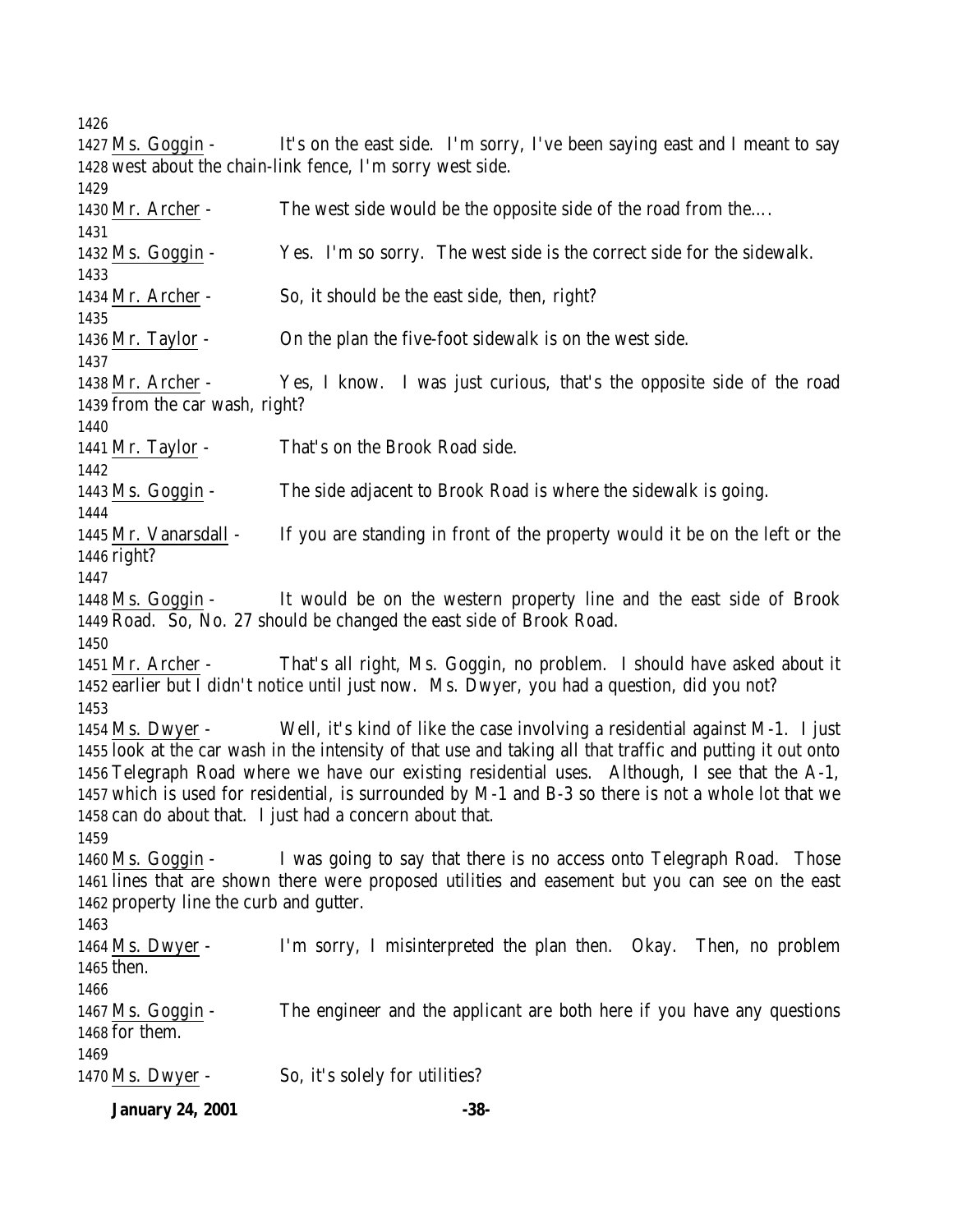Ms. Goggin - Utilities and BMP. Ms. Dwyer - Could they ever have an access drive to Telegraph Road through here? Ms. Goggin - The way our zoning ordinance is written, you can't cross an A-1 to get to a B-2. Ms. Dwyer - When I thought we were doing this case earlier, that was my concern. I think I'm straight now. Ms. Goggin - It would have to be rezoned. Ms. Dwyer - It would have to be rezoned to get vehicular access. Okay. Mr. Archer - Are there any further questions? I don't need to hear from the applicant unless somebody else does. Mr. Taylor - I just I've got one question in the numbers, Mr. Chairman. You stated there's a condition No. 9…. Mr. Archer - She's recommending that we add No. 9 amended. 1494 Mr. Taylor - Is that on the addendum? Mr. Archer - I don't know if it's in the addendum or not but I'm going to do it. 1498 Mr. Vanarsdall - It's not on paper. Mr. Archer - Ms. Goggin, I know you put a lot of hard work into this and we really do appreciate it. We've had several telephone conversations about this. This was pretty tough to get done. And I need to compliment the applicant also. Are there any further questions? If not, I recommend approval of POD-105-00, Telegraph Car Wash, subject to the standard conditions, staff's recommendations, No. 9 amended, added conditions Nos. 23 through 33, with the correction of condition No. 27 to show that the sidewalk will be on the east side of Brook Road and not the west side. Did I miss anything? Mr. Jernigan - You got it. Mr. Vanarsdall - Second. Mr. Archer - The motion was made by Mr. Archer and seconded by Mr. Vanarsdall. All in favor say aye…all opposed say nay. The motion carries. The Planning Commission approved POD-105-00, Telegraph Car Wash - Brook Road (U.S.

**January 24, 2001 -39-**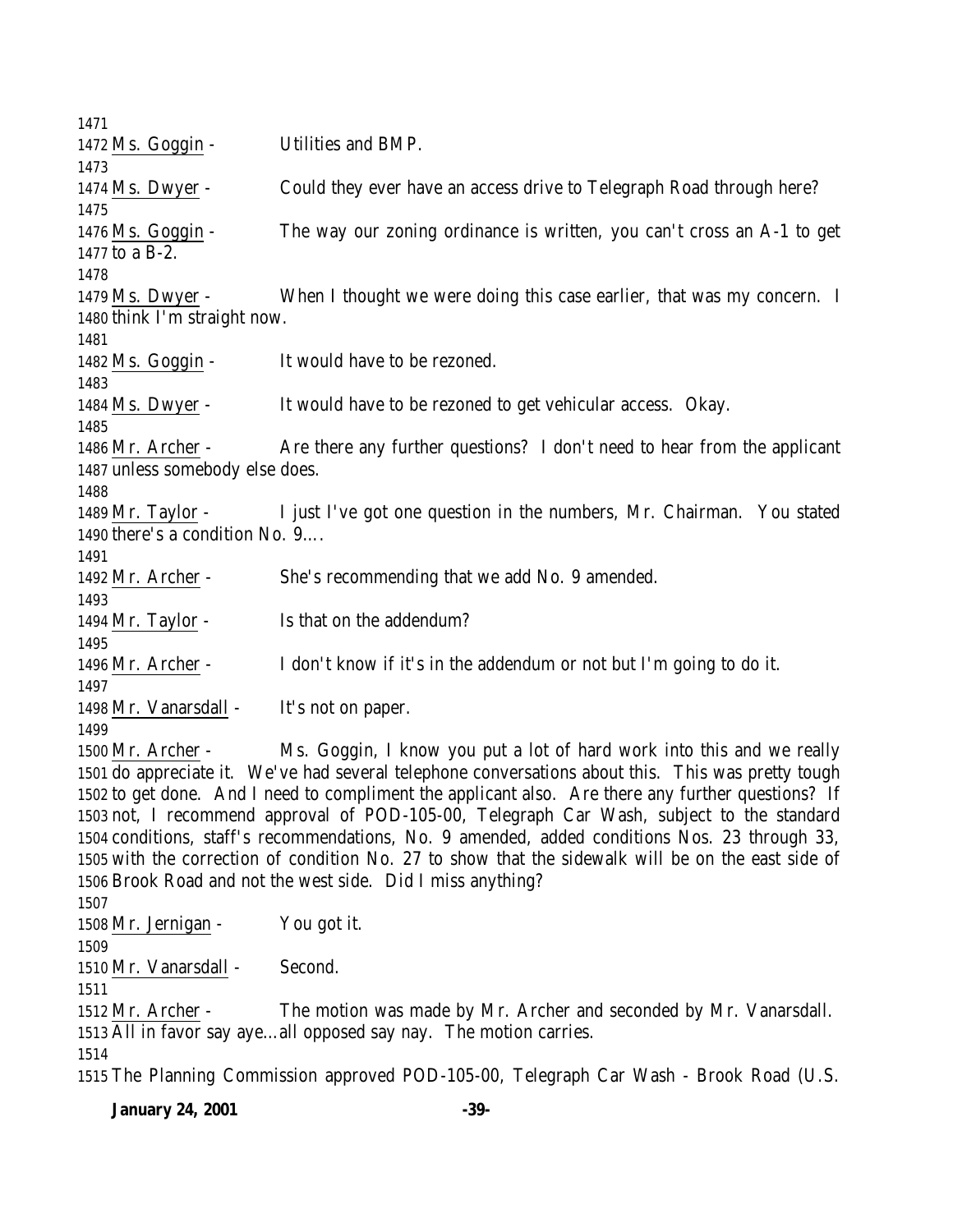Route 1) subject to the standard conditions attached to these minutes for developments of this type, the annotations on the plans and the following additional conditions:

 9. **AMENDED** - A detailed landscaping plan shall be submitted to the Planning Office for review and Planning Commission approval prior to the issuance of any occupancy permits.

- 23. The easements for drainage and utilities as shown on approved plans shall be granted to the County in a form acceptable to the County Attorney prior to any occupancy permits being issued. The easement plats and any other required information shall be submitted to the County Real Property Agent at least sixty (60) days prior to requesting occupancy permits.
- 24. The entrances and drainage facilities on Brook Road (State Route 1) shall be approved by the Virginia Department of Transportation and the County.
- 25. A notice of completion form, certifying that the requirements of the Virginia Department of Transportation entrances permit have been completed, shall be submitted to the Planning Office prior to any occupancy permits being issued.
- 26. The developer shall provide fire hydrants as required by the Department of Public Utilities and Division of Fire.
- 27. A standard concrete sidewalk shall be provided along the west side of Brook Road (State Route 1).
- 28. Deviations from County standards for pavement, curb or curb and gutter design shall be approved by the County Engineer prior to final approval of the construction plans by the Department of Public Works.
- 29. Insurance Services Office (ISO) calculations must be included with the plans and approved by the Department of Public Utilities prior to the issuance of a building permit.
- 30. Approval of the construction plans by the Department of Public Works does not establish the curb and gutter elevations along the Virginia Department of Transportation maintained right-of-way. The elevations will be set by the contractor and approved by the Virginia Department of Transportation.
- 31. The owner or manager on duty shall be responsible for temporarily closing the car facility when the on-site stacking space is inadequate to serve customer demand to prevent a backup of vehicles onto the public right-of-way. The owner shall arrange with the Traffic Engineer to provide standard traffic control signs to notify customers that stopping or standing on the public right-of-way shall not be permitted near the entrances to the car wash facility.
- 32. A 42" fence shall be placed around the development area. The front (west) property line on Brook Road and sides extending east from Brook Road (approximately 200 linear feet) shall be decorative in design while the rear area (east of the proposed curb and gutter) can be vinyl coated chain link. The fence detail will be submitted and approved within the final Plan of Development construction plans for signature.
- 33. The conceptual master plan, as submitted with this application, is for planning and information purposes only. All subsequent detailed plans of development and construction plans needed to build the future automatic car wash bay may be administratively review and approved and shall be subject to all regulations in effect at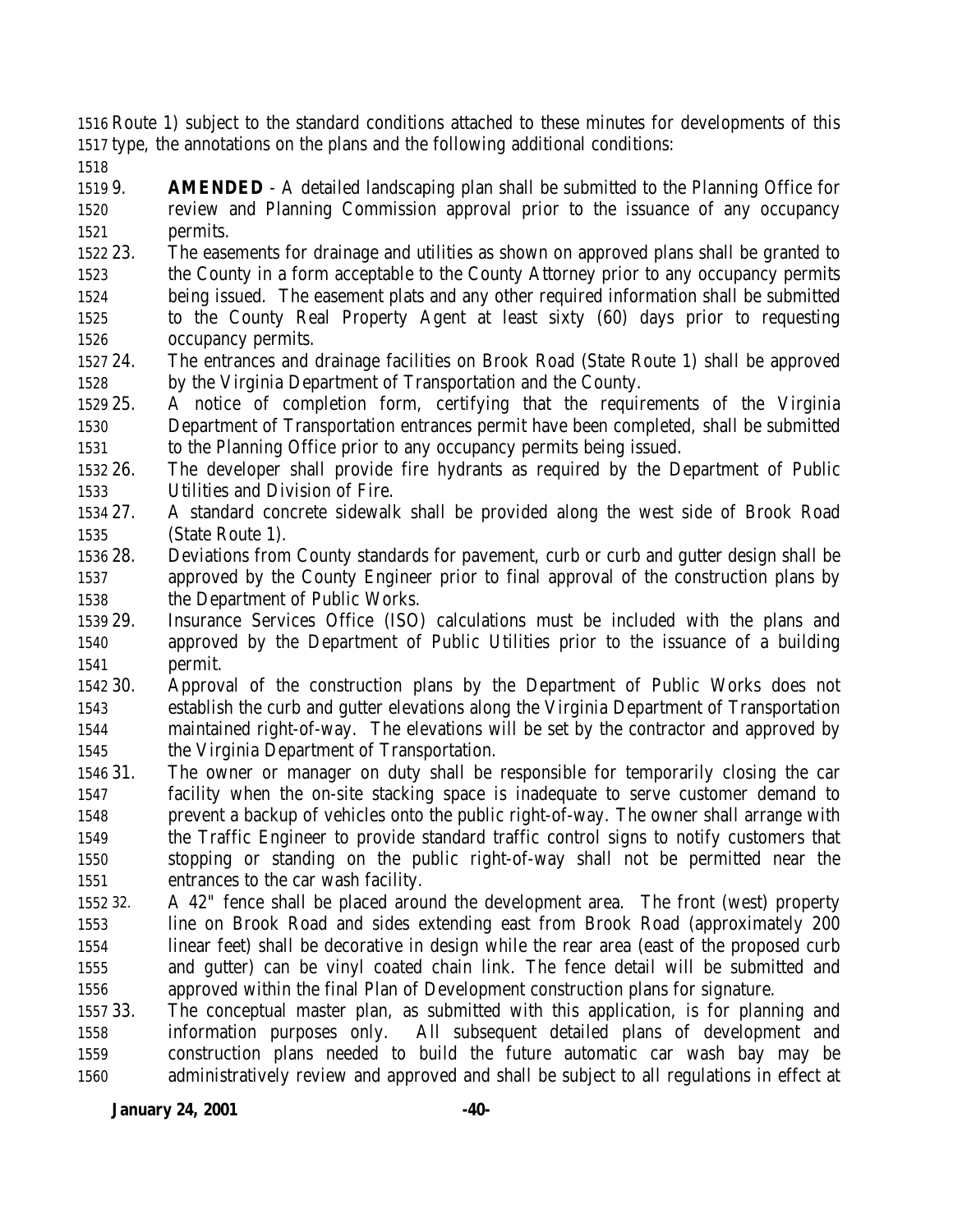the time such subsequent plans are submitted for review/approval.

 **PLAN OF DEVELOPMENT & TRANSITIONAL BUFFER DEVIATION** 

POD-4-01 Citizens & Farmers Bank - Williamsburg Road **Engineering Design Associates for Oscar S. and Joyce C. Rickman; Gregg L. Conner; W. D. Cobb and Citizens & Farmers Bank:** Request for approval of a plan of development and transitional buffer deviation, as required by Chapter 24, Sections 24-106 and 24-106.2 of the Henrico County Code to construct a two-story, 3,600 square foot bank and future office space. The 1.00 acre site is located at 104 Williamsburg Road (U. S. Route 60). The zoning is B-1, Business District and ASO (Airport Safety Overlay) District. County water and sewer. **(Varina)**

 Mr. Archer - Is there anyone in the audience in opposition to POD-4-01, Citizens & Farmers Bank? We have opposition. Mr. Kennedy.

 Mr. Kennedy - The bank is 3,600 square feet and the office space is actually the second story. The building is to be built in a kind of residential style in keeping with the recommendations of the Sandston/Williamsburg Road Study. The transitional buffer requirement is required along the rear property line. It normally requires a 10-foot transitional buffer between residential property. In this case, the alternative is not available by right, normally. A 10-foot transitional buffers in some cases, by right, deviation is permitted and an alternative is permitted that permits fencing to reduce it. In this case they require specific deviation approval by the Planning Commission. So, it will need a separate approval for that. The landscape strip that they have between the parking and the adjoining property line, instead of it being 10 foot wide it would be approximately 8 foot wide. The applicant is requesting what would normally be the typical alternative, which would be to reduce the width of the landscape buffer by providing a fence as an alternative. So, they are submitting a vinyl picket fence along that property line, a five-foot-high vinyl picket fence. And they can still provide landscaping in that eight-foot strip. The park is angled, it's kind of a tight site, in order to get the parking in and get the circulation, they need to angle the parking and this deviation will keep the parking on that side. Then balance of this site is not shown as being developed. There are several buildings on this site. There are some old buildings which are pretty dilapidated. They will all be removed. They will clean up that block. It will be a good fresh start for that area. With that, staff can recommend approval. They need to address the transitional buffer deviation themselves as an alternative, as we indicated previously. If the deviation is not approved they do have the balance of the site to put parking in. However, it would preclude them from possible future development of the balance of the site. And with that, I'll let the applicant make their presentation.

 Mr. Archer - All right. Thank you, Mr. Kennedy. Would the applicant come forward please? Ms. Isaac - Good morning, I'm Laraine Isaac with Engineering Design Associates.

**January 24, 2001 -41-**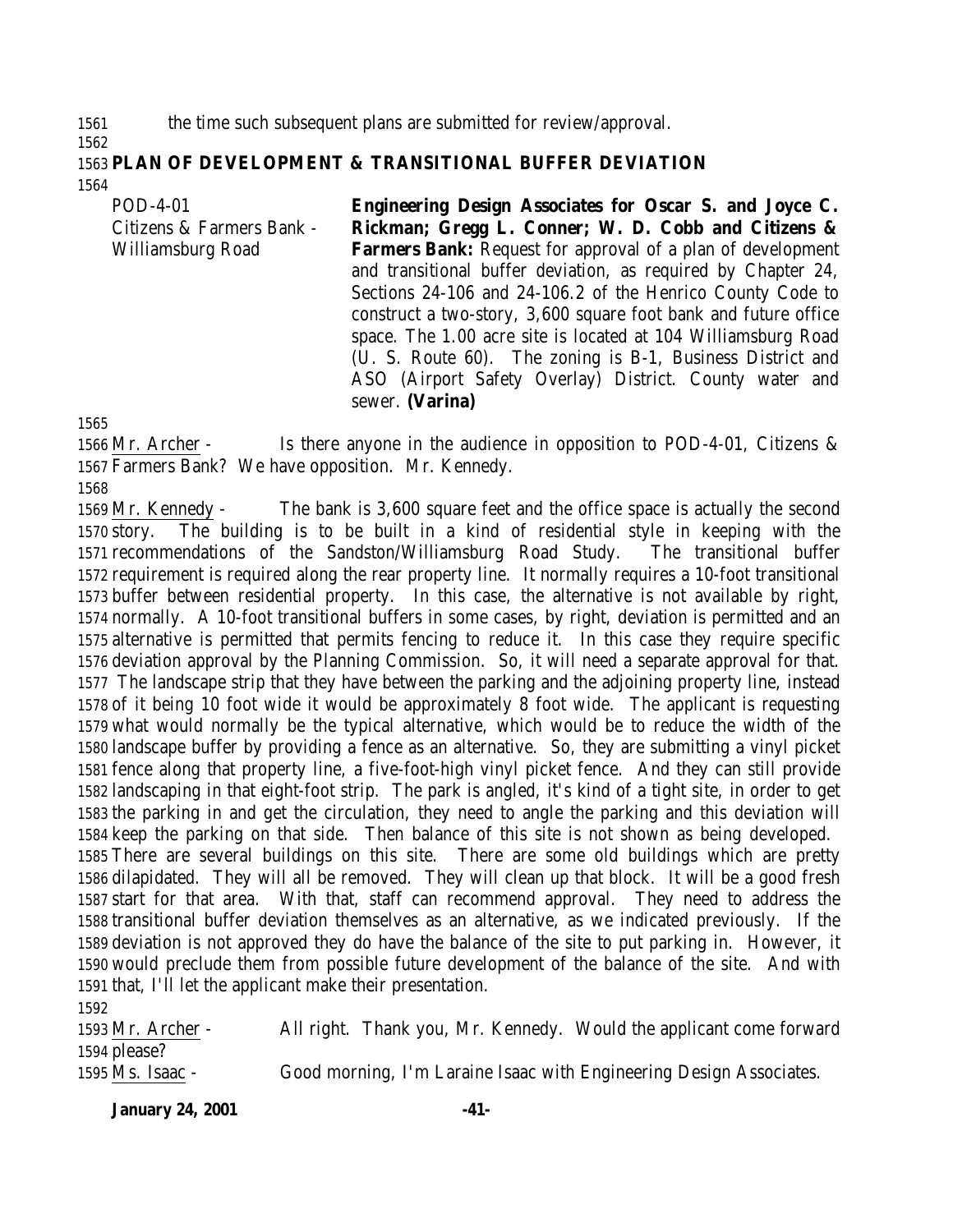| 1597 Mr. Archer - | Good morning, Ms. Isaac. |
|-------------------|--------------------------|
| 1598              |                          |

 Ms. Isaac - A couple of other things happened on this site. When it was originally submitted, we did show the 10-foot buffer strip adjacent to the "R" district. We also had shown all of our one-way driveways at 18 feet, which permitted us to have the full 10-foot buffer. The fire department requested that those one-way driveways be increased to 20 feet, eating up more property. Also the Division of Police requested that we put a fence along that rear property line for security purposes. And they did want a fence put up that was not solid. They wanted to be able to have some visibility through it to make sure that no one was hiding behind it. It made sense. The bank saw that this was probably a very good idea. So, they approved the installation of the vinyl fence. With that fence, we would like to reduce the buffer requirement from the 10 foot that's required to the 8, which I think is going to achieve the same purpose. If we have a fence that people want to be able to see through, then we should provide near enough planting strip that they can actually see through it. I think it meets the intent of the Code. Those are my comments. If you've got any questions I'll be happy to answer them.

 Mr. Archer - Thank you, Ms. Isaac. Are there any questions from the Commission? 

 Mr. Taylor - Ms. Isaac, do you have an elevation view of what that fence is going to look like for the Commission? 

 Ms. Isaac - No, sir. All I've been told is that it's a white, vinyl, picket fence and that every other picket will be removed for visibility. A standard dog ear picket fence.

 Mr. Taylor - Will it be a wide picket?

 Ms. Isaac - It's about a six-inch picket, I believe. We will be able to provide details with the landscape plan.

 Mr. Taylor - So, with the wide pickets like that, I guess you are going to spread the pickets out so that you can see through. 

Ms. Isaac - Every other picket will be removed.

 Ms. Dwyer - What conversations have you had with the Barnes who live adjacent to this?

Ms. Isaac - None. This is the first I knew that there was any opposition to the case.

Ms. Dwyer - What about this extra property on the page to the right?

 Ms. Isaac - There are absolutely no plans for this property. The bank has no plans. There are three parcels that they are buying and they are developing that portion of the site that

**January 24, 2001 -42-**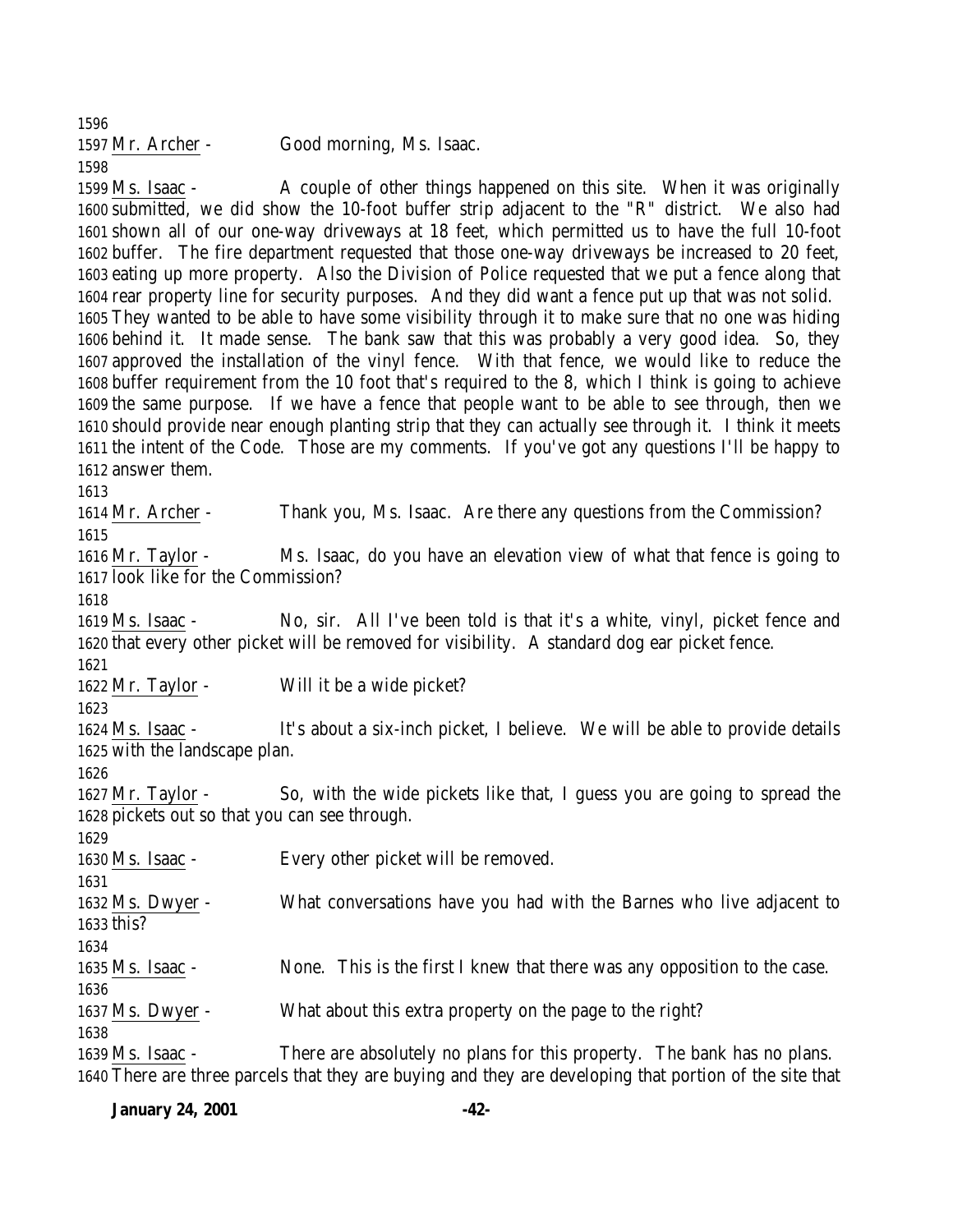they need.

 Ms. Dwyer - I'm just wondering, since you're backing right up to residential, maybe you could spread the design out a little bit and use some of the vacant property and pull the development away from the residential.

 Ms. Isaac - The bank wanted the property developed as it is because of not knowing what could be provided on the remainder of the property.

 Ms. Dwyer - So, they want to reserve that for future development, is that what you are saying?

 Ms. Isaac - Yes. And in not knowing what possibly uses there are that by keeping their site as tight and compact on that corner as possible allows more variety on the remainder of the property.

Ms. Dwyer - And pushes the development right up against the residential.

 Ms. Isaac - I don't know if there is any way around that, even with spreading it sideways, that we still have to deal with those driveway widths and for circulation. And, I don't think spreading the development out is going to have any impact on the depth.

 Ms. Dwyer - I'm just wondering if the building could be narrower and longer, achieving the same square footage but giving you more space between the development and the residential.

 Ms. Isaac - It's very possible. I know the bank has been drawn to meet those needs of the bank. And this is very similar to the building they have on New Market and Strath Roads. It has to function internally to the best of the bank being able to provide services to the public and to its clients. So, I think when you say, you know, can the building be redesigned, I think any building can be redesigned, whether that redesign meets the intent of the needs of the company is different. So, I would say that it can be redesigned but I don't think it is really feasible at this point.

 Mr. Archer - All right. Are there any further questions? Thank you, Ms. Isaac. We had opposition, did we not?

Mr. Kennedy - Yes, sir.

 Mr. Archer - All right, sir, you can now come forward. When you reach the podium, sir, please state your name clearly and give your address.

 Mr. Barnes - Mr. Chairman, Mrs. Chairman. I'm Mr. Andrew Barnes and I live at 2 Garland Avenue, which is right behind where that bank is planned on being built. The thing is, there's a Race Trac on Garland Avenue right now. What kind of a buffer zone are they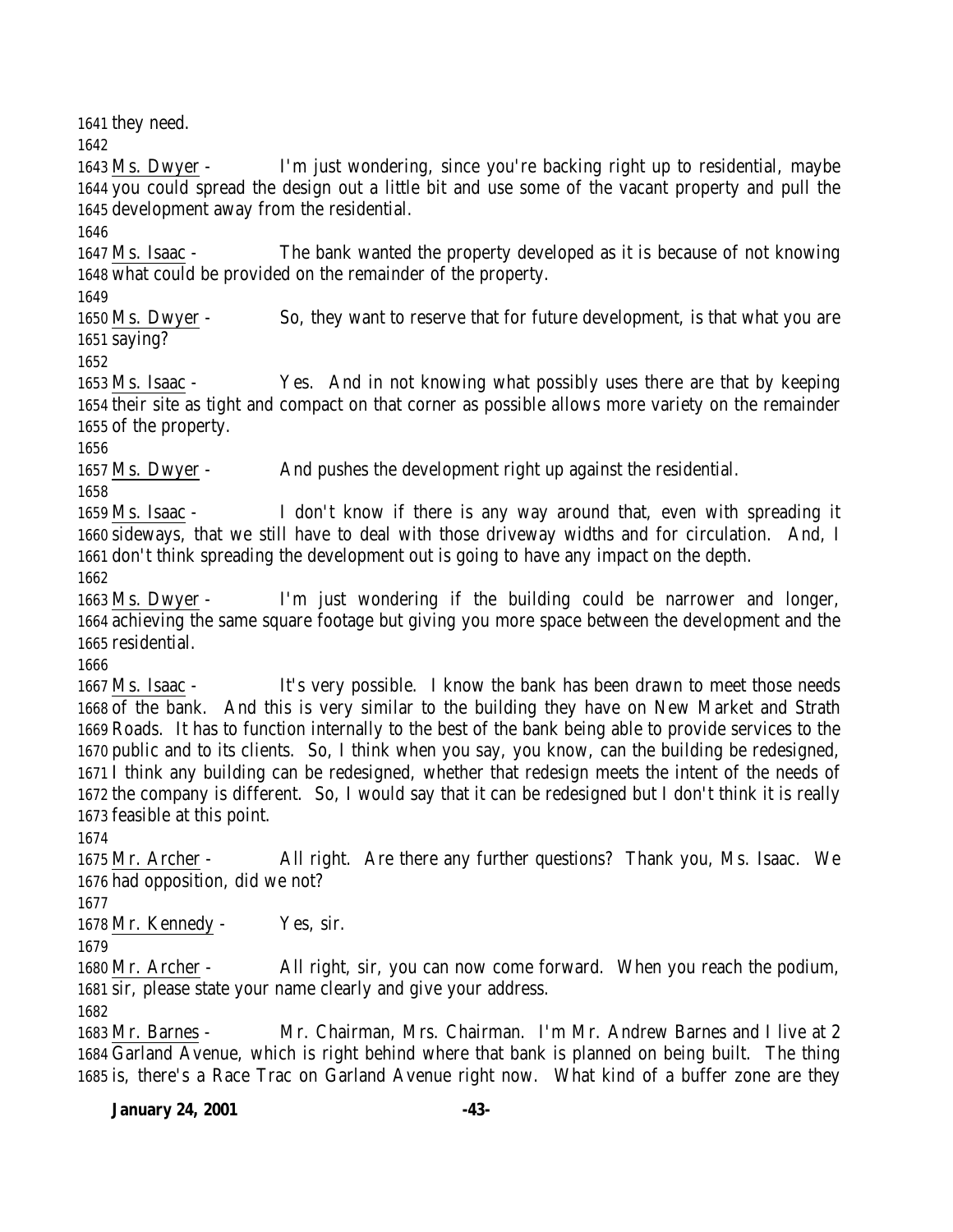going to put up there? My yard is on an angle, it's not a square yard, and by the looks of this plan they are showing it as straight yard, but it is not. 

Mr. Archer - Sir, is that your house that we see in the center of the screen?

Mr. Barnes - I live on 2 Garland Avenue, which is right behind this lot.

 Mr. Jernigan - Mr. Chairman, excuse me. I've been by there. His house is approximately 70 feet from the property line, 60 to 70 feet. And it sits back off the road maybe come in about half way in that lot.

 Mr. Barnes - Let me ask a question. Where are they going to access to get to the bank? One is going to be on Garland Avenue and one is going to be on Williamsburg Road. So, there will be trouble getting off of Garland Avenue.

 Mr. Kennedy - The way the traffic is set up it exit primarily on Garland, it's one way. There is an entrance here that will feed through the drive and then turnaround and stack here, behind the building. They won't be stacking from Garland, it would stack around the back of the building. This doesn't show it, but they are required to provide curb and gutter improvements to Garland Avenue and do some minor widening on Garland Avenue. That's a condition of the approval.

Mr. Barnes - That will be on my side of the yard too, then, right?

 Mr. Kennedy - Actually, they will provide curb and gutter on this side of the street to widening it (pointing to the plan).

Mr. Barnes - Well, what about my house and all through there?

 Mr. Kennedy - They are not anticipating any traffic from Garland, they are anticipating their traffic coming from Williamsburg Road and exiting Garland Avenue.

1718 Mr. Barnes - See, I haven't seen the plan I just heard that they were making a decision to buy it. That's the only thing I knew about it.

Mr. Kennedy - The applicant should have submitted something to you.

 Mr. Barnes - Well, they just said the land was up for sale and that was it. I've been living there for almost 30 years and I plan on living there until I retire, which will be in a few more years.

Mr. Jernigan - Mr. Barnes, are you against the bank altogether?

 Mr. Barnes - Well, I know Williamsburg Road had been put up for business zoning years ago, from what I understand. Anything that goes up for sale is supposed to be for a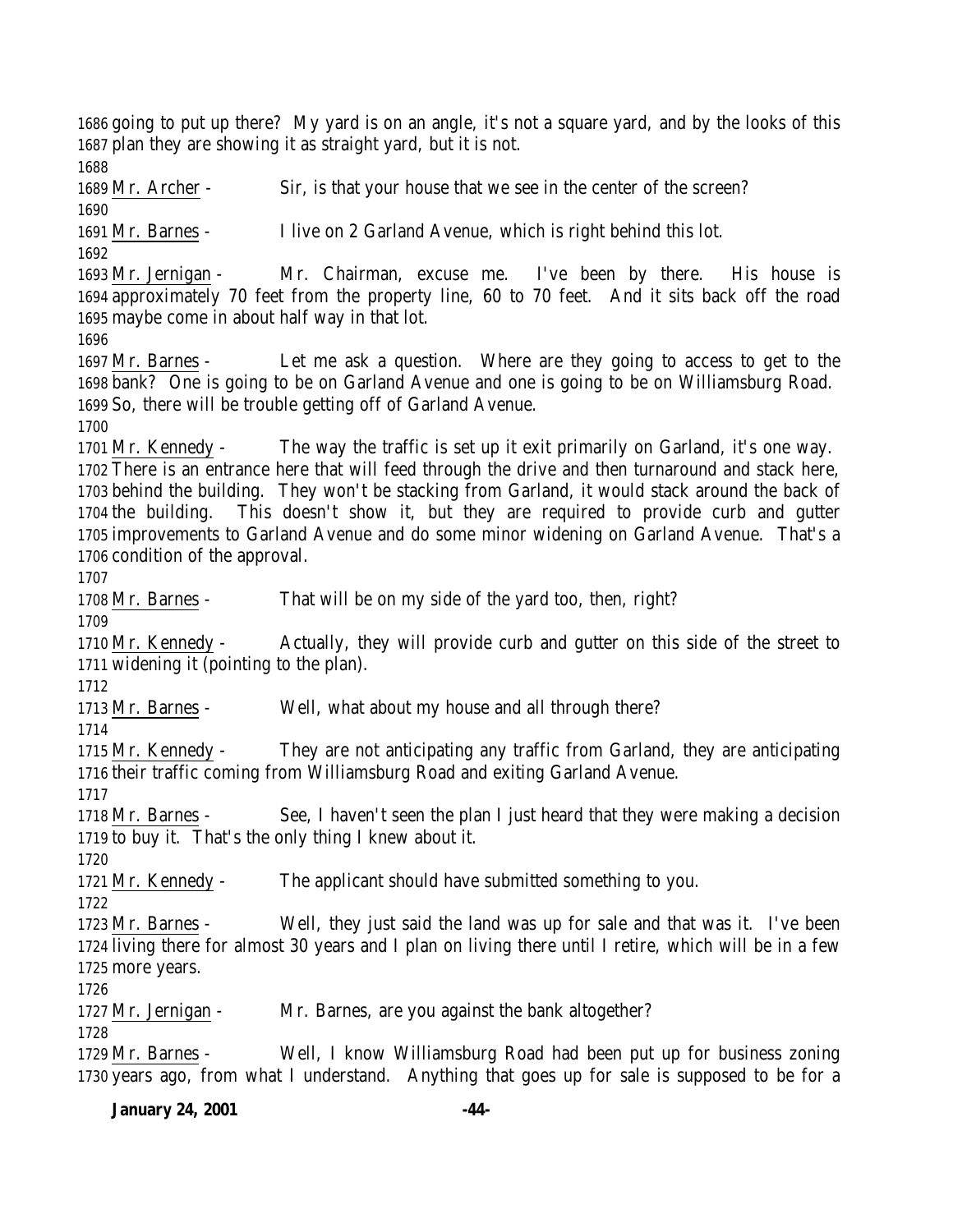business from what I've been told years ago, when Mr. Mehfoud was living, the whole Williamsburg Road, when he was alive years ago. I presume anything on Williamsburg Road that goes up now is supposed to be business. Mr. Jernigan - Well, most of the fronting property is going to be that way, and that kind of falls along with the plans for the County for the future. I was by your house one day last week, but it was a quarter to eight and I didn't want to interrupt you at that time. Mr. Barnes - Well, for one thing, we have been having some work done on the house and nobody was there. We are living with my daughter right now in Chesterfield. Mr. Jernigan - Well, the door was open and I saw it, but I didn't want to come up at that time of the morning to talk to you. Mr. Barnes - Was it on a Saturday or something like that? Mr. Jernigan - No, it was during the week. Mr. Barnes - During the week? Mr. Jernigan - Yes. What you are looking at now, do you agree that this is going to be an asset to the community? And I realize that you may not want the bank there, but it's going to look a whole lot better than what you are looking at now. 1755 Mr. Barnes - And it's going to be a two-story bank? 1757 Mr. Jernigan - Yes, sir. An office on the second floor. Mr. Taylor - Do we have a color elevation rendering of the bank? 1761 Mr. Kennedy - No. Mr. Jernigan - It's in the plans. Mr. Taylor - Yes, but it's not in color. I was interested to see what if any color has been selected by the bank. Ms. Dwyer - Mr. Barnes, have you seen the elevations as to what the building is going to look like? 1771 Mr. Archer - Is it possible to put it on the screen? 1773 Mr. Kennedy - Yes. Mr. Archer - Mr. Barnes, does that help you at all any?

**January 24, 2001 -45-**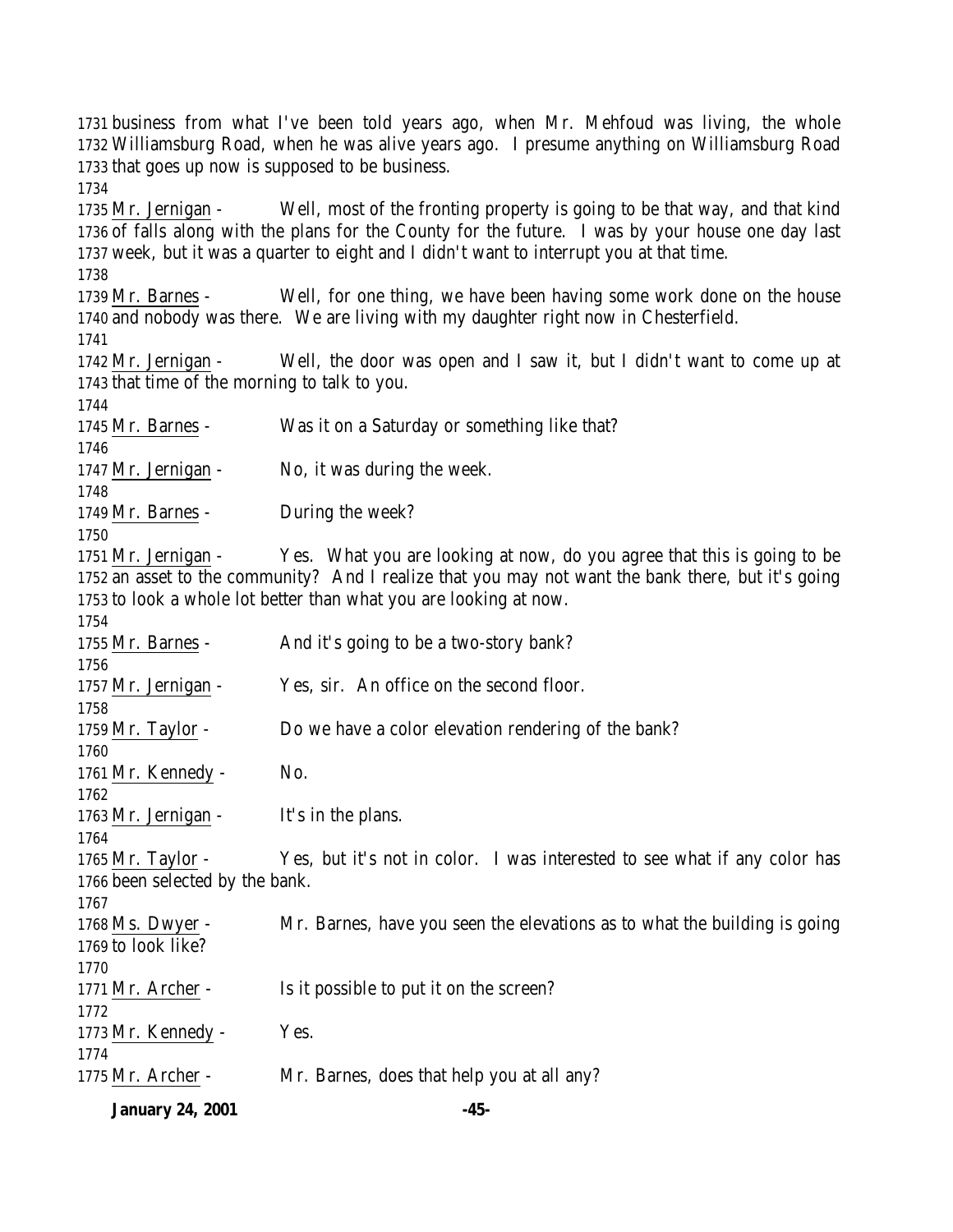Ms. Dwyer - It looks like they tried to make it residential. Mr. Jernigan - It has the Colonial look is what they are trying to achieve. Mr. Barnes - All right, but I've got one question. I heat by wood, sir. I heat my house by wood. So what would that cause? I still heat by wood. All of a sudden I get a notice on my door saying wood can't be used no more. 1785 Mr. Jernigan - I don't know why you would receive that. Mr. Barnes - Well, I know they wouldn't but you never know. That's why, right now I've got wood stacked up. I've still got some more to split. Mr. Jernigan - You would be concerned about a fire starting or sparks? Mr. Barnes - Yes, or people running through the yard and stuff like that, or trash. I have trouble with children running through the yard now. Mr. Taylor - On the plans it indicates that the material will be vinyl siding and with a brick foundation and the roof shingles to be heavy texture asphalt. I think they will be reasonable fire retardant and I can't understand why an adjacent property owner wouldn't be able to have a fire place or burn wood - as long as you don't have hazardous piles of wood. Mr. Kaechele - There's no ordinance against that. 1802 Mr. Archer - Not to my knowledge. Mr. Jernigan - You can burn wood. Mr. Kennedy - And there a fence here going to be provided to keep people from going through your yard. Mr. Barnes - All right. And, also to keep trash and all coming through too. Mr. Kennedy - Typically, a bank doesn't generate as much trash like a fast food restaurant. Mrs. Barnes - Now, is this facing Williamsburg Road that we are seeing here? Mr. Archer - Pardon me, ma'am, would you identify yourself please for the record. Mrs. Barnes - Oh, I'm sorry. I'm Martha Barnes, 2 Garland Avenue in Sandston. I understand from the plans that I saw that the bank's property will be parallel to ours on one side and then coming around to the back of our property. So we are going to be surrounded by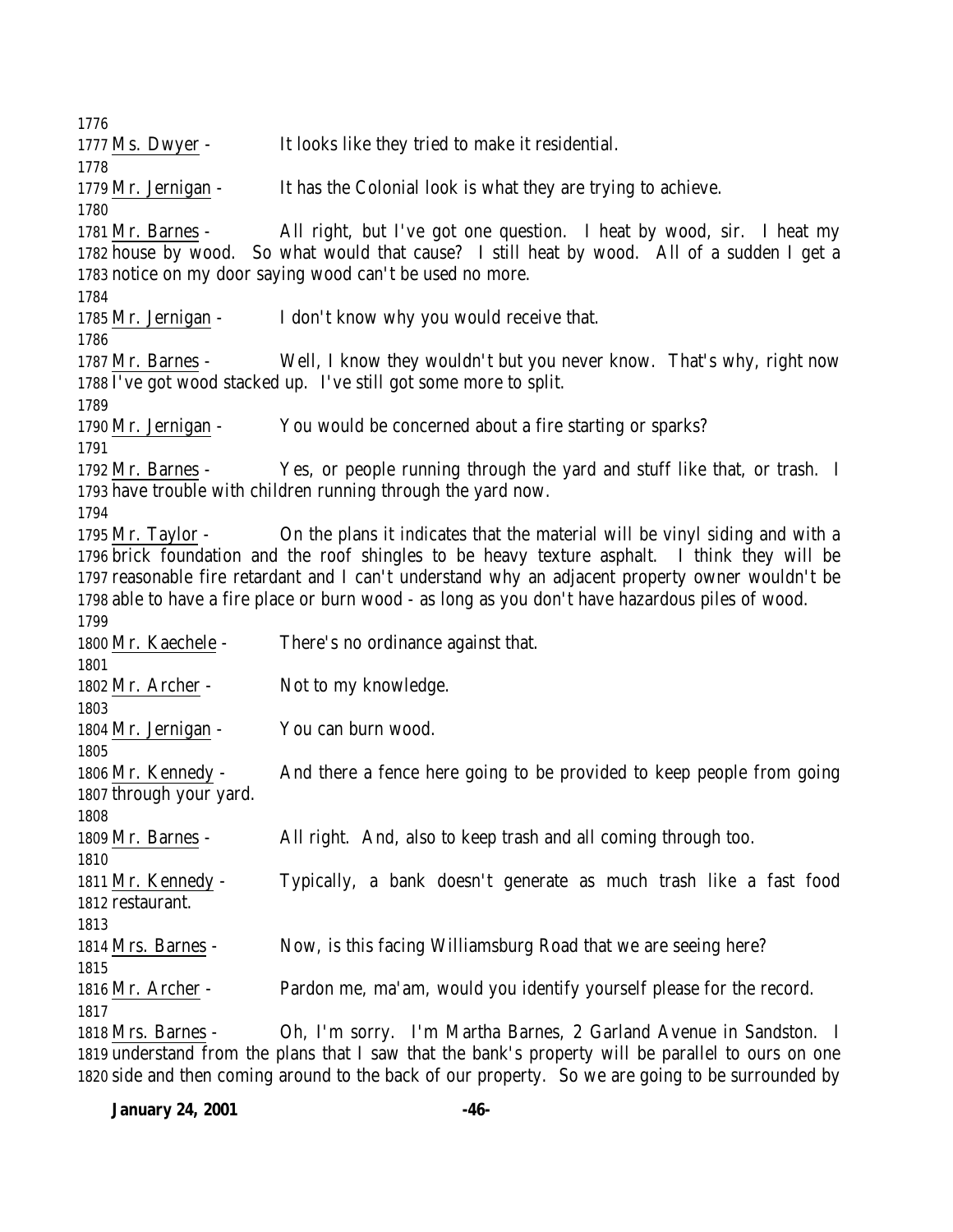development either way we go. And the parking lot is going to be parallel to us, is this correct? Mr. Kennedy - The parking lot is right here (referring to rendering) and here is your property. 1827 Mrs. Barnes - So, it's parallel to us. Mr. Kennedy - This is along Williamsburg and this is your property here (referring to rendering) and this is the bank and you are facing (unintelligible) and then there is going to be a line of trees there and up to there which is (unintelligible). Mrs. Barnes - Well, that helps some. Mr. Kennedy - And along here, there (referring to the plan) will be a white, vinyl, board fence. Now if you wish, you can ask for a different type of fence or landscape controls for this buffer, so that you have buffer from that site to the bank. But, you won't be shielded from both sides. That's what it would look like coming from your property. Mrs. Barnes - Okay. We understand a little bit more than we did because we had not seen the plan, so now we are getting an understanding of how things will be. Mr. Archer - That's why we are here, ma'am. Mr. Jernigan - Does that look okay to you, Mrs. Barnes? Mrs. Barnes - Well, I'm against development of any type, but that's my personal standard. That's just the way I feel about it. If I were in charge of the world there would be no progress, but be that as it may, that's my personal preference. I don't want anything next to me. I don't want any of that. But, that's what we will get and there's nothing I can do about it. We realize there's nothing we do, except to express our opinion. Mr. Marlles - If you have any specific questions you might want to address them to the Commission now that you have a better understanding of the plan. Mrs. Barnes - I have no more questions. Mr. Vanarsdall - Do you know how to get in touch with Mr. Jernigan, the Commissioner for the district? 1861 Mrs. Barnes - Yes, sir. 1863 Mr. Taylor - And Mr. and Mrs. Barnes, I want to point out again, although the plan shows that there are plantings along your backyard, and then there's a fence. What is shown on the plans is a white, vinyl, upright, picket fence. I'm sure that the applicant would be willing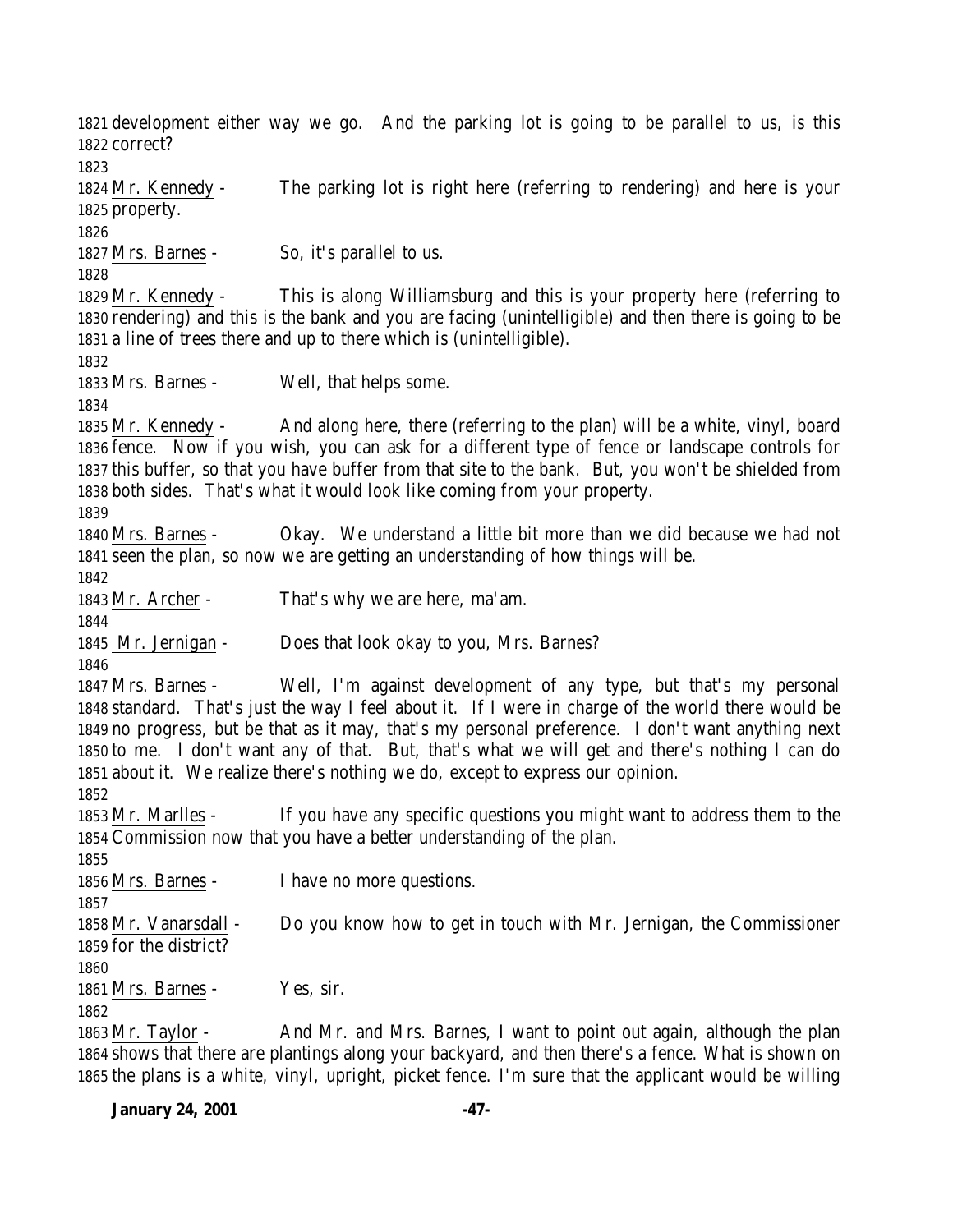to discuss that fence and the shrubbery to make sure that it is acceptable to you and refine that in a final design. And I would encourage you to work with Ms. Isaac and coming up with any thoughts you might have as to what you would seek to make it really attractive. 

 Mr. Barnes - I understand, most likely all them trees that runs on the line right now, will all have to come down too. Mr. Taylor - You really can't tell that from the plan, sir. Is that treed now? Mr. Barnes - Yes. There's about five along the line, which are wild cherry trees. 1877 Mr. Taylor - Are the trees, sir, on your property or are they on the bank's property? 1879 Mr. Barnes - The majority of them are on the other side. Mr. Taylor - Well, certainly some would come down to allow for the parking but they will be replaced by a series of trees. And I think if you work with the applicant they will be able to work something out to your satisfaction both in the nature and color of the fence and then the nature and color of the trees. Mr. Barnes - I know one of the trees is mine and the other one may be splitting the line, the way the line runs on an angle, it's not a square. Mr. Kennedy - But there are two large oaks in the front that will be saved. 1891 Mr. Barnes - Two oaks? Mr. Kennedy - Yes. If you look at the plan up on the screen there are two large oak trees, 36-inch oak trees, here and here (referring to screen). Mr. Barnes - Those are not on my property anyway, they are out on Williamsburg Road. What I was talking about is on the back side, which is on our line and the other lines. Mr. Taylor - Sir, do you have any other questions for the Commission? Mr. Barnes - No, sir. Mr. Archer - Thank you so much for coming down. All right. Are there any other further questions or are we ready for a motion? Mr. Jernigan - We have to make a motion for the deviation. Mr. Kennedy - Yes, separate motions. Mr. Archer - Ms. Isaac, do you have anything you want to say? One, second, Mr.

**January 24, 2001 -48-**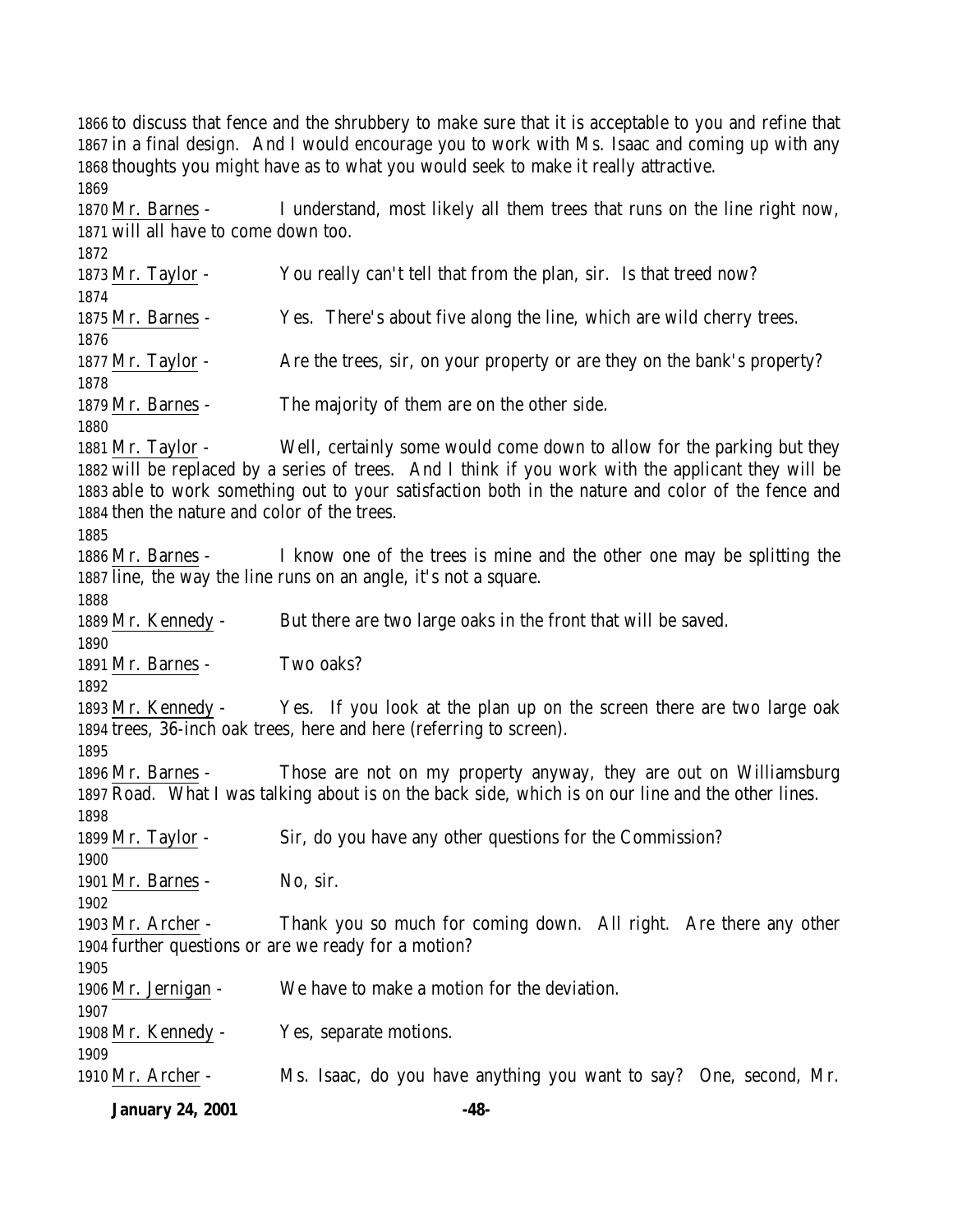Jernigan.

 Ms. Isaac - I just want to emphasize what was stated here, that we will be happy to work with them on trying to come up with a fence design and an acceptable buffer strip. And it may be that we have to change the kind of fence that I testified to earlier that we would provide, and I think that this can be a part of the landscape plan, the details. I mean, we have agreed to put a fence and the details of that fence and, of course, the landscaping to be provided can be deferred to the landscape plan and that would give us all an opportunity to make sure that everyone is happy with the final outcome.

 Mr. Archer - Okay. That's what they wanted to hear and to get it on the record that you are willing to work with the neighbors. Thank you, very much. All right, Mr. Jernigan. I'm sorry, I didn't mean to interrupt you.

 Mr. Jernigan - That's all right. I guess at this time, I would like to move for approval of a deviation of two foot on the setback….

Mr. Marlles - Transitional buffer.

Mr. Jernigan - I'm sorry, transitional buffer on POD-4-01.

Mr. Vanarsdall - Second.

 Mr. Archer - The motion was made by Mr. Jernigan and seconded by Mr. Vanarsdall. All in favor say aye…all opposed say nay. The motion carries.

 The Planning Commission approved the transitional buffer deviation for POD-4-01, Citizens & Farmers Bank - Williamsburg Road.

 Mr. Jernigan - And, Mr. Chairman, I'd like to move for approval of POD-4-01 subject to the annotations on the plans and standard conditions for developments of this type.

 Mr. Vanarsdall - And you want to state your numbers for the additional conditions on the agenda.

Mr. Jernigan - Oh, excuse me. With added conditions Nos. 23 through 32.

 Ms. Dwyer - Would you like to bring the landscape plan back to the Commission? You can require that.

 Mr. Jernigan - Yes, ma'am. We will check with the Barnes and make sure that the landscape plan meets to their approval.

Ms. Dwyer - So, that would be No. 9 amended.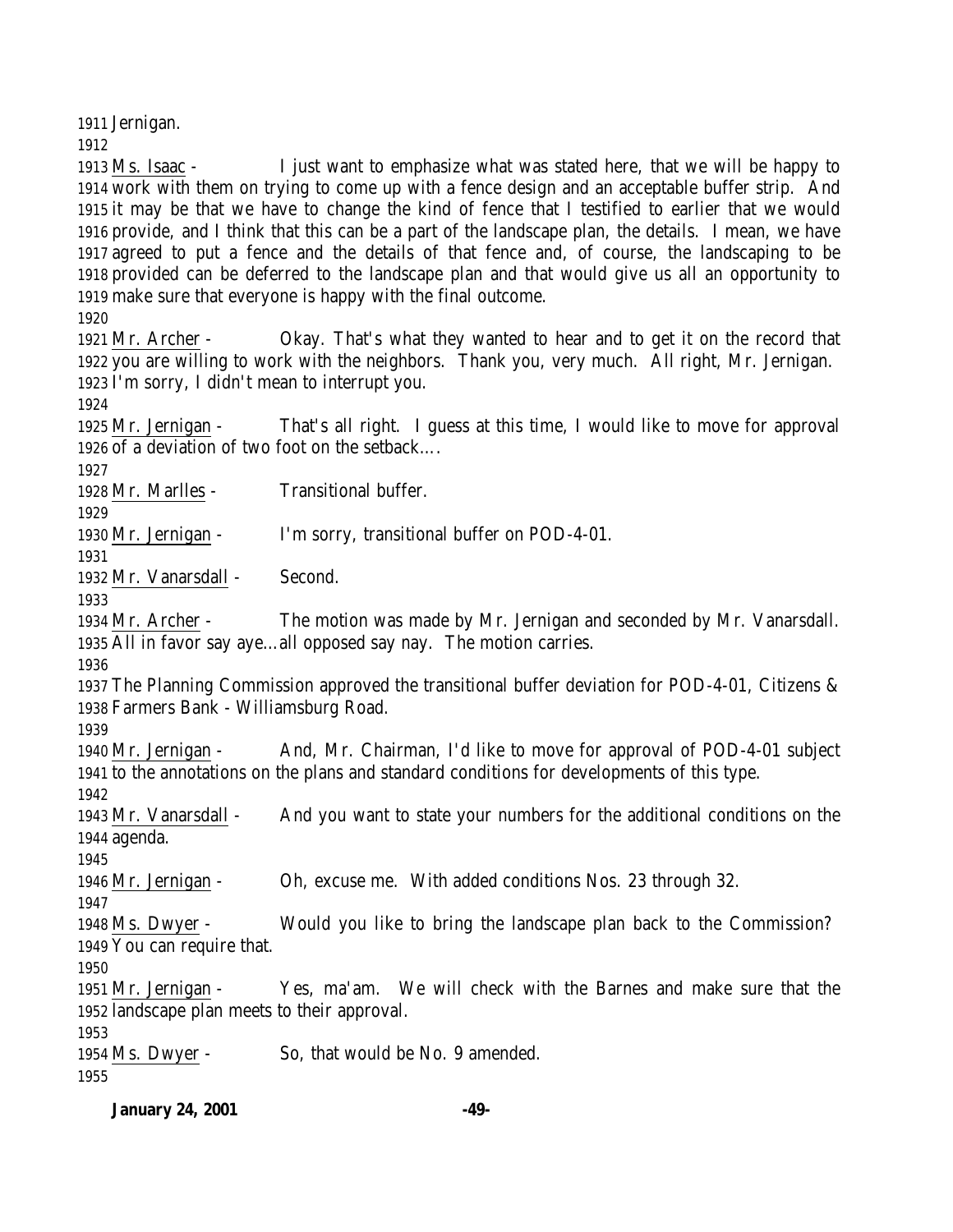Mr. Jernigan - Yes, No. 9 amended.

Mr. Taylor - Second.

 Mr. Archer - The motion was made by Mr. Jernigan and seconded by Mr. Taylor. All in favor say aye…all opposed say nay. The motion carries.

 The Planning Commission approved POD-4-01, Citizens & Farmers Bank - Williamsburg Road, subject to the standard conditions attached to these minutes, the annotations on the plans and the following additional conditions:

 9. **AMENDED** - A detailed landscaping plan shall be submitted to the Planning Office for review and Planning Commission approval prior to the issuance of any occupancy permits.

 23. The easements for drainage and utilities as shown on approved plans shall be granted to the County in a form acceptable to the County Attorney prior to any occupancy permits being issued. The easement plats and any other required information shall be submitted to the County Real Property Agent at least sixty (60) days prior to requesting occupancy permits.

 24. The entrances and drainage facilities on (U.S. Route 60) shall be approved by the Virginia Department of Transportation and the County.

 25. A notice of completion form, certifying that the requirements of the Virginia Department of Transportation entrances permit have been completed, shall be submitted to the Planning Office prior to any occupancy permits being issued.

 26. Any necessary off-site drainage and/or water and sewer easements must be obtained in a form acceptable to the County Attorney prior to final approval of the construction plans.

 27. Deviations from County standards for pavement, curb or curb and gutter design shall be approved by the County Engineer prior to final approval of the construction plans by the Department of Public Works.

 28. In the event of any traffic backup which blocks the public right-of-way as a result of congestion caused by the drive-up teller facilities, the owner/occupant shall close the drive-up teller facilities until a solution can be designed to prevent traffic backup.

 29. Insurance Services Office (ISO) calculations must be included with the plans and approved by the Department of Public Utilities prior to the issuance of a building permit.

 30. Approval of the construction plans by the Department of Public Works does not establish the curb and gutter elevations along the Henrico County maintained right-of-way. The elevations will be set by Henrico County.

 31. Approval of the construction plans by the Department of Public Works does not establish the curb and gutter elevations along the Virginia Department of Transportation maintained right-of-way. The elevations will be set by the contractor and approved by the Virginia Department of Transportation.

 32. The conceptual master plan, as submitted with this application, is for planning and information purposes only. All subsequent detailed plans of development and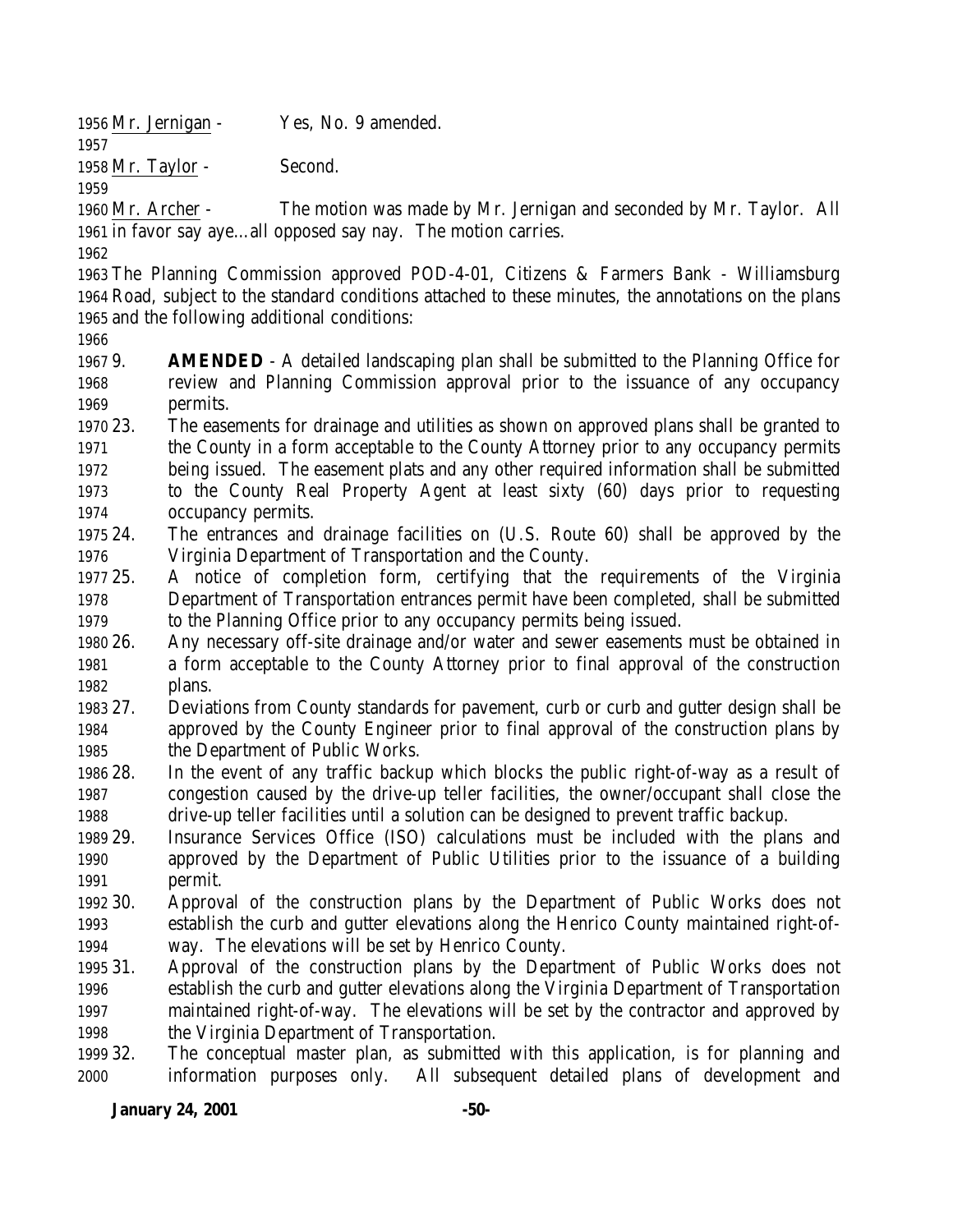construction plans needed to implement this conceptual plan may be administratively reviewed and approved and shall be subject to all regulations in effect at the time such subsequent plans are submitted for review/approval.

Mr. Marlles - Mr. Chairman, our next case is the last case on the agenda.

# **LANDSCAPE PLAN**

| $LP/POD-9-00$              | Peace Nurseries for Laurel Lakes Associates: Request for      |
|----------------------------|---------------------------------------------------------------|
| Lakeland Townes, Section C | approval of a landscape plan as required by Chapter 24,       |
|                            | Sections 24-106 and 24-106.2 of the Henrico County Code.      |
|                            | The 8.025 acre site is located on the southeast corner of the |
|                            | intersection of Hungary Road and Hungary Spring Road on       |
|                            | parcels 50-21-R-1 through 50-21-AA-6 (including 60 parcels)   |
|                            | and 50-21-C. The zoning is RTHC, Residential Townhouse        |
|                            | District (Conditional) and C-1C, Conservation District        |
|                            | (Conditional). (Brookland)                                    |

 Mr. Archer - Is there anyone in the audience in opposition to this landscape plan? We have opposition. Ms. News.

 Ms. News - The plan before you has been recommended by staff for approval, however, an adjacent neighbor has requested that something be done to increase the buffering at the corner of Hungary Spring Road and Hungary Road. This neighbor lives caddy-corner, on the northwest corner of the intersection, and has expressed concerns regarding noise and trash. He originally wanted some additional planting on his property. However, the parties have met in the hallway and the applicant has agreed to revise his plan to change all of the shrubs on the corner to large evergreen shrubs in lieu of the junipers and burning bush, and adjust the plantings to accommodate sight distance. There are also deciduous and evergreen trees proposed on this same corner. The neighbor has indicated that he can agree with these changes, therefore staff can recommend approval of the plan with revised planting species on the corner. Staff has agreed to provide the neighbor with a copy of the plan, to provide it prior to final signature, to make sure he is satisfied. I'll be happy to answer any questions. And both the neighbor, Mr. Pulling, and the applicant are available if you need additional information.

Mr. Archer - Thank you, Ms. News. Are there any questions from the Commission?

 Ms. Dwyer - How far around the corner will the additional taller evergreens be planted? How many feet along Hungary?

 Ms. News - What we talked about was, basically, along Hungary Road to the end of Lot 1, that where we have the burning bush and the juniper and then it jumps up to bayberry from that side all the way around to about half, to basically where the house starts on the side on Hungary Spring Road, in that area. The applicant also indicated that, it's an owner option,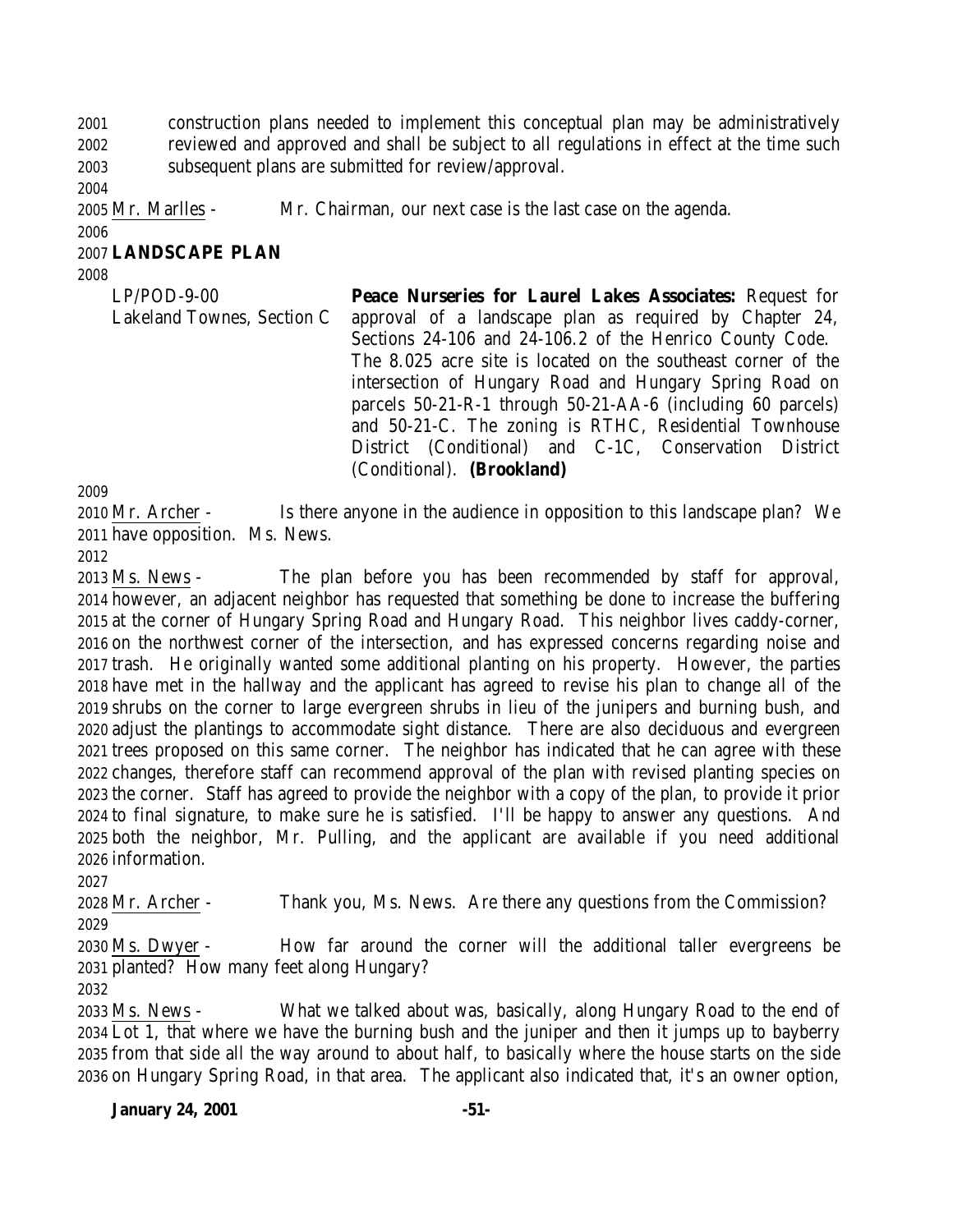but most likely there will be a fence around the rear of this property. The circles you see next to lot 1, all of those are evergreen trees and then out in the buffer that will be large evergreen shrubs as well as come deciduous trees or some crepe myrtles and a London Plane Tree in there. They have showed all the planting within the 10-foot planting strip easement but they actually have flexibility to pull that back as needed. We will work with the traffic engineer. It shouldn't be too difficult because there is a traffic signal and we don't have traffic coming from that side over there.

 Ms. Dwyer - So, when you say comes around to where the house begins, do you mean the townhouse on this property? 

 Ms. News - Yes, the rear of the structure. Mr. Vanarsdall - We will need to hear from the applicant, Mr. Chairman, because we have opposition. Mr. Archer - All right. Are there any other questions for Ms. News by the Commission? Thank you, ma'am. Will the applicant please come down? Mr. Staufer - I'm Greg Staufer with Ryan Homes, production manager. Mr. Vanarsdall - The reason I asked for you is because you have a gentleman behind you that has some questions. Thank you. Mr. Pulling - My name is Lee Pulling and I own the property at 8100 Hungary Road. This gentleman has accommodated my request as far as additional evergreens and I'm satisfied with the resolution. Mr. Vanarsdall - You all have already got straight? Mr. Pulling - Yes, sir. Mr. Vanarsdall - Thank you, Lee. 2071 Mr. Archer - All right. Are there any other questions, Mr. Vanarsdall? Mr. Vanarsdall - I'm ready. I move LP/POD-9-00, Lakeland Townes, Section C, be approved, recommended by staff, and the annotations on the plan and the standard conditions for landscape plans. Mr. Taylor - Second. Mr. Archer - The motion was made by Mr. Vanarsdall and seconded by Mr. Taylor. All in favor say aye…all opposed say nay. The motion carries.

The Planning Commission approved the landscape plan for LP/POD-9-00, Lakeland Townes,

**January 24, 2001 -52-**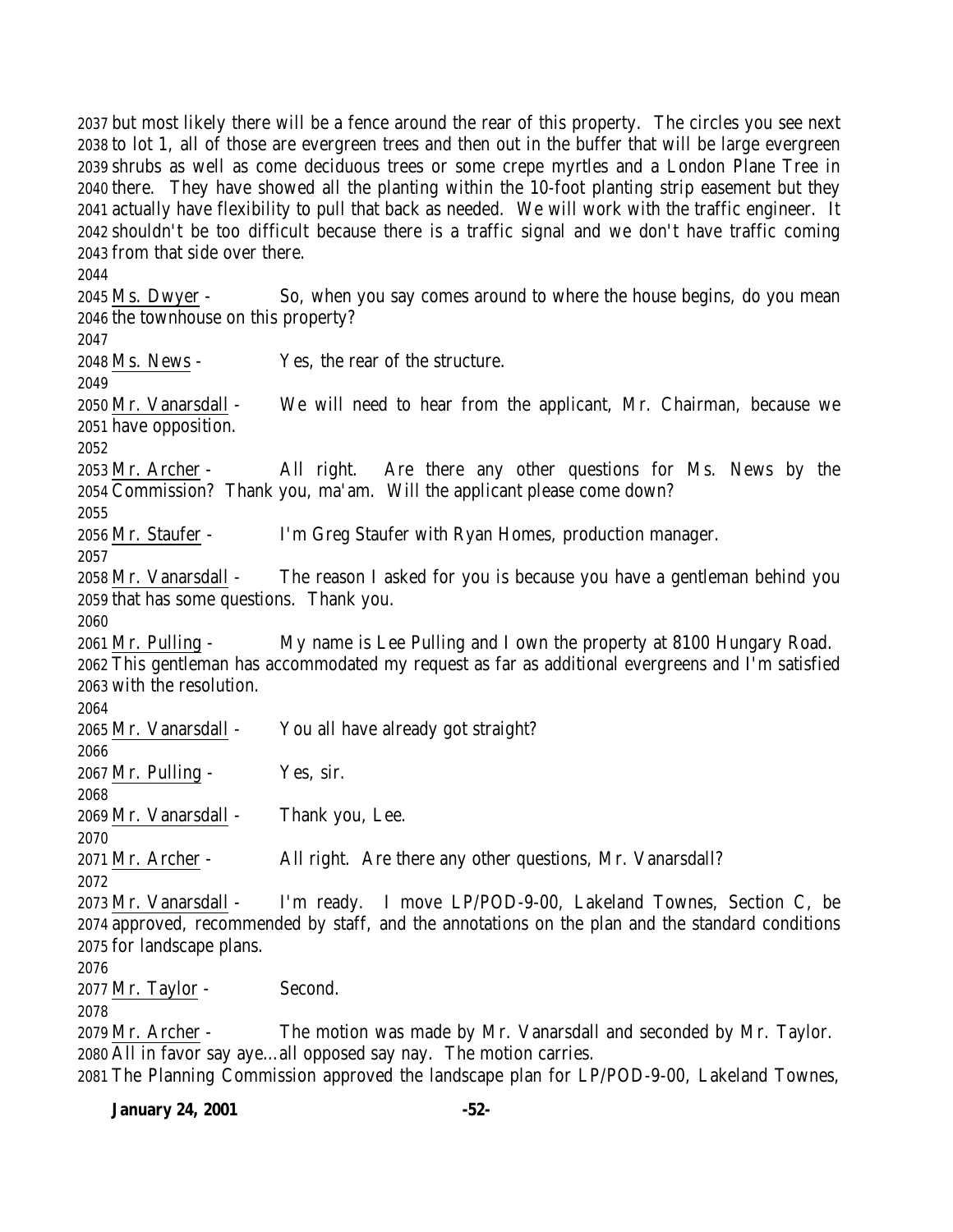Section C, subject to the standard conditions for landscape plans attached to these minutes. 

 Mr. Marlles - Mr. Chairman, we have a request that will be presented by Mr. O'Kelly. It's a resolution to amend the zoning ordinance to allow by provisional use permit an increase in certain building heights in the B-3 District. Mr. O'Kelly. 

| 2088 Mr. Archer -     | Mr. O'Kelly, can you give us some idea how long your presentation |
|-----------------------|-------------------------------------------------------------------|
| 2089 might be?        |                                                                   |
| 2090                  |                                                                   |
| 2091 Mr. O'Kelly -    | Hopefully, no more than a few minutes, Mr. Chairman.              |
| 2092                  |                                                                   |
| 2093 Mr. Vanarsdall - | Oh, do you want to take a break? I get the hint.                  |
| 2094                  |                                                                   |
| 2095 Mr. O'Kelly -    | I can be as brief as you like.                                    |
| 2096                  |                                                                   |
| 2097 Mr. Archer -     | Is that okay with the Commission? All right. Let's press on, sir. |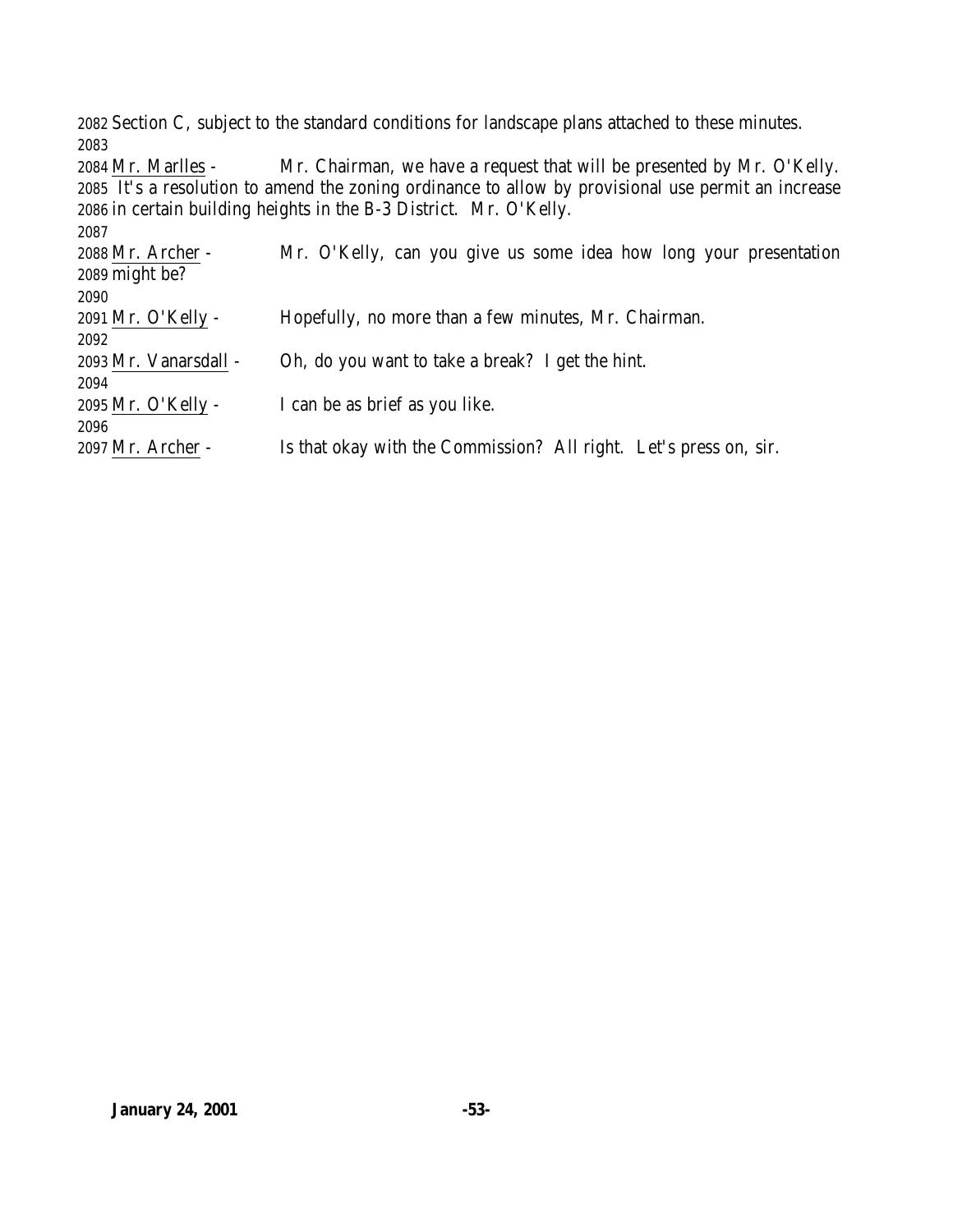# **RESOLUTION - To Amend the Zoning Ordinance to Allow by Provisional Use Permit an Increase in Certain Building Heights in The B-3 Business District**

 Mr. O'Kelly - The Commission is currently aware that in the B-3, Business District, buildings in access of 45 feet up to 110 feet in height, which is the maximum building height permitted in County, anything over 45 feet must be approved as a special exception. The proposal that this resolution would introduce is for permitting taller structures for entertainment facilities, such as coliseums, stadiums and racetracks. If the Board of Supervisors desire to permit a taller structure, greater than 110 feet, it could be done through a provisional use permit.

 As you are aware, Richmond International Raceway has been working on a master plan for expansion and those concept plans have been shared with both the Board and Planning Commission members. The expansion plans for the racetrack would require this amendment. There are representatives of the Richmond International Raceway available this morning for discussion if necessary. The staff would like to provide a few dates to the Commission for possible consideration of an amendment. And probably the earliest we could have an amendment advertised would be for your February 28, 2001, POD meeting. However, there has been some discussion about perhaps it will be better to have the proposal submitted to the Commission at one of your night meetings, and the earliest night meeting we could advertise this for would be your March 9 meeting. That would give you an opportunity, if you so desire, to perhaps have a work session at your February 28 meeting.

 Mr. Archer - That's March 8, actually. 2123 Mr. O'Kelly - I'm sorry, we must have a mistake on our Planning Commission calendar. I'm sorry, I'm looking at a 2000 calendar. Mr. Archer - That'll do it. Ms. Dwyer - I think we have some ghost here today in our paperwork. Mr. Vanarsdall - What is the question? Mr. Archer - We actually moved that date, Mr. Vanarsdall, to accommodate the APA 2133 Conference. Normally it would have been the  $15<sup>th</sup>$  but it is the  $8<sup>th</sup>$ . Ms. Dwyer - That sounds fine. 2137 Mr. O'Kelly - The public hearing on the  $8<sup>th</sup>$ ? Ms. Dwyer - Do we know what our agenda in March is going to be like. Mr. Marlles - I'm not sure if we do or not at this point, Ms. Dwyer. 

| <b>January 24, 2001</b> | -54- |
|-------------------------|------|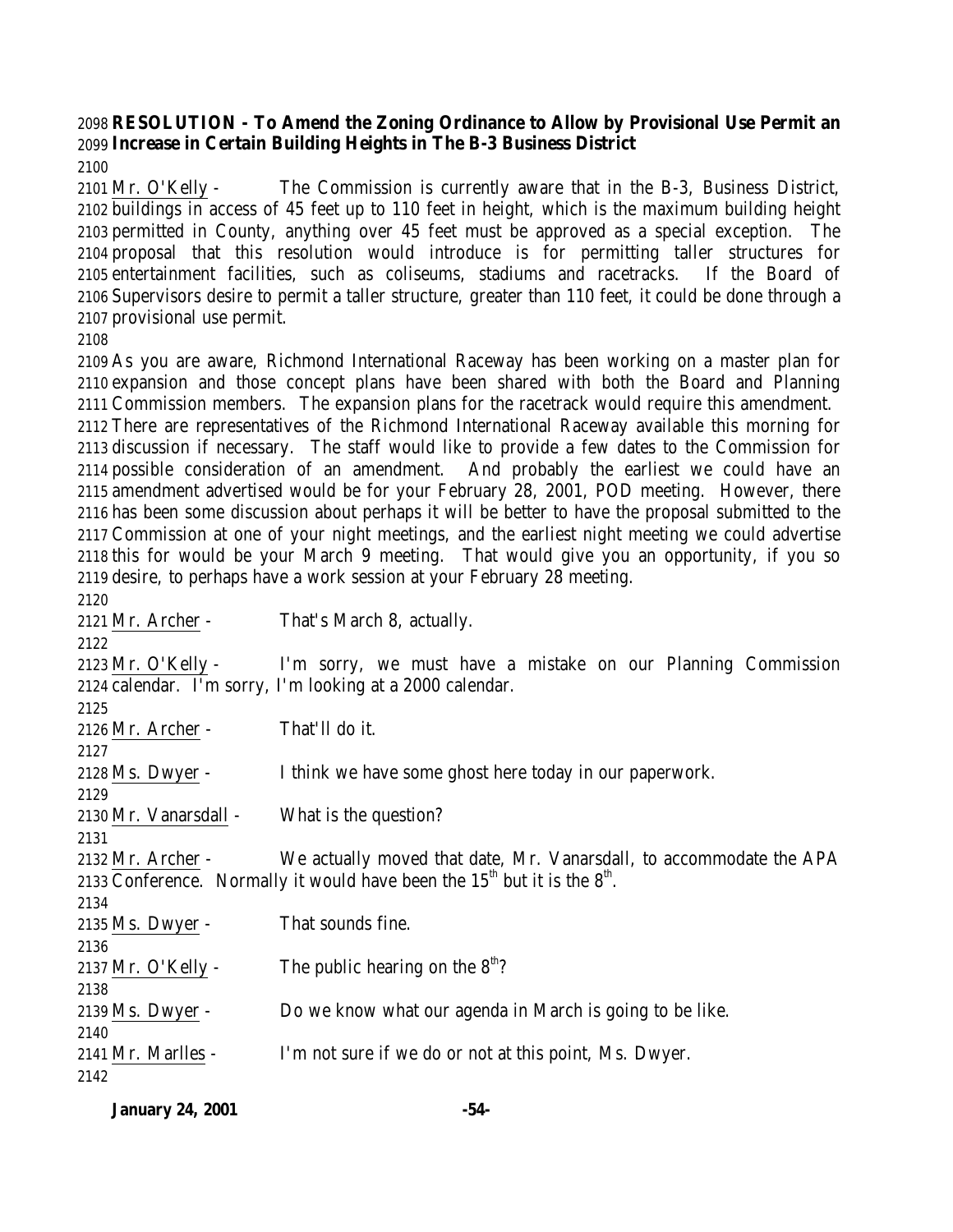| 2143 Mr. Archer -                                                | It probably would be better at the night meeting.                                                                                                                                                                                                                                                                                                                                                                                                                |
|------------------------------------------------------------------|------------------------------------------------------------------------------------------------------------------------------------------------------------------------------------------------------------------------------------------------------------------------------------------------------------------------------------------------------------------------------------------------------------------------------------------------------------------|
| 2144<br>2145 Mr. Vanarsdall -                                    | Well, what is our conclusion?                                                                                                                                                                                                                                                                                                                                                                                                                                    |
| 2146<br>2147 Ms. Dwyer -                                         | Let's do it at the rezoning meeting on March 8.                                                                                                                                                                                                                                                                                                                                                                                                                  |
| 2148<br>2149 Mr. O'Kelly -                                       | And a work session on February 28, if necessary.                                                                                                                                                                                                                                                                                                                                                                                                                 |
| 2150<br>2151 Ms. Dwyer -                                         | On the $28^{\text{th}}$ .                                                                                                                                                                                                                                                                                                                                                                                                                                        |
| 2152                                                             |                                                                                                                                                                                                                                                                                                                                                                                                                                                                  |
| 2153 Mr. O'Kelly -<br>2154                                       | Yes, the $28^{\text{th}}$ .                                                                                                                                                                                                                                                                                                                                                                                                                                      |
| 2155 Mr. Marlles -<br>2160                                       | Mr. Chairman, to help the Commission determine whether or not they<br>2156 would like to have a work session, we can send out a draft of the proposed ordinance<br>2157 amendment and maybe some background information explanation to the Commission. And the<br>2158 Commission could get back to staff as to whether you feel you need to have a work session. I<br>2159 don't think you need to determine now whether you want to have a work session on it. |
| 2161 Mr. Archer -                                                | That's a good suggestion, Mr. Secretary.                                                                                                                                                                                                                                                                                                                                                                                                                         |
| 2162<br>2163 Ms. Dwyer -                                         | Do we have to set a work setting in an official meeting?                                                                                                                                                                                                                                                                                                                                                                                                         |
| 2164<br>2165 Mr. Silber -<br>2166                                | Yes.                                                                                                                                                                                                                                                                                                                                                                                                                                                             |
| 2167 Ms. Dwyer -<br>2169 meeting. Would we have time to do that? | Randy, said yes. So, we couldn't set the work session until our zoning<br>2168 meeting in February and we will have time to advertise the work session for the February 28                                                                                                                                                                                                                                                                                       |
| 2170<br>2171 Mr. Silber -<br>2172                                | No. So, that wouldn't work, Mr. Marlles.                                                                                                                                                                                                                                                                                                                                                                                                                         |
| 2173 Mr. Marlles -<br>2175 work session.<br>2176                 | Well, maybe we can tentatively schedule a work session and the<br>2174 Commission can, after reviewing the information, decide whether or not they want to have a                                                                                                                                                                                                                                                                                                |
| 2177 Mr. Archer -<br>2178                                        | Do that today, is that what you are saying?                                                                                                                                                                                                                                                                                                                                                                                                                      |
| 2179 Mr. Marlles -<br>2180                                       | Yes, that's fine.                                                                                                                                                                                                                                                                                                                                                                                                                                                |
| 2181 Ms. Dwyer -<br>2182 already, right?<br>2183                 | But if we decide to do it and then cancel it, we would have advertised it                                                                                                                                                                                                                                                                                                                                                                                        |
| 2184 Mr. O'Kelly -                                               | It's not advertised, not work sessions.<br>Usually we notify interested<br>2185 individuals that might be interested in the work session item.                                                                                                                                                                                                                                                                                                                   |
| 2186<br>2187 Ms. Dwyer -                                         | Do you put the work sessions on the web site?                                                                                                                                                                                                                                                                                                                                                                                                                    |

**January 24, 2001 -55-**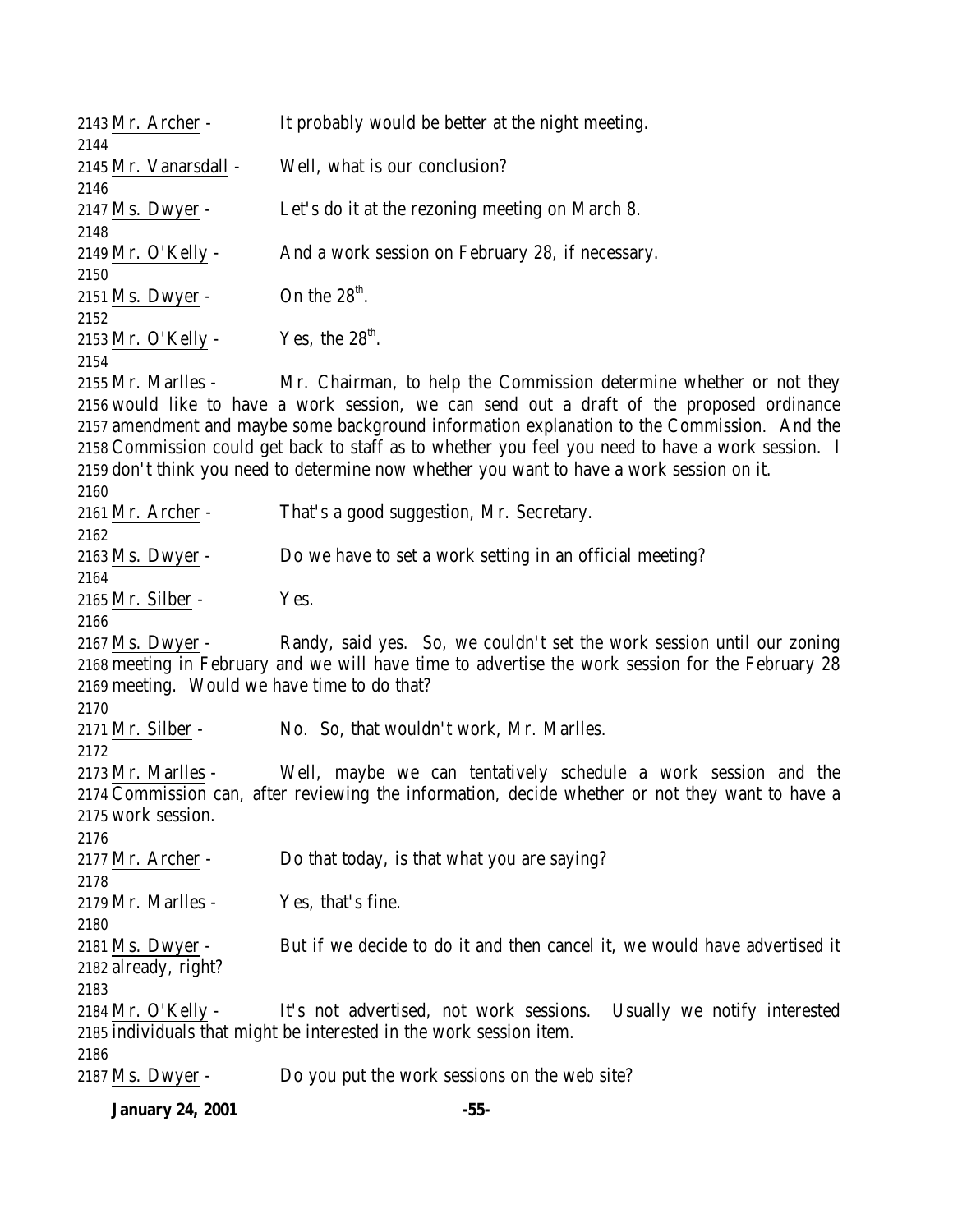Mr. O'Kelly - Yes, and your agenda will be on the web site as well. So, we need a motion, Mr. Chairman, to approve the resolution, setting a public hearing on March 8 and a date for a work session at your POD meeting in February. Mr. Archer - So, we need a motion on the resolution first. Mr. Vanarsdall - So, when is the public hearing? Ms. Dwyer - March 8. Mr. Vanarsdall - And what time? Mr. Archer - Do you think we need to schedule it early, Mr. Secretary? Mr. Marlles - I don't believe so, Mr. Chairman. 2204 Mr. Archer - Start at the regular time, 7:00 p.m.? 2206 Mr. Marlles - Yes. 2208 Mr. Vanarsdall - At 7:00 p.m. on March 8. When is the work session? Ms. Dwyer - February 28. Mr. Vanarsdall - I know but when? Mr. O'Kelly - At the end of the POD meeting. Mr. Vanarsdall - All right. At the end of the day. All right. I've got it. Mr. Archer - Do I need to make a motion on the resolution or can anyone do it? Mr. O'Kelly - Mr. Chairman, before you do make a motion, I indicated that council for Richmond International Raceway, Andy Conlin, is present. I don't know whether or not you would like to hear from him before you make a motion or not, but he is available. Mr. Archer - We will hear from Mr. Conlin, we might change our minds. Mr. Conlin, if you care to say anything we'll be happy to hear from you. All right. They declined, Mr. O'Kelly. Mr. O'Kelly - Then a motion would be in order. 2230 Ms. Dwyer - Are we moving just for the resolution? Mr. O'Kelly - Yes.

**January 24, 2001 -56-**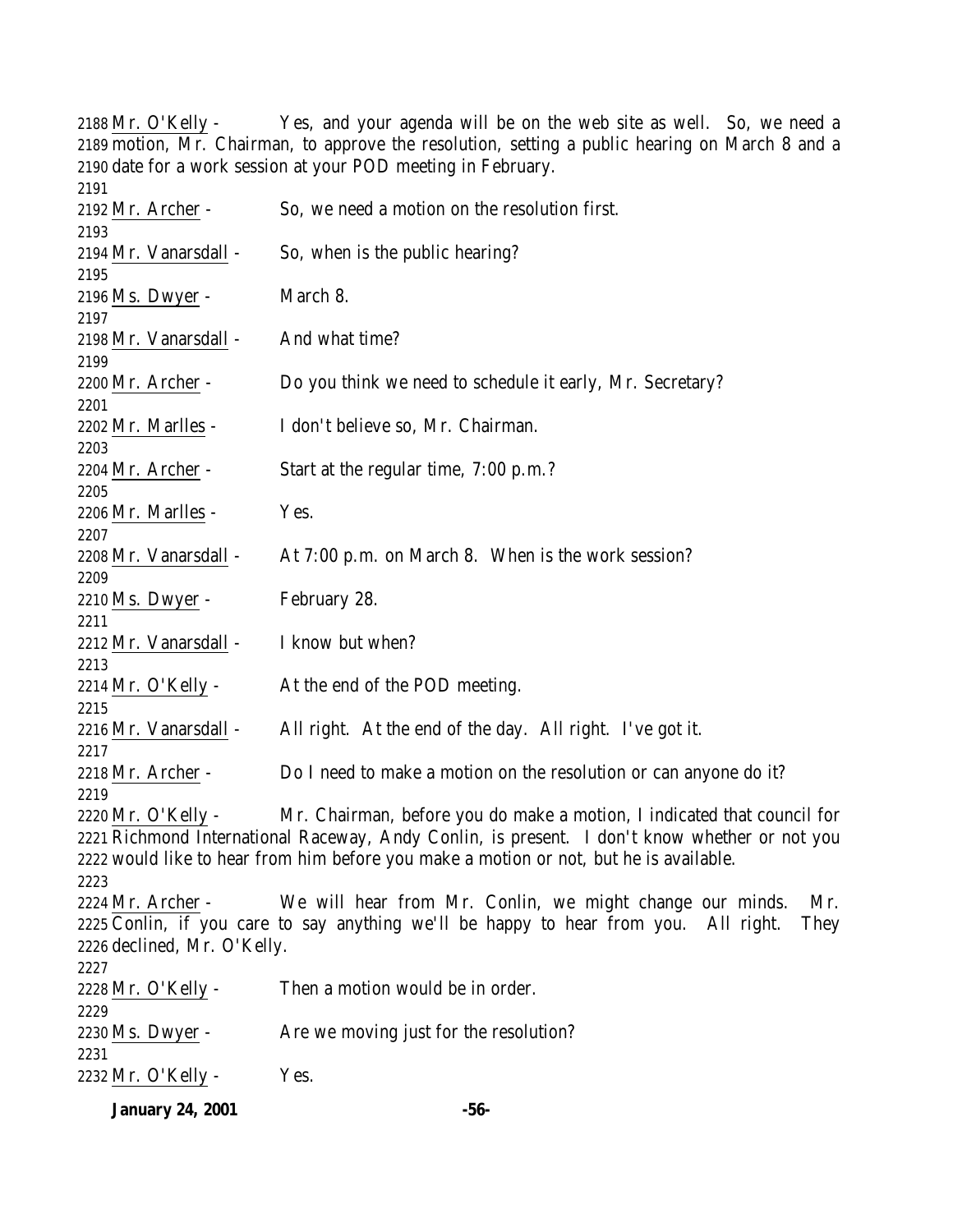2234 Ms. Dwyer - And not the dates yet, that's a second motion, right? Mr. Archer - I think that would be proper. Ms. Dwyer - I move that the Commission approve the resolution to direct staff to initiate a study in recommendation relating to amending building heights in B-3 districts. Mr. Vanarsdall - Second. Mr. Archer - The motion was made by Ms. Dwyer and seconded by Mr. Vanarsdall. All in favor say aye…all opposed say nay. The motion carries. The Planning Commission approved the resolution to direct staff to initiate a study in recommendation relating to amending building heights in B-3 Districts. 2249 Mr. Archer - And now we need a motion on setting the tentative work session. 2251 Ms. Dwyer - I move that we set a work session to consider this resolution at the end of our POD meeting on February 28, 2001. We will set a public hearing to do the same at 7:00 p.m. on March 8, 2001. Mr. Archer - Thank you, Ms. Dwyer. Mr. Taylor- Second. Mr. Archer - The motion was made by Ms. Dwyer and seconded by Mr. Taylor. All in favor say aye…all opposed say nay. The motion carries. The Planning Commission approved the setting of a tentative work session on the resolution for building heights in B-3 Districts for the February 28, 2001, meeting and a public hearing for March 8, 2001, at 7:00 p.m. Mr. Marlles - Mr. Chairman, before we move on to the minutes. Mr. Strauss, would you join Mr. O'Kelly at the podium for a minute. Mr. Chairman, and members of the Commission, I think you all are aware that last night the Board took action on the plan of development for the State Fair Park. That's a project that spans well over 14 months and certainly involved a lot of effort on both the part of the Board, the Planning Commission and

 staff. But I would just like to point out and commend both Mr. O'Kelly and Mr. Strauss for the work that they have put on the plan of development. I can tell you it took many hours of effort on their part, including working on weekends to get that plan into a state where the Board could take action on it and I do think that they need to be publicly acknowledged for the efforts that they have made.

2277 Mr. Kaechele - Mr. Chairman, I would just like to second that on behalf of the Board of

**January 24, 2001 -57-**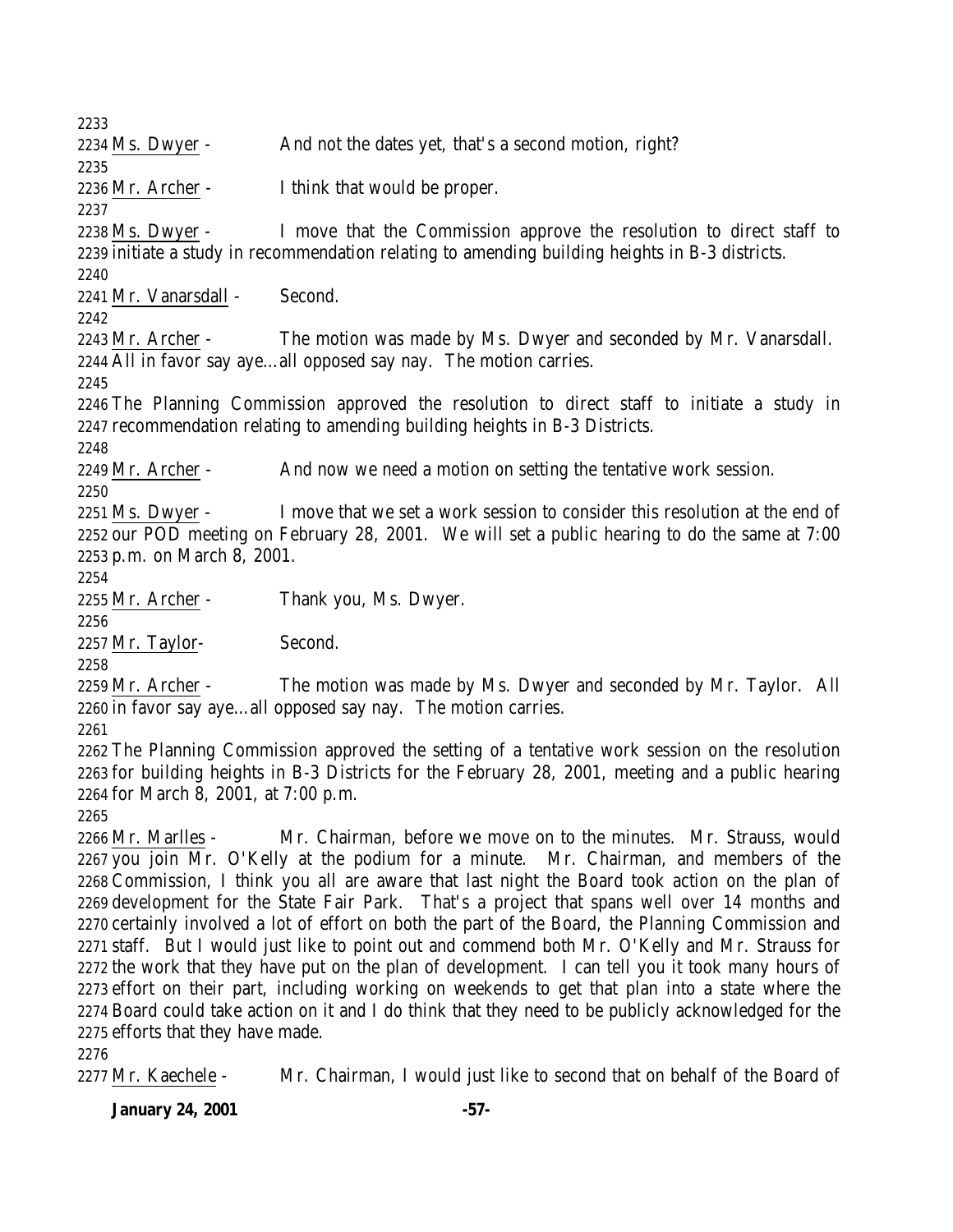Supervisors, the respect for the staff's efforts here as well as the Commission. It's been a long argurus process and very sensitive to many people, but at the conclusion last night I think everybody was happy to have it over with. Mr. O'Kelly - Thank you, Mr. Kaechele. Mr. Archer - Thank you for those remarks, Mr. Kaechele. And to you gentlemen, we wish the applauds could have been louder but that's the best you can do with a small crowd. 2287 Mr. Vanarsdall - Mr. Chairman, I would like to mention that Mr. Andy Conlin had been in the hospital and I see that he is here today and he looks good. Mr. Archer - Glad to see you, Andy. All right, we have one more item, I believe, do we not Mr. Secretary? Mr. Marlles - Yes, sir. It's for the minutes of the December 13 meeting. Ms. Dwyer - I have no changes. Mr. Vanarsdall - I have none. Mr. Archer - Neither do I. Mr. Vanarsdall - Then, I make a motion that we approve the minutes as read. Mr. Taylor - I'll second that. 2305 Mr. Archer - The motion was made by Mr. Vanarsdall to approve the minutes and seconded by Mr. Taylor. All in favor say aye…all opposed say nay. The motion carries. The Planning Commission approved the minutes of the December 13, 2000, Planning Commission meeting. 2311 Mr. Marlles - Mr. Chairman, before we adjourn I would like to make one other quick announcement. I would also like to recognize Leslie News who was our department's nominee for a new program that was announced by the County Manager earlier this fall "The Excellence in Public Service Award." Ms. News was actually nominated by the members of the Planning Office for her outstanding customer service and public service and I was negligent in not mentioning her as well. Mr. Archer - Congratulation, Ms. News. 2320 Mr. Vanarsdall - I certainly agree with that in my dealings with her. 2322 Mr. Archer - And, Ms. Goggin, congratulations on getting through your fist meeting.

**January 24, 2001 -58-**